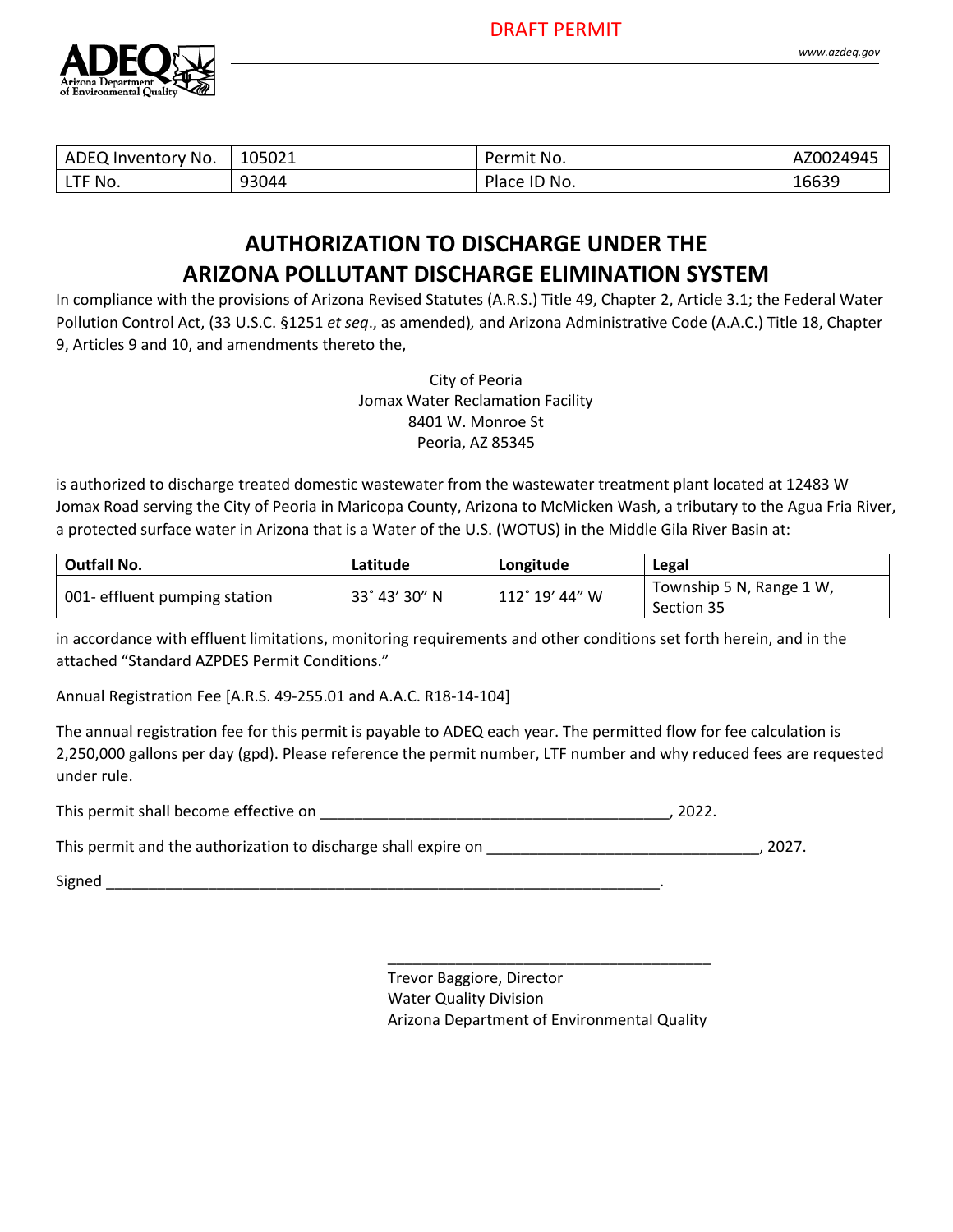

# **Table of Contents**

| А. |                                                                                          |  |
|----|------------------------------------------------------------------------------------------|--|
| В. |                                                                                          |  |
| C. |                                                                                          |  |
| D. |                                                                                          |  |
| E. |                                                                                          |  |
|    |                                                                                          |  |
| Α. |                                                                                          |  |
| В. |                                                                                          |  |
| C. |                                                                                          |  |
|    |                                                                                          |  |
| Α. |                                                                                          |  |
| В. |                                                                                          |  |
| C. |                                                                                          |  |
| D. |                                                                                          |  |
| E. |                                                                                          |  |
| F. |                                                                                          |  |
| G. |                                                                                          |  |
| H. |                                                                                          |  |
| Ι. |                                                                                          |  |
| J. |                                                                                          |  |
| К. |                                                                                          |  |
| L. | Biosolids/Sewage Sludge Limitations and Monitoring Requirements for Surface Disposal  27 |  |
| M. |                                                                                          |  |
| N. |                                                                                          |  |
| 0. |                                                                                          |  |
| Ρ. |                                                                                          |  |
| Q. |                                                                                          |  |
| R. |                                                                                          |  |
|    |                                                                                          |  |
| Α. |                                                                                          |  |
| В. |                                                                                          |  |
| C. |                                                                                          |  |
| D. |                                                                                          |  |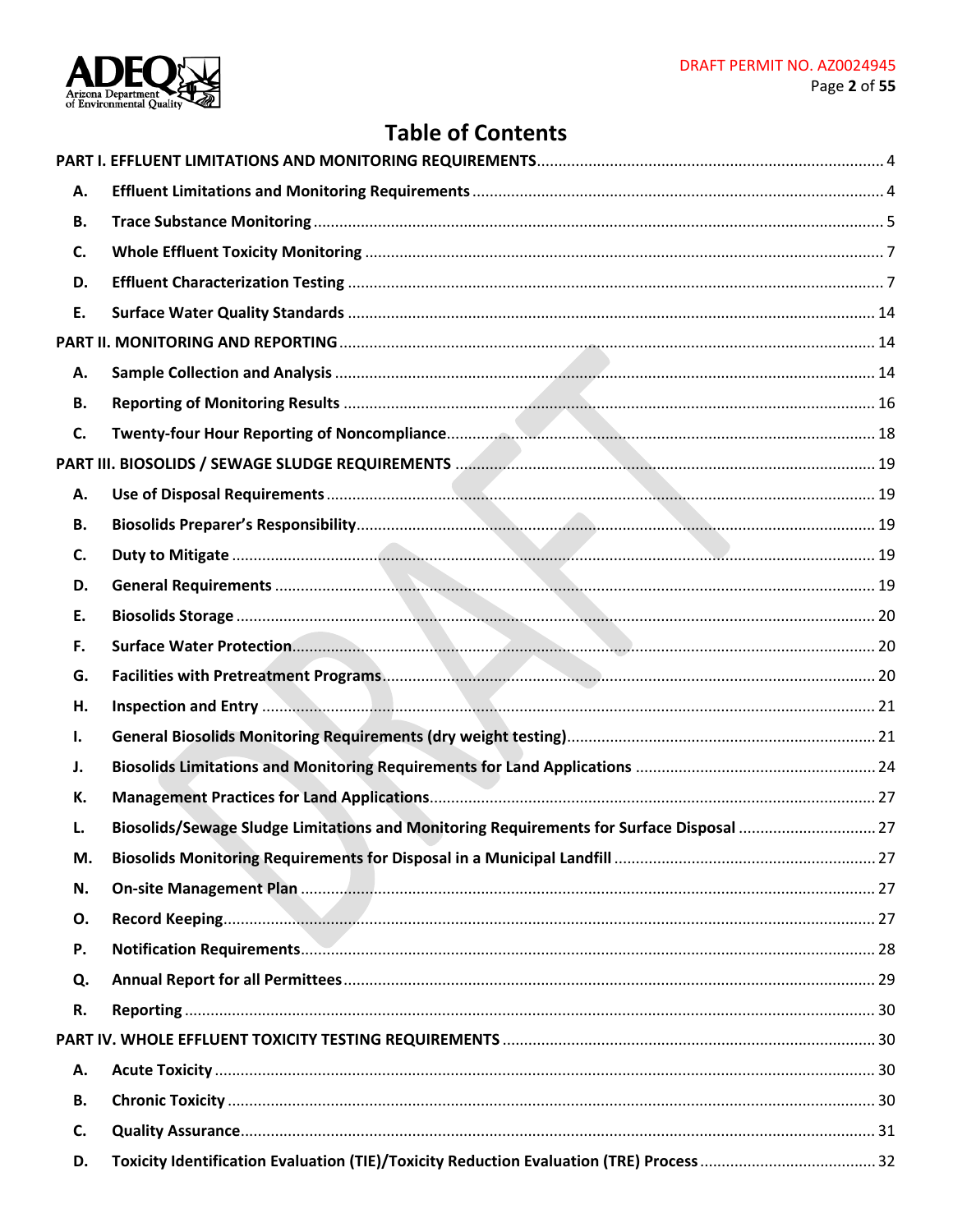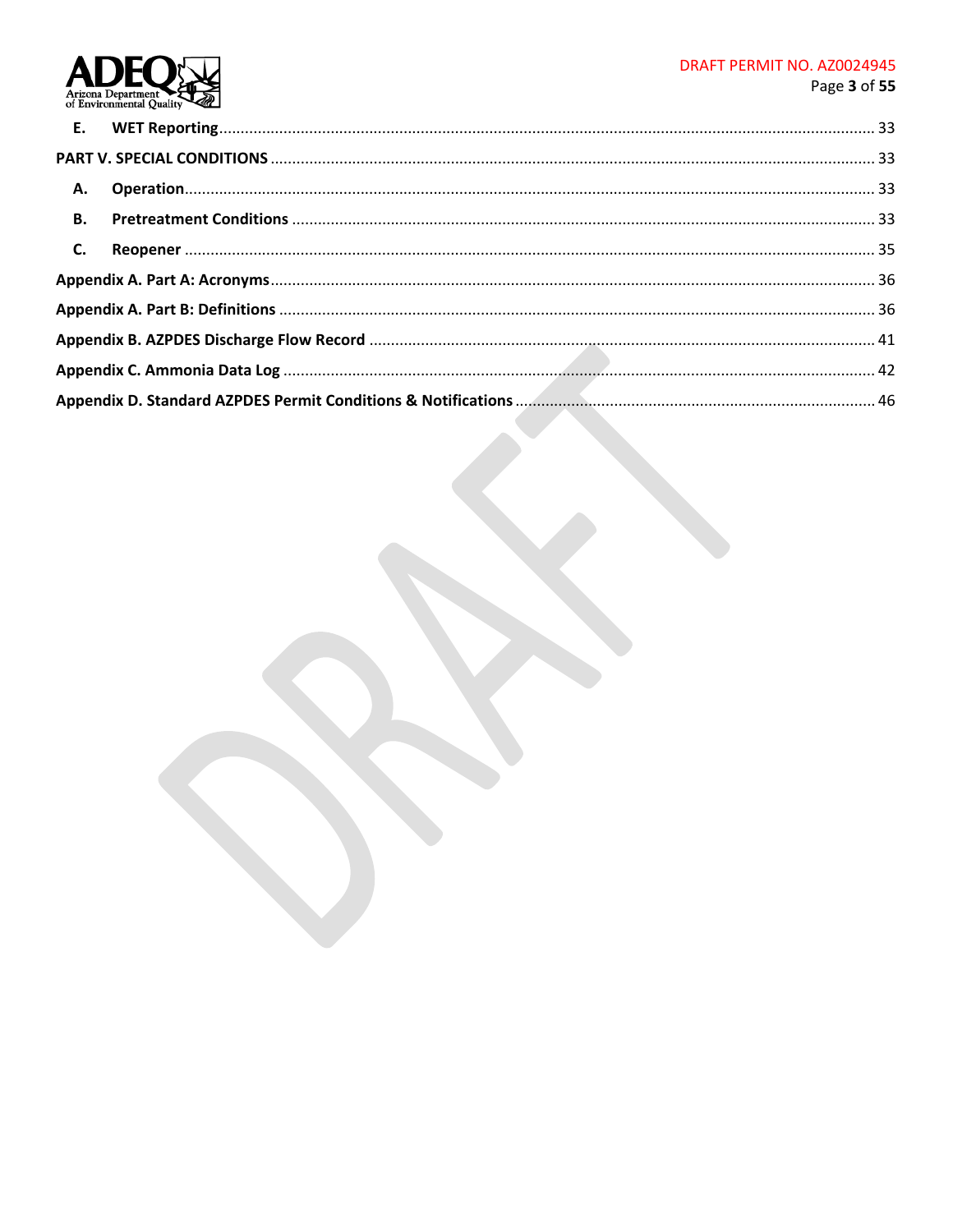

#### <span id="page-3-1"></span><span id="page-3-0"></span>**PART I. EFFLUENT LIMITATIONS AND MONITORING REQUIREMENTS**

#### **A. Effluent Limitations and Monitoring Requirements**

1. The Permittee shall limit and monitor discharges from Outfall 001 as specified in Tables 1a and 1b which follows. These requirements are based on the current facility with a design capacity of 2.25 mgd and upgraded facility with 3 mgd. If the upgraded facility becomes operational during the term of this permit, the monitoring requirements and limits in Table 1b shall apply. Otherwise, the monitoring requirements and limits in Table 1a shall apply.

|                                                             | <b>Maximum Allowable Discharge Limitations</b>                                                 |                      | <b>Monitoring Requirement (3)</b> |                                                                   |                                                                                                                                                                                                                                                                                                                                                                                              |                         |                         |                          |
|-------------------------------------------------------------|------------------------------------------------------------------------------------------------|----------------------|-----------------------------------|-------------------------------------------------------------------|----------------------------------------------------------------------------------------------------------------------------------------------------------------------------------------------------------------------------------------------------------------------------------------------------------------------------------------------------------------------------------------------|-------------------------|-------------------------|--------------------------|
| Parameter                                                   | Mass Limits (1)                                                                                |                      |                                   | <b>Concentration Limits</b>                                       |                                                                                                                                                                                                                                                                                                                                                                                              |                         |                         |                          |
|                                                             | Monthly<br>Average                                                                             | Weekly<br>Average    | Daily<br>Maximum                  | Monthly Average                                                   | Weekly<br>Average                                                                                                                                                                                                                                                                                                                                                                            | Daily<br>Maximum        | Monitoring<br>Frequency | Sample Type              |
| Discharge Flow<br>(MGD)                                     | REPORT (4)                                                                                     | $\sim$ $\sim$ $\sim$ | <b>REPORT</b>                     | $- - -$                                                           |                                                                                                                                                                                                                                                                                                                                                                                              | $- - -$                 | Continuous              | Metered                  |
| <b>Biochemical</b><br>Oxygen Demand<br>(BOD) (5-day)<br>(6) | 256 kg/day                                                                                     | 383<br>kg/day        | $\frac{1}{2}$                     | 30 mg/L                                                           | 45 mg/L                                                                                                                                                                                                                                                                                                                                                                                      | - - -                   | 1x/every 2<br>weeks     | 24-hour<br>composite (5) |
| BOD (3) (6)                                                 | $  -$                                                                                          | $- - -$              | $  -$                             | 85% REMOVAL<br><b>MINIMUM</b>                                     | $-1$                                                                                                                                                                                                                                                                                                                                                                                         | $  -$                   | 1x/every 2<br>weeks     | 24-hour<br>composite     |
| <b>Total Suspended</b><br>Solids (TSS) (6)                  | 260<br>kg/day                                                                                  | 380<br>kg/day        | $\sim$ $\sim$                     | 30 mg/L                                                           | 45 mg/L                                                                                                                                                                                                                                                                                                                                                                                      | $- - -$                 | 1x/every 2<br>weeks     | 24-hour<br>composite     |
| TSS (3) (6)                                                 | $- - -$                                                                                        | $\omega \sim \omega$ | $\omega = \omega$                 | 85% REMOVAL<br><b>MINIMUM</b>                                     | $- - -$                                                                                                                                                                                                                                                                                                                                                                                      | $- - -$                 | 1x/every 2<br>weeks     | 24-hour<br>composite     |
| E. coli                                                     | $\frac{1}{2} \left( \frac{1}{2} \right) \left( \frac{1}{2} \right) \left( \frac{1}{2} \right)$ |                      | ---                               | 126<br>cfu/100 mL (7)                                             | $- - -$                                                                                                                                                                                                                                                                                                                                                                                      | 575<br>cfu/100<br>mL(7) | 1x/week                 | Discrete                 |
| Chlorine, Total<br>Residual (TRC)<br>(8)(9)                 | 76.7 g/day                                                                                     | $- - -$              | 153.9<br>g/day                    | $9 \mu g/L$                                                       | $\frac{1}{2} \frac{1}{2} \frac{1}{2} \frac{1}{2} \frac{1}{2} \frac{1}{2} \frac{1}{2} \frac{1}{2} \frac{1}{2} \frac{1}{2} \frac{1}{2} \frac{1}{2} \frac{1}{2} \frac{1}{2} \frac{1}{2} \frac{1}{2} \frac{1}{2} \frac{1}{2} \frac{1}{2} \frac{1}{2} \frac{1}{2} \frac{1}{2} \frac{1}{2} \frac{1}{2} \frac{1}{2} \frac{1}{2} \frac{1}{2} \frac{1}{2} \frac{1}{2} \frac{1}{2} \frac{1}{2} \frac{$ | $18 \mu g/L$            | 1x/week                 | <b>Discrete</b>          |
| Cyanide (10)                                                | 75 g/day                                                                                       | 226                  | 112<br>g/day                      | $9 \mu g/L$                                                       | $\frac{1}{2} \frac{1}{2} \frac{1}{2} \frac{1}{2} \frac{1}{2} \frac{1}{2} \frac{1}{2} \frac{1}{2} \frac{1}{2} \frac{1}{2} \frac{1}{2} \frac{1}{2} \frac{1}{2} \frac{1}{2} \frac{1}{2} \frac{1}{2} \frac{1}{2} \frac{1}{2} \frac{1}{2} \frac{1}{2} \frac{1}{2} \frac{1}{2} \frac{1}{2} \frac{1}{2} \frac{1}{2} \frac{1}{2} \frac{1}{2} \frac{1}{2} \frac{1}{2} \frac{1}{2} \frac{1}{2} \frac{$ | $13 \mu g/L$            | 1x/quarter              | 24-hour<br>composite     |
| Mercury                                                     | $0.07$ g/day                                                                                   | - - -                | $0.1$ g/day                       | $0.01 \,\mu g/L$                                                  | $- - -$                                                                                                                                                                                                                                                                                                                                                                                      | $0.02 \ \mu g/L$        | 1x/quarter              | 24-hour<br>composite     |
| Selenium(10)                                                | 14 g/day                                                                                       | $\sim$ $\sim$        | 28 g/day                          | $2 \mu g/L$                                                       | - - -                                                                                                                                                                                                                                                                                                                                                                                        | $3 \mu g/L$             | 1x/quarter              | 24-hour<br>composite     |
| Oil & Grease                                                | 85 g/day                                                                                       |                      | 128<br>g/day                      | 10 μg/L                                                           | - - -                                                                                                                                                                                                                                                                                                                                                                                        | $15 \mu g/L$            | 1x/quarter              | <b>Discrete</b>          |
| pH (2) (9)                                                  |                                                                                                |                      |                                   | Not less than 6.5 standard units (S.U.) nor greater than 9.0 S.U. |                                                                                                                                                                                                                                                                                                                                                                                              |                         | 1x/week                 | <b>Discrete</b>          |

#### Table 1a. Effluent Limitations and Monitoring Requirements at design capacity of 2.25 MGD.

#### **Footnotes**

6 Both the influent and the effluent shall be monitored.

<sup>1</sup> Mass values are to be calculated and reported using the following formulas: 1) Mass in kilograms per day = 3.785 x flow in MGD x concentration in mg/L, and 2) mass in grams per day = 3.785 x flow in MGD x concentration in µg/L.

<sup>2</sup> Testing must coincide with the Whole Effluent Toxicity Test (WET) samples, if any, taken during that monitoring period as per Part I.C, Table 3 of the permit. See Part IV of the permit.

<sup>3</sup> If discharge is infrequent, see Part I.D for minimum effluent characterization monitoring requirements

<sup>5</sup> For the purposes of this permit, a "24-hour composite" sample has been defined as a flow-proportioned mixture of not less than three discrete samples (aliquots) obtained at equal time intervals during a 24-hour period. The volume of each aliquot shall be directly proportional to the discharge flow rate at the time of sampling.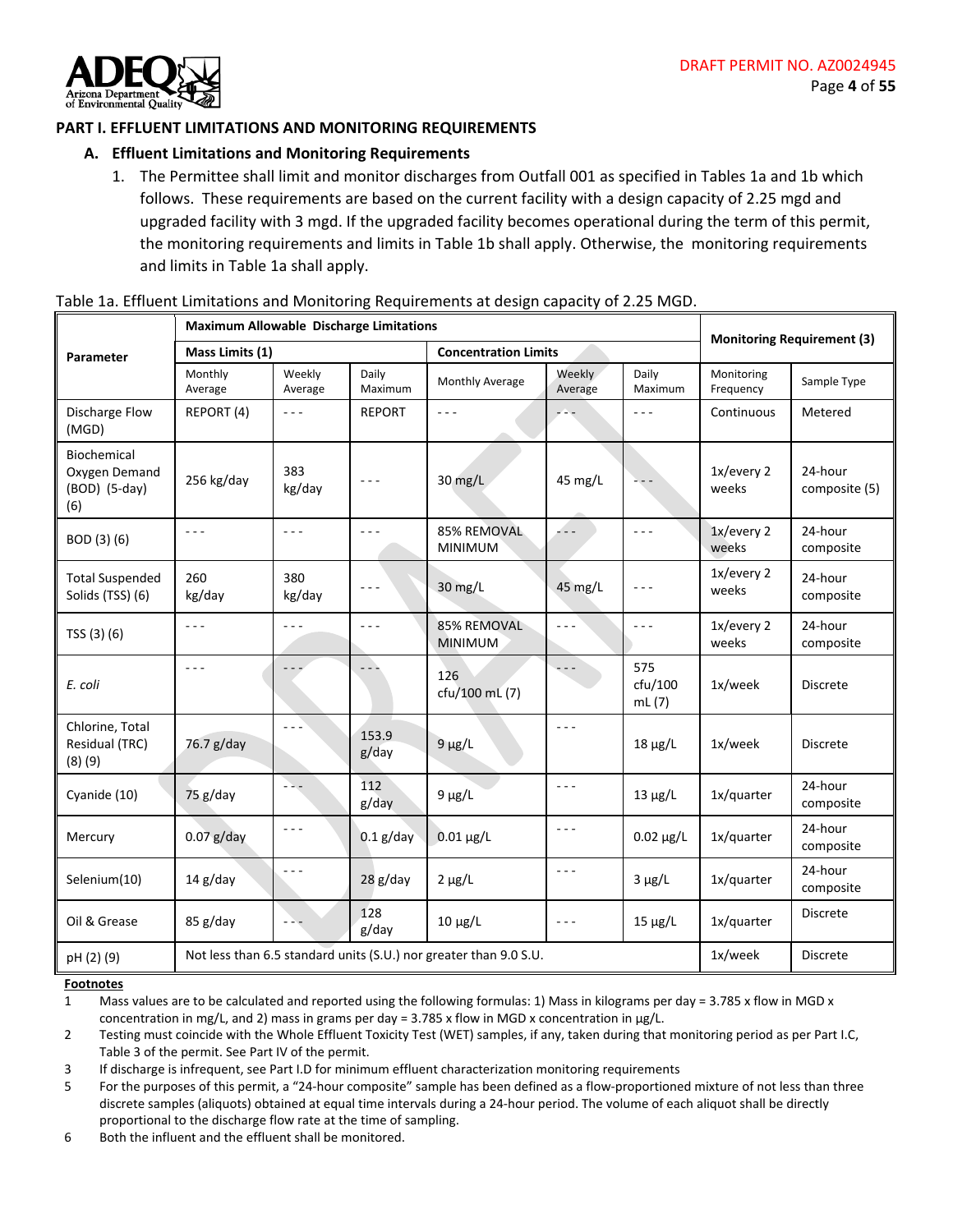

- 7 cfu = colony forming units; "most probable number" (mpn) is considered equivalent for reporting purposes. The monthly average for *E. coli* is calculated as a geometric mean. A minimum of 4 samples are required in order to report a geometric mean. See the definition for "Monthly or Weekly Average Concentration Limit" in Appendix A.
- 8 Sample when chlorine or bromine compounds are used for disinfection. See Part II.A.7 for specific monitoring requirements for chlorine.
- 9 pH and TRC must be measured at the time of sampling and do not require use of a certified laboratory. Measurements must be obtained in accordance with the applicable method and must meet all method quality assurance/quality control requirements to be considered valid data.
- 10 All metals effluent limits are for total recoverable metals, except for chromium VI, for which the assessment levels listed are dissolved.
- <span id="page-4-0"></span>11 Limits listed based on average effluent hardness of 357 mg/L as CaCO<sub>3</sub>. The effluent must be tested for hardness at the same time that these metal samples are taken. Please see the hardness definition in Appendix A. Part B.

# **Table 1b. Effluent Limitations and Monitoring Requirements for design capacity of 3.0 mgd**

|                                                             | <b>Maximum Allowable Discharge Limitations</b> |                                                               |                  |                                                                   |                                                                                                                                                                                                                                                                                                                                                                                              |                         |                         | <b>Monitoring Requirement (3)</b> |  |
|-------------------------------------------------------------|------------------------------------------------|---------------------------------------------------------------|------------------|-------------------------------------------------------------------|----------------------------------------------------------------------------------------------------------------------------------------------------------------------------------------------------------------------------------------------------------------------------------------------------------------------------------------------------------------------------------------------|-------------------------|-------------------------|-----------------------------------|--|
| Parameter                                                   | Mass Limits (1)                                |                                                               |                  | <b>Concentration Limits</b>                                       |                                                                                                                                                                                                                                                                                                                                                                                              |                         |                         |                                   |  |
|                                                             | Monthly<br>Average                             | Weekly<br>Average                                             | Daily<br>Maximum | <b>Monthly Average</b>                                            | Weekly<br>Average                                                                                                                                                                                                                                                                                                                                                                            | Daily<br>Maximum        | Monitoring<br>Frequency | Sample Type                       |  |
| Discharge Flow<br>(MGD)                                     | REPORT (4)                                     | $- - -$                                                       | <b>REPORT</b>    | $- - -$                                                           | $\sim$ $\sim$ $\sim$                                                                                                                                                                                                                                                                                                                                                                         | - - -                   | Continuous              | Metered                           |  |
| <b>Biochemical</b><br>Oxygen Demand<br>(BOD) (5-day)<br>(6) | 338 kg/day                                     | 506<br>kg/day                                                 |                  | 30 mg/L                                                           | 45 mg/L                                                                                                                                                                                                                                                                                                                                                                                      | - - -                   | 1x/every 2<br>weeks     | 24-hour<br>composite (5)          |  |
| BOD (3) (6)                                                 | $- - -$                                        | $- - -$                                                       | $ -$             | 85% REMOVAL<br><b>MINIMUM</b>                                     | $-\sim -$                                                                                                                                                                                                                                                                                                                                                                                    | $- - -$                 | 1x/every 2<br>weeks     | 24-hour<br>composite              |  |
| <b>Total Suspended</b><br>Solids (TSS) (6)                  | 338<br>kg/day                                  | 506<br>kg/day                                                 | $\sim$ $\sim$    | $30 \text{ mg/L}$                                                 | 45 mg/L                                                                                                                                                                                                                                                                                                                                                                                      | - - -                   | 1x/every 2<br>weeks     | 24-hour<br>composite              |  |
| TSS (3) (6)                                                 | $\sim$ $\sim$ $\sim$                           | $- - -$                                                       | - - -            | 85% REMOVAL<br><b>MINIMUM</b>                                     | $\sim$ $ -$                                                                                                                                                                                                                                                                                                                                                                                  | $- - -$                 | 1x/every 2<br>weeks     | 24-hour<br>composite              |  |
| E. coli                                                     | $- - -$                                        | -14                                                           | $ -$             | 126<br>cfu/100 mL (7)                                             | $- - -$                                                                                                                                                                                                                                                                                                                                                                                      | 575<br>cfu/100<br>mL(7) | 1x/week                 | Discrete                          |  |
| Chlorine, Total<br>Residual (TRC)<br>(8)(9)                 | 102.3 g/day                                    | $- - -$                                                       | 204<br>g/day     | $9 \mu g/L$                                                       | $  -$                                                                                                                                                                                                                                                                                                                                                                                        | $18 \mu g/L$            | 1x/week                 | <b>Discrete</b>                   |  |
| Cyanide (10)                                                | 100 g/day                                      | $- - -$                                                       | 150<br>g/day     | $9 \mu g/L$                                                       | $- - -$                                                                                                                                                                                                                                                                                                                                                                                      | $13 \mu g/L$            | 1x/quarter              | 24-hour<br>composite              |  |
| Mercury                                                     | $0.09$ g/day                                   | $- - -$                                                       | $0.2$ g/day      | $0.01 \,\mu g/L$                                                  | $- - -$                                                                                                                                                                                                                                                                                                                                                                                      | $0.02 \mu g/L$          | 1x/quarter              | 24-hour<br>composite              |  |
| Selenium(10)                                                | 19 g/day                                       | $\frac{1}{2} \frac{1}{2} \frac{1}{2} \frac{1}{2} \frac{1}{2}$ | 37 g/day         | $2 \mu g/L$                                                       | $  -$                                                                                                                                                                                                                                                                                                                                                                                        | $3 \mu g/L$             | 1x/quarter              | 24-hour<br>composite              |  |
| Oil & Grease                                                | $114$ g/day                                    | $- - -$                                                       | 170<br>g/day     | $10 \mu g/L$                                                      | $\frac{1}{2} \frac{1}{2} \frac{1}{2} \frac{1}{2} \frac{1}{2} \frac{1}{2} \frac{1}{2} \frac{1}{2} \frac{1}{2} \frac{1}{2} \frac{1}{2} \frac{1}{2} \frac{1}{2} \frac{1}{2} \frac{1}{2} \frac{1}{2} \frac{1}{2} \frac{1}{2} \frac{1}{2} \frac{1}{2} \frac{1}{2} \frac{1}{2} \frac{1}{2} \frac{1}{2} \frac{1}{2} \frac{1}{2} \frac{1}{2} \frac{1}{2} \frac{1}{2} \frac{1}{2} \frac{1}{2} \frac{$ | $15 \mu g/L$            | 1x/quarter              | <b>Discrete</b>                   |  |
| pH (2) (9)                                                  |                                                |                                                               |                  | Not less than 6.5 standard units (S.U.) nor greater than 9.0 S.U. |                                                                                                                                                                                                                                                                                                                                                                                              |                         | 1x/week                 | <b>Discrete</b>                   |  |

#### **Footnotes**

1 Mass values are to be calculated and reported using the following formulas: 1) Mass in kilograms per day = 3.785 x flow in MGD x concentration in mg/L, and 2) mass in grams per day = 3.785 x flow in MGD x concentration in  $\mu$ g/L.

- 2 Testing must coincide with the Whole Effluent Toxicity Test (WET) samples, if any, taken during that monitoring period as per Part I.C, Table 3 of the permit. See Part IV of the permit.
- 3 If discharge is infrequent, see Part I.D for minimum effluent characterization monitoring requirements
- 5 For the purposes of this permit, a "24-hour composite" sample has been defined as a flow-proportioned mixture of not less than three discrete samples (aliquots) obtained at equal time intervals during a 24-hour period. The volume of each aliquot shall be directly proportional to the discharge flow rate at the time of sampling.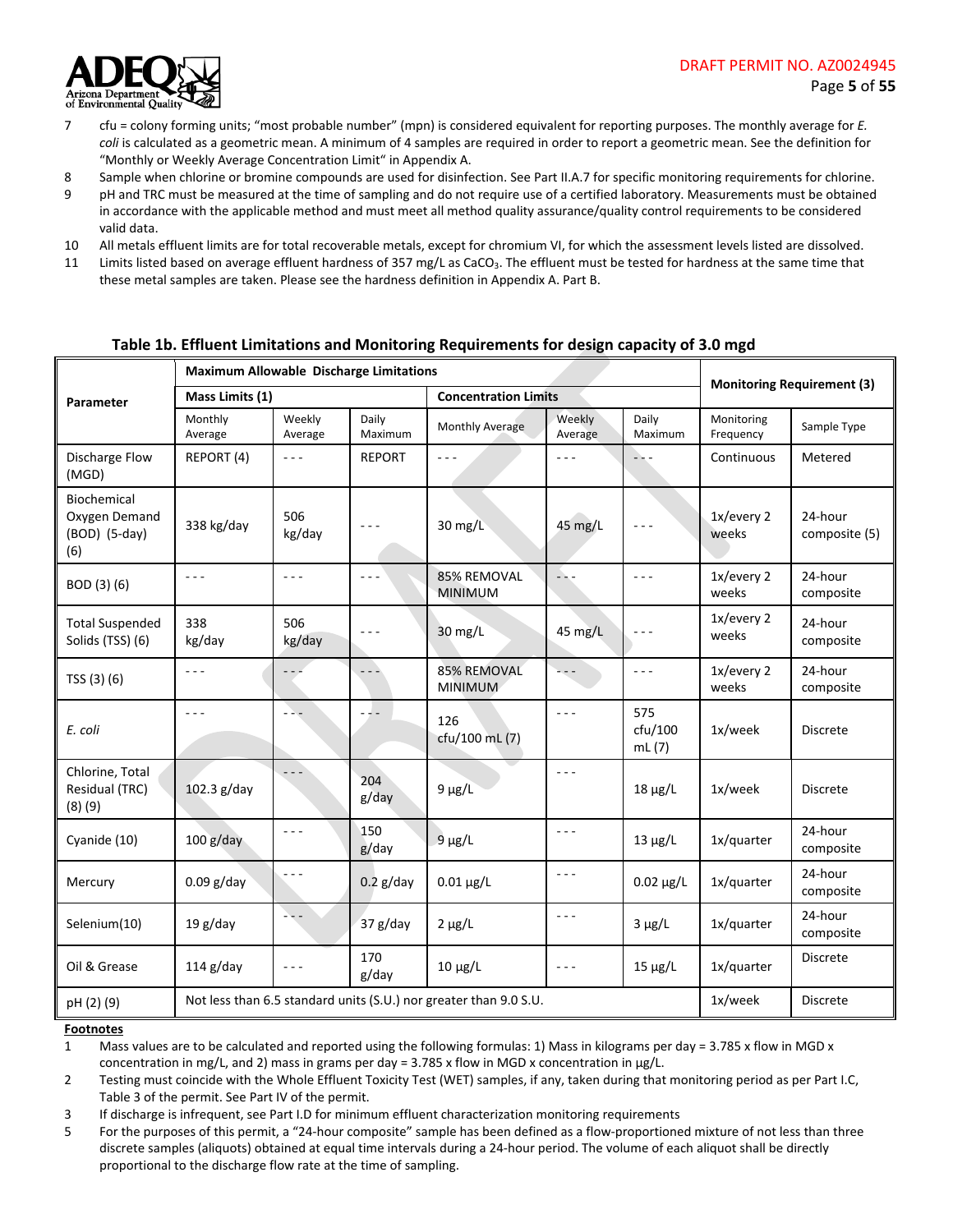

- 6 Both the influent and the effluent shall be monitored.
- 7 cfu = colony forming units; "most probable number" (mpn) is considered equivalent for reporting purposes. The monthly average for *E. coli* is calculated as a geometric mean. A minimum of 4 samples are required in order to report a geometric mean. See the definition for "Monthly or Weekly Average Concentration Limit" in Appendix A.
- 8 Sample when chlorine or bromine compounds are used for disinfection. See Part II.A.7 for specific monitoring requirements for chlorine.
- 9 pH and TRC must be measured at the time of sampling and do not require use of a certified laboratory. Measurements must be obtained in accordance with the applicable method and must meet all method quality assurance/quality control requirements to be considered valid data.
- 10 All metals effluent limits are for total recoverable metals, except for chromium VI, for which the assessment levels listed are dissolved.
- 11 Limits listed based on average effluent hardness of 357 mg/L as CaCO<sub>3</sub>. The effluent must be tested for hardness at the same time that these metal samples are taken. Please see the hardness definition in Appendix A. Part B.

#### **B. Trace Substance Monitoring**

1. The permittee shall monitor discharges from Outfall 001 as specified in Table 2. Monitoring results above the Assessment Levels (ALs) listed below do not constitute a permit violation, but may trigger evaluation of Reasonable Potential (RP) by ADEQ. The permittee shall use an approved analytical method with a Limit of Quantitation (LOQ) lower than the AL values as described in Part II.A.4.

|                                | Assessment Levels (1)(2) |                        | <b>Monitoring Requirements (3)</b> |                   |  |
|--------------------------------|--------------------------|------------------------|------------------------------------|-------------------|--|
| Parameter                      | Monthly Average          | Daily Maximum          | <b>Monitoring Frequency</b>        | Sample Type       |  |
| Ammonia                        | Report [mg/L] (5)        | Report [mg/L] (5)      | $2x/m$ onth                        | <b>Discrete</b>   |  |
| Ammonia Impact Ratio (AIR) (7) |                          | 2                      | 2x/month                           | <b>Discrete</b>   |  |
| Hydrogen sulfide (5)           | $2 \mu g/L$              | $3 \mu g/L$            | 1x/quarter                         | <b>Discrete</b>   |  |
| Chromium (total)               | Report $[\mu g/L]$ (8)   | Report $[\mu g/L]$ (8) | 1x/quarter                         | 24-hour composite |  |
| Chromium IV                    | $8 \mu g/L$              | $16 \mu g/L$           | 1x/quarter                         | 24-hour composite |  |
| pH - effluent (4) (6)          | Report [S.U.]            | Report [S.U.]          | $2x$ /month                        | <b>Discrete</b>   |  |
| Sulfides (5)                   | Report [µg/L]            | Report $[\mu g/L]$     | 1x/quarter                         | <b>Discrete</b>   |  |
| Temperature - effluent (4) (6) | Report [°C]              | Report [°C]            | $2x$ /month                        | <b>Discrete</b>   |  |

#### Table 2. Assessment Level Monitoring

#### **Footnotes**

- 1 Concentration values are calculated based on Arizona Water Quality Standards. Monitoring and reporting required.
- 2 Testing must coincide with the Whole Effluent Toxicity Test (WET) samples, if any, taken during that monitoring period as per Part I.C, Table 3 of the permit. See Part IV of the permit.
- 3 If discharge is infrequent see Part I.D for minimum effluent characterization monitoring requirements.
- 4 The ammonia assessment level is dependent on pH and temperature. The effluent must be tested for pH and temperature at the same time that the ammonia samples are taken. In addition to reporting the ammonia values on the DMRs, the ammonia data log shall also be completed including values of the effluent See Part II.B of the permit.
- 5 With a detection limit no higher than 100 µg/L, any detection of sulfides shall trigger monthly monitoring for hydrogen sulfide for the remainder of the permit term. Monitoring for hydrogen sulfide is only required if sulfide is detected.
- 6 pH and temperature must be measured at the time of sampling and do not require use of a certified laboratory. Measurements must be obtained in accordance with the applicable method and must meet all method quality assurance/quality control requirements to be considered valid data.
- 7 The Ammonia Impact Ratio (AIR) is calculated as the ratio of the reported effluent ammonia concentration and the calculated ammonia standard as determined by comparing concurrent measurement of the effluent/receiving water pH and temperature with the values in the ammonia criteria table in Appendix C. In addition to reporting the AIRs on the DMRs, the ammonia data log in Appendix C shall also be completed. See Part II.B of the permit.
- 8 If total chromium exceeds 86 µg/L, the permittee must conduct sampling for chromium III for the remainder of the permit. If total chromium exceeds 8 µg/L, the permittee must conduct sampling for chromium VI for the remainder of the permit. Otherwise, monitoring for chromium III and/or chromium VI is not required.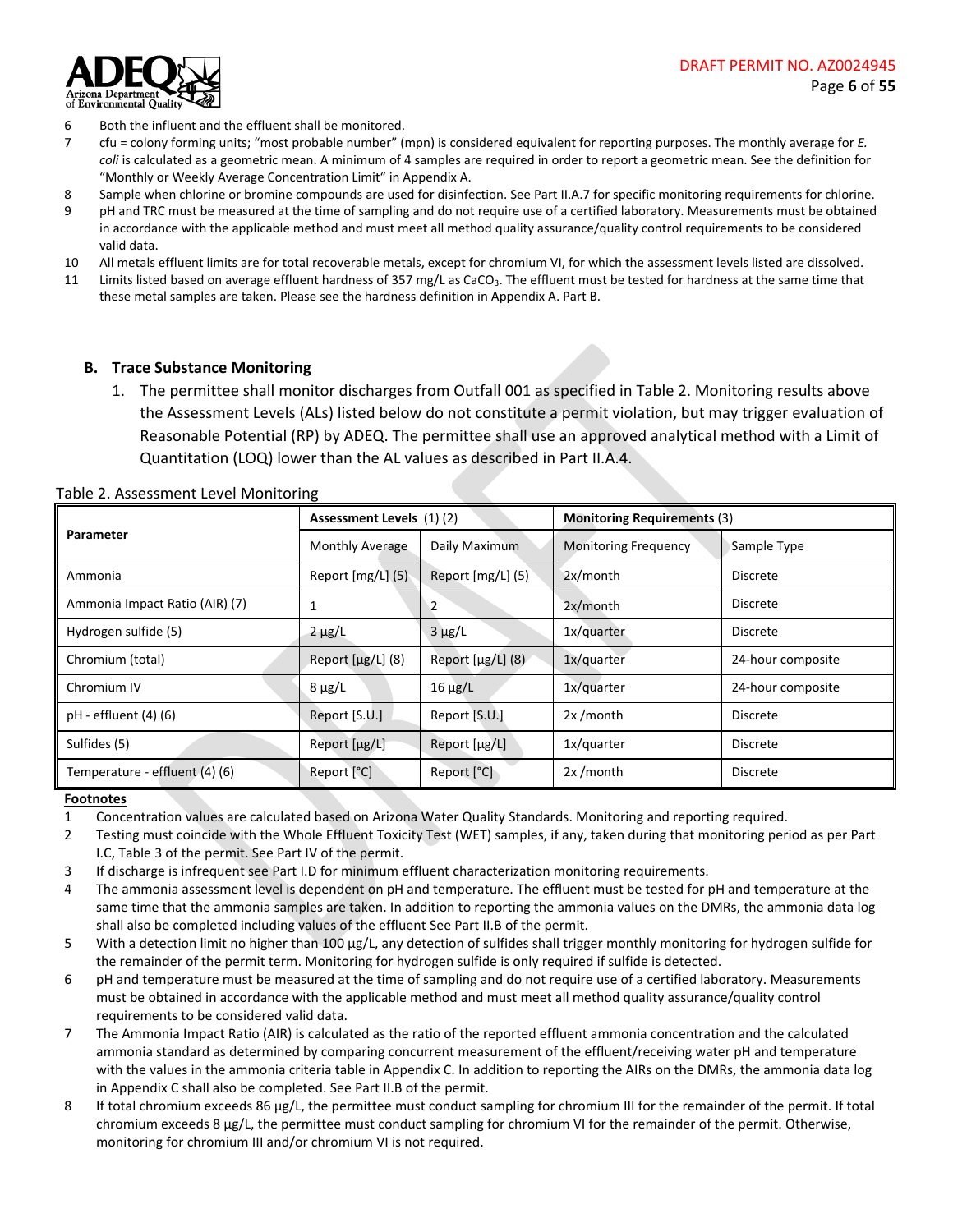

#### <span id="page-6-0"></span>**C. Whole Effluent Toxicity Monitoring**

1. The permittee shall monitor discharges from Outfall 001 for Whole Effluent Toxicity (WET) as specified in Table 3. If toxicity is detected above an Action Level specified as follows, the permittee must perform followup testing and, as applicable, follow the TIE/TRE processes in Part IV.E of the permit.

#### Table 3. WET Testing

|                                                                                  | <b>Action Levels</b>  |                    | <b>Monitoring Requirements</b> |                 |  |
|----------------------------------------------------------------------------------|-----------------------|--------------------|--------------------------------|-----------------|--|
| <b>Effluent Characteristic (1)</b>                                               | Daily Maximum (2) (3) | Monthly Median (3) | Monitoring<br>Frequency (5)    | Sample Type     |  |
| Acute Toxicity (4)<br>Pimephales promelas (Fathead<br>minnow)                    | N/A<br>Fail           |                    | 1x/year                        | 24-hr Composite |  |
| Acute Toxicity (4)<br>Ceriodaphnia dubia<br>(Water flea)                         | N/A                   | Fail               | 1x/year                        | 24-hr Composite |  |
| <b>Chronic Toxicity</b><br>Pseudokirchneriella subcapitata (Green<br>algae $(6)$ | $1.6$ TUc             | $1.0$ TU $c$       | 1x/year                        | 24-hr Composite |  |
| <b>Chronic Toxicity</b><br>Pimephales promelas (Fathead<br>minnow)               | $1.6$ TU $c$          | $1.0$ TU $c$       | 1x/year                        | 24-hr Composite |  |
| <b>Chronic Toxicity</b><br>Ceriodaphnia dubia<br>(Water flea)                    | $1.6$ TU $c$          | $1.0$ TU $c$       | 1x/year                        | 24-hr Composite |  |

#### **Footnotes**

- 1 See Part IV for additional requirements for testing and reporting Whole Effluent Toxicity (WET).
- 2 Since completion of one chronic WET test takes more than 24 hours, the daily maximum is considered to be the highest allowable test result.
- 3 If chronic toxicity is detected above the Action Levels in this table or an acute test fails, the permittee must perform follow-up testing. See Part IV for details.
- 4 The requirement for an acute test applies when duration of discharge doesn't allow for chronic tests to be conducted. See Part IV.
- 5 If discharge is infrequent see Part I.D for minimum effluent characterization monitoring requirements.
- 6 Formerly known as *Selenastrum capricornutum or Raphidocelis subcapitata.*

#### <span id="page-6-1"></span>**D. Effluent Characterization Testing**

1. The permittee shall monitor to characterize the facility's effluent for the parameters listed in Tables  $4.a - f$ , whether discharging or not. When the facility discharges, monitoring is to be conducted at the frequency indicated in Tables 1 through 3. No limits or ALs are established, but the LOQ must be low enough to allow comparison of the results to the applicable water quality standards (WQS). If a LOQ below the WQS cannot be achieved, then the permittee shall use the method expected to achieve the lowest LOQ, as defined in Appendix A of this permit. Samples are to be representative of any seasonal variation in the discharge:

|                                       | Reporting    | <b>Monitoring Requirements</b> |                   |  |
|---------------------------------------|--------------|--------------------------------|-------------------|--|
| Parameter                             | <b>Units</b> | Monitoring Frequency (1)       | Sample Type       |  |
| Ammonia (as N) (2)                    | mg/L         | 1x/quarter                     | <b>Discrete</b>   |  |
| Biochemical Oxygen Demand (BOD-5)     | mg/L         | 1x/quarter                     | 24-hour Composite |  |
| Chlorine, Total Residual (TRC) (4)(5) | $\mu$ g/L    | 1x/quarter                     | <b>Discrete</b>   |  |
| Dissolved Oxygen (5)                  | mg/L         | 1x/year                        | <b>Discrete</b>   |  |

Table 4.a. Effluent Characterization Testing—General Chemistry and Microbiology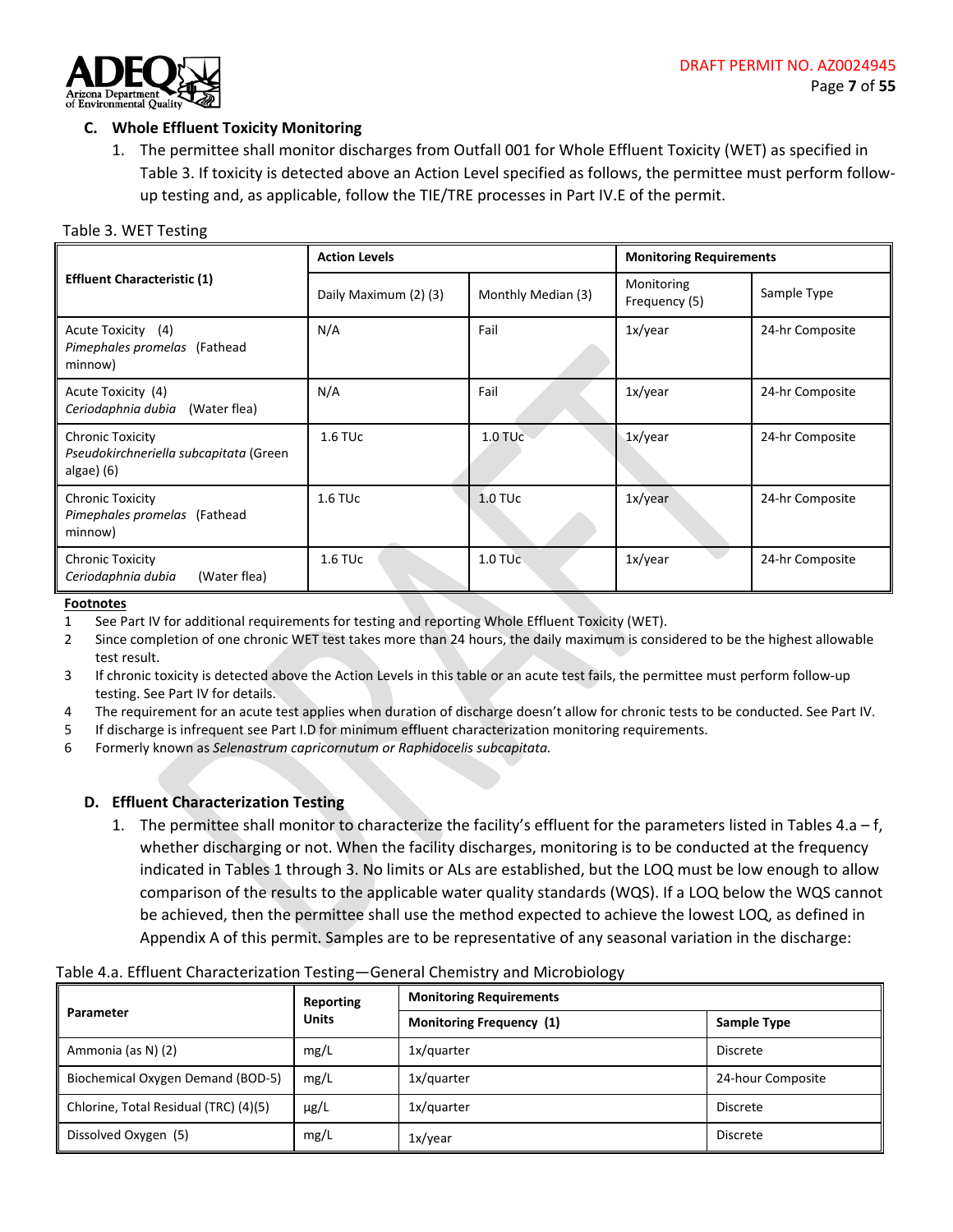

|                                     | Reporting                                       | <b>Monitoring Requirements</b> |                   |  |
|-------------------------------------|-------------------------------------------------|--------------------------------|-------------------|--|
| Parameter                           | <b>Units</b><br><b>Monitoring Frequency (1)</b> |                                | Sample Type       |  |
| E. coli                             | cfu/100 mL (3)                                  | 1x/quarter                     | <b>Discrete</b>   |  |
| Nitrate/Nitrite (as N)              | mg/L                                            | 1x/quarter                     | 24-hour Composite |  |
| Nitrogen, Total Kjeldahl (TKN)      | mg/L                                            | 1x/quarter                     | 24-hour Composite |  |
| Oil and Grease                      | mg/L                                            | 1x/quarter                     | <b>Discrete</b>   |  |
| pH (5)                              | S.U.                                            | 1x/quarter                     | <b>Discrete</b>   |  |
| Phosphorus                          | mg/L                                            | 1x/quarter                     | 24-hour Composite |  |
| Temperature (5)                     | <i><b>Celsius</b></i>                           | 1x/quarter                     | <b>Discrete</b>   |  |
| <b>Total Dissolved Solids (TDS)</b> | mg/L                                            | 1x/quarter                     | 24-hour Composite |  |
| <b>Total Suspended Solids (TSS)</b> | mg/L                                            | 1x/quarter                     | 24-hour Composite |  |

#### **Footnotes**

1 If more frequent monitoring of any of these parameters is required by another part of this permit, those sampling results may be used to satisfy Table 4.a. requirements.

2 When sampling for ammonia, temperature and pH must be determined concurrently and the results recorded on the **Ammonia Data Log** provided in Appendix C. See Part II.B for reporting requirements.

3 cfu = colony forming units; "most probable number" (mpn) is considered equivalent for reporting purposes

4 Sample when chlorine or bromine compounds are used for disinfection. See Part II.A.6 for specific monitoring requirements for chlorine

5 Temperature, pH, TRC and dissolved oxygen must be measured at the time of sampling and do not require use of a certified laboratory. See Part II.A.7 for methods of analyses for chlorine. Measurements must be obtained in accordance with the applicable method and must meet all method quality assurance/quality control requirements to be considered valid data.

| Parameter (1)   | <b>Reporting</b> | <b>Monitoring Requirements</b>  |                    |  |
|-----------------|------------------|---------------------------------|--------------------|--|
|                 | <b>Units</b>     | <b>Monitoring Frequency (2)</b> | <b>Sample Type</b> |  |
| Antimony        | µg/L             | 1x/6 months                     | 24-hour Composite  |  |
| Arsenic         | $\mu$ g/L        | 1x/6 months                     | 24-hour Composite  |  |
| Beryllium       | $\mu$ g/L        | 1x/6 months                     | 24-hour Composite  |  |
| Cadmium         | µg/L             | $1x/6$ months                   | 24-hour Composite  |  |
| Chromium (4)    | µg/L             | 1x/6 months                     | 24-hour Composite  |  |
| Chromium VI (4) | µg/L             | 1x/6 months                     | <b>Discrete</b>    |  |
| Copper          | $\mu$ g/L        | 1x/6 months                     | 24-hour Composite  |  |
| Iron            | μg/L             | 1x/6 months                     | 24-hour Composite  |  |
| Lead            | $\mu$ g/L        | $1x/6$ months                   | 24-hour Composite  |  |
| Mercury         | µg/L             | 1x/6 months                     | <b>Discrete</b>    |  |
| Nickel          | µg/L             | 1x/6 months                     | 24-hour Composite  |  |
| Selenium        | µg/L             | 1x/6 months                     | 24-hour Composite  |  |
| Silver          | µg/L             | 1x/6 months                     | 24-hour Composite  |  |
| Thallium        | $\mu$ g/L        | 1x/6 months                     | 24-hour Composite  |  |
| Zinc            | µg/L             | $1x/6$ months                   | 24-hour Composite  |  |

# Table 4.b. Effluent Characterization Testing—Selected Metals, Trace Substances and WET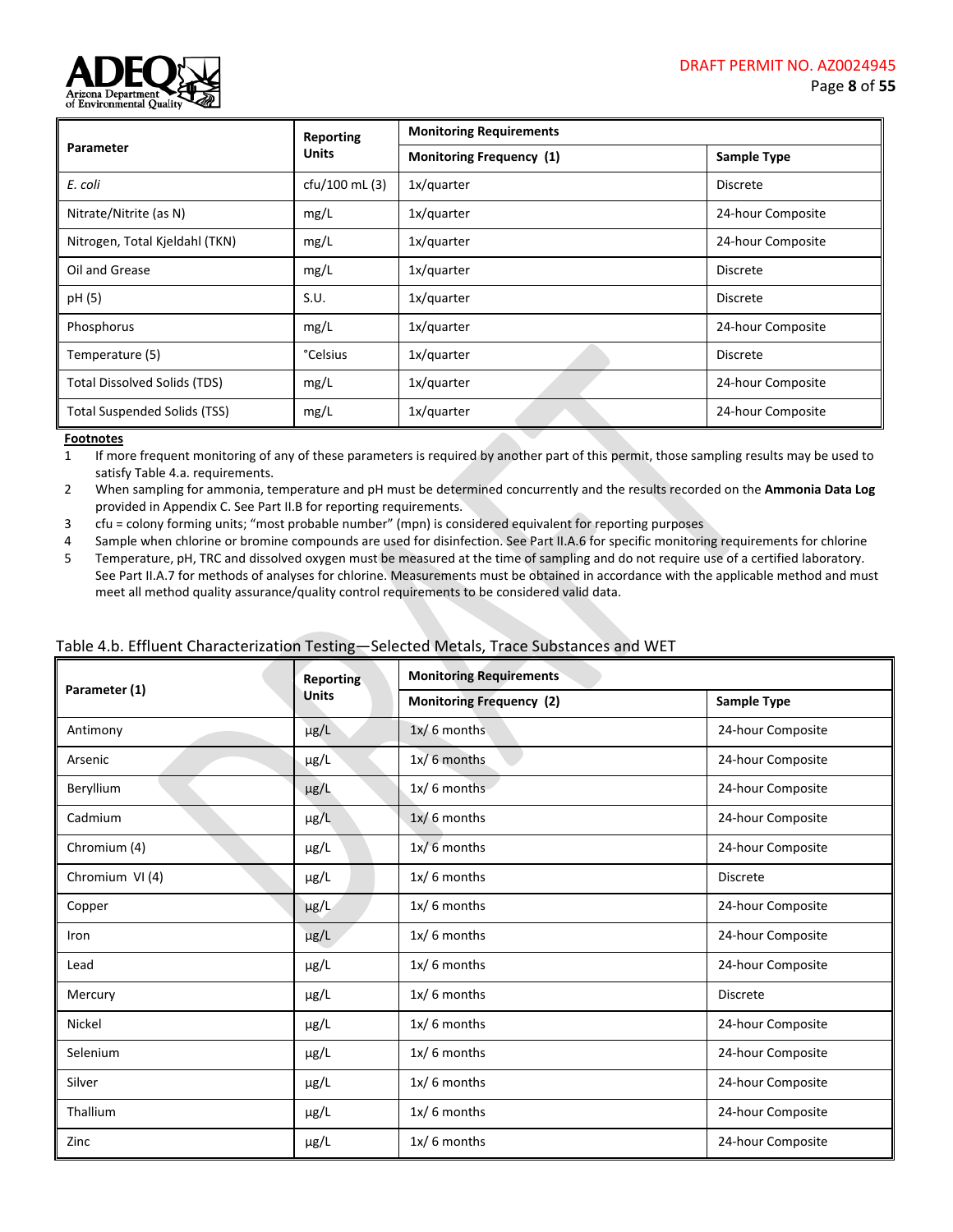

| <b>Hardness</b>                                          | mg/L      | $1x/6$ months                     | 24-hour Composite |
|----------------------------------------------------------|-----------|-----------------------------------|-------------------|
| Cyanide                                                  | $\mu$ g/L | $1x/6$ months                     | Discrete          |
| Whole Effluent Toxicity - chronic<br>(all 3 species) (3) | TUc       | 1x/ in years 2023,2024,2025, 2026 | 24-hour Composite |

#### **Footnotes**

1 All metals analyses shall be for total recoverable metals, except chromium VI, which is dissolved.

- 2 If more frequent monitoring of any of these parameters is required by another part of this permit, those sampling results may be used to satisfy Table 4.b. requirements.
- 3 If chronic toxicity is detected above the Action Levels specified in Table 3 or an acute test fails, the permittee must perform follow-up testing and, as applicable, follow the TIE/TRE processes in Part IV.E of the permit, whether discharging or not. See Part IV for additional information on requirements for testing and reporting Whole Effluent Toxicity (WET).
- 4 If total chromium exceeds 8 µg/L, the permittee must conduct sampling for chromium VI for the remainder of the permit. Otherwise, monitoring for chromium VI is not required.

|                            | <b>Reporting</b> | <b>Monitoring Requirements</b>                 |                 |
|----------------------------|------------------|------------------------------------------------|-----------------|
| Parameter                  | <b>Units</b>     | <b>Monitoring Frequency</b>                    | Sample Type     |
| Acrolein                   | µg/L             | 1x/year in years 2023,2024,2025 of permit term | <b>Discrete</b> |
| Acrylonitrile              | µg/L             | 1x/year in years 2023,2024,2025 of permit term | <b>Discrete</b> |
| Benzene                    | µg/L             | 1x/year in years 2023,2024,2025 of permit term | <b>Discrete</b> |
| <b>Bromoform</b>           | µg/L             | 1x/year in years 2023,2024,2025 of permit term | Discrete        |
| Carbon tetrachloride       | µg/L             | 1x/year in years 2023,2024,2025 of permit term | <b>Discrete</b> |
| Chlorobenzene              | µg/L             | 1x/year in years 2023,2024,2025 of permit term | <b>Discrete</b> |
| Chlorodibromomethane       | µg/L             | 1x/year in years 2023,2024,2025 of permit term | Discrete        |
| Chloroethane               | µg/L             | 1x/year in years 2023,2024,2025 of permit term | <b>Discrete</b> |
| 2-chloroethylvinyl ether   | µg/L             | 1x/year in years 2023,2024,2025 of permit term | Discrete        |
| Chloroform                 | $\mu$ g/L        | 1x/year in years 2023,2024,2025 of permit term | <b>Discrete</b> |
| Dichlorobromomethane       | µg/L             | 1x/year in years 2023,2024,2025 of permit term | <b>Discrete</b> |
| 1,1-dichloroethane         | µg/L             | 1x/year in years 2023,2024,2025 of permit term | <b>Discrete</b> |
| 1,2-dichloroethane         | µg/L             | 1x/year in years 2023,2024,2025 of permit term | <b>Discrete</b> |
| Trans-1,2-dichloroethylene | µg/L             | 1x/year in years 2023,2024,2025 of permit term | <b>Discrete</b> |
| 1,1-dichloroethylene       | µg/L             | 1x/year in years 2023,2024,2025 of permit term | <b>Discrete</b> |
| 1,2-dichloropropane        | µg/L             | 1x/year in years 2023,2024,2025 of permit term | <b>Discrete</b> |
| 1,3-dichloropropylene      | µg/L             | 1x/year in years 2023,2024,2025 of permit term | <b>Discrete</b> |
| Ethylbenzene               | µg/L             | 1x/year in years 2023,2024,2025 of permit term | <b>Discrete</b> |
| Methyl bromide             | µg/L             | 1x/year in years 2023,2024,2025 of permit term | <b>Discrete</b> |
| Methyl chloride            | µg/L             | 1x/year in years 2023,2024,2025 of permit term | Discrete        |
| Methylene chloride         | µg/L             | 1x/year in years 2023,2024,2025 of permit term | <b>Discrete</b> |
| 1,1,2,2-tetrachloroethane  | µg/L             | 1x/year in years 2023,2024,2025 of permit term | Discrete        |

#### Table 4.c. Effluent Characterization Testing—Selected Volatile Organic Compounds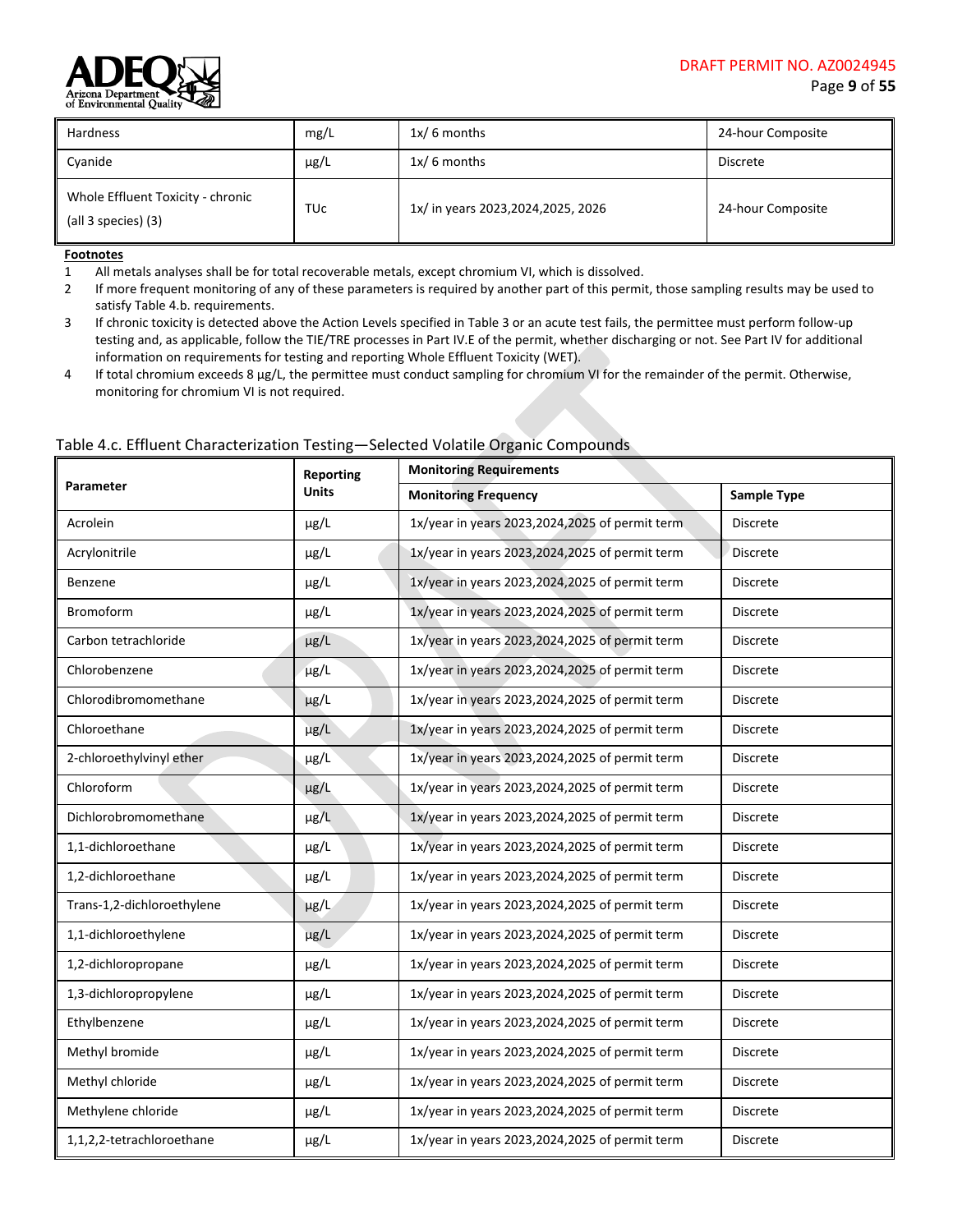

|                       | Reporting    | <b>Monitoring Requirements</b>                   |                 |
|-----------------------|--------------|--------------------------------------------------|-----------------|
| Parameter             | <b>Units</b> | <b>Monitoring Frequency</b>                      | Sample Type     |
| Tetrachloroethylene   | $\mu$ g/L    | $1x/year$ in years 2023,2024,2025 of permit term | Discrete        |
| Toluene               | $\mu$ g/L    | 1x/year in years 2023,2024,2025 of permit term   | Discrete        |
| 1,1,1-trichloroethane | $\mu$ g/L    | $1x/year$ in years 2023,2024,2025 of permit term | Discrete        |
| 1,1,2-trichloroethane | $\mu$ g/L    | 1x/year in years 2023,2024,2025 of permit term   | Discrete        |
| Trichloroethylene     | $\mu$ g/L    | $1x/year$ in years 2023,2024,2025 of permit term | Discrete        |
| Vinyl chloride        | $\mu$ g/L    | 1x/year in years 2023,2024,2025 of permit term   | <b>Discrete</b> |

Table 4.d. Effluent Characterization Testing—Selected Acid Extractable Compounds

|                       | Reporting    | <b>Monitoring Requirements</b>                     |                   |
|-----------------------|--------------|----------------------------------------------------|-------------------|
| Parameter             | <b>Units</b> | <b>Monitoring Frequency</b>                        | Sample Type       |
| P-chloro-m-cresol     | $\mu$ g/L    | $1x/year$ in years 2023,2024,2025 of permit term   | 24-hour Composite |
| 2-chlorophenol        | µg/L         | 1x/year in years 2023,2024,2025 of permit term     | 24-hour Composite |
| 2,4-dichlorophenol    | µg/L         | $1x/year$ in years 2023, 2024, 2025 of permit term | 24-hour Composite |
| 2,4-dimethylphenol    | µg/L         | 1x/year in years 2023,2024,2025 of permit term     | 24-hour Composite |
| 4,6-dinitro-o-cresol  | µg/L         | 1x/year in years 2023,2024,2025 of permit term     | 24-hour Composite |
| 2,4-dinitrophenol     | $\mu$ g/L    | 1x/year in years 2023,2024,2025 of permit term     | 24-hour Composite |
| 2-nitrophenol         | $\mu$ g/L    | $1x/year$ in years 2023,2024,2025 of permit term   | 24-hour Composite |
| 4-nitrophenol         | $\mu$ g/L    | $1x/year$ in years 2023,2024,2025 of permit term   | 24-hour Composite |
| Pentachlorophenol     | $\mu$ g/L    | $1x/year$ in years 2023,2024,2025 of permit term   | 24-hour Composite |
| Phenol                | $\mu$ g/L    | 1x/year in years 2023,2024,2025 of permit term     | 24-hour Composite |
| 2,4,6-trichlorophenol | $\mu$ g/L    | $1x/year$ in years 2023,2024,2025 of permit term   | 24-hour Composite |

# Table 4.e. Effluent Characterization Testing—Selected Base Neutral Compounds

|                       | <b>Reporting</b> | <b>Monitoring Requirements</b>                   |                   |
|-----------------------|------------------|--------------------------------------------------|-------------------|
| Parameter             | <b>Units</b>     | <b>Monitoring Frequency</b>                      | Sample Type       |
| Acenaphthene          | $\mu$ g/L        | $1x/year$ in years 2023,2024,2025 of permit term | 24-hour Composite |
| Acenaphthylene        | $\mu$ g/L        | 1x/year in years 2023,2024,2025 of permit term   | 24-hour Composite |
| Anthracene            | $\mu$ g/L        | $1x/year$ in years 2023,2024,2025 of permit term | 24-hour Composite |
| Benzidine             | $\mu$ g/L        | $1x/year$ in years 2023,2024,2025 of permit term | 24-hour Composite |
| Benzo(a)anthracene    | $\mu$ g/L        | $1x/year$ in years 2023,2024,2025 of permit term | 24-hour Composite |
| Benzo(a)pyrene        | $\mu$ g/L        | $1x/year$ in years 2023,2024,2025 of permit term | 24-hour Composite |
| 3,4 benzofluoranthene | $\mu$ g/L        | $1x/year$ in years 2023,2024,2025 of permit term | 24-hour Composite |
| Benzo(ghi)perylene    | $\mu$ g/L        | $1x/year$ in years 2023,2024,2025 of permit term | 24-hour Composite |
| Benzo(k)fluoranthene  | $\mu$ g/L        | $1x/year$ in years 2023,2024,2025 of permit term | 24-hour Composite |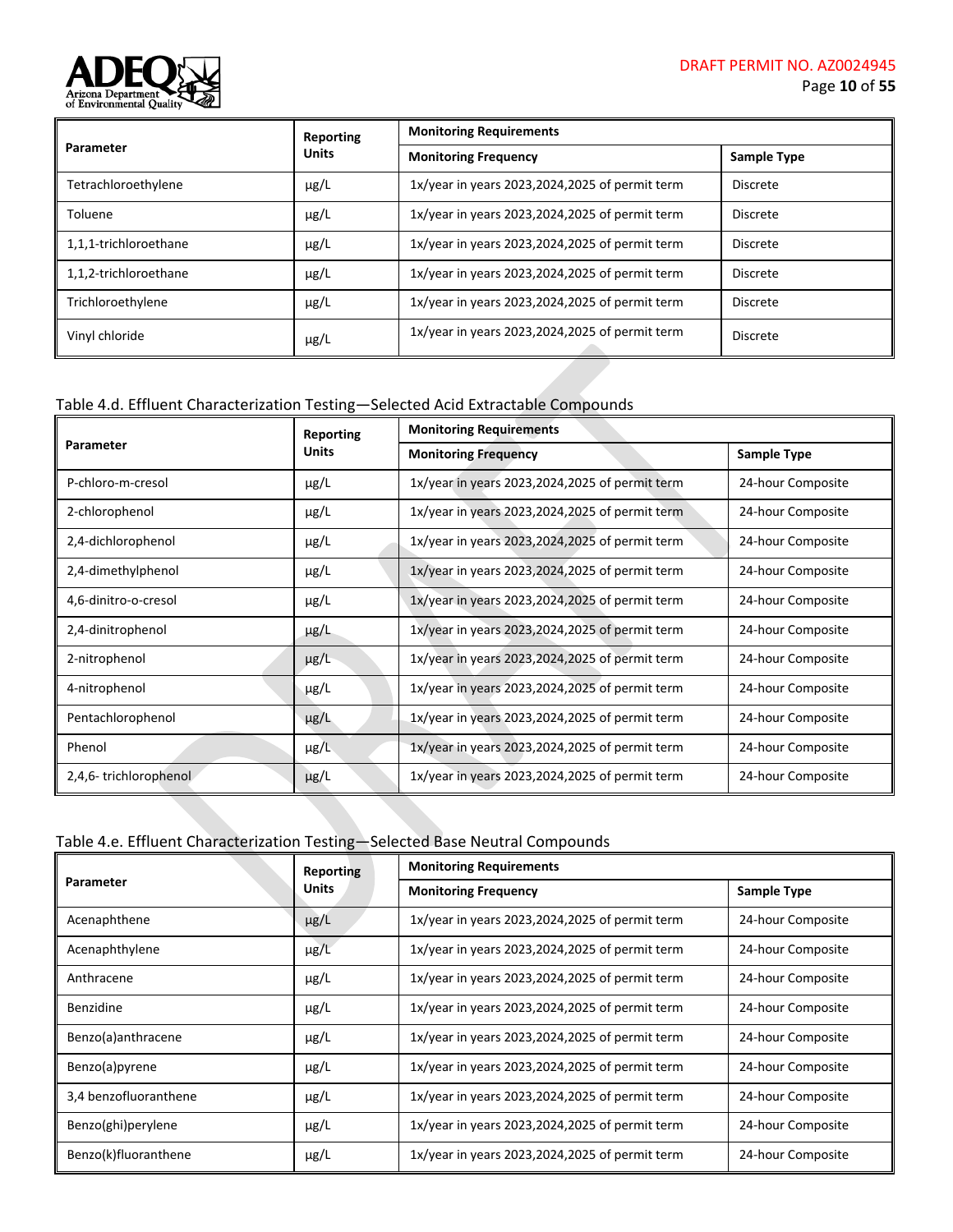$\overline{\phantom{0}}$ 



|                              | <b>Reporting</b> | <b>Monitoring Requirements</b>                 |                    |
|------------------------------|------------------|------------------------------------------------|--------------------|
| Parameter                    | <b>Units</b>     | <b>Monitoring Frequency</b>                    | <b>Sample Type</b> |
| Bis (2-chloroethoxy) methane | µg/L             | 1x/year in years 2023,2024,2025 of permit term | 24-hour Composite  |
| Bis (2-chloroethyl) ether    | µg/L             | 1x/year in years 2023,2024,2025 of permit term | 24-hour Composite  |
| Bis(2-chloroisopropyl) ether | µg/L             | 1x/year in years 2023,2024,2025 of permit term | 24-hour Composite  |
| Bis (2-ethylhexyl) phthalate | µg/L             | 1x/year in years 2023,2024,2025 of permit term | 24-hour Composite  |
| 4-bromophenyl phenyl ether   | µg/L             | 1x/year in years 2023,2024,2025 of permit term | 24-hour Composite  |
| Butyl benzyl phthalate       | µg/L             | 1x/year in years 2023,2024,2025 of permit term | 24-hour Composite  |
| 2-chloronaphthalene          | µg/L             | 1x/year in years 2023,2024,2025 of permit term | 24-hour Composite  |
| 4-chlorophenyl phenyl ether  | µg/L             | 1x/year in years 2023,2024,2025 of permit term | 24-hour Composite  |
| Chrysene                     | µg/L             | 1x/year in years 2023,2024,2025 of permit term | 24-hour Composite  |
| Di-n-butyl phthalate         | µg/L             | 1x/year in years 2023,2024,2025 of permit term | 24-hour Composite  |
| Di-n-octyl phthalate         | µg/L             | 1x/year in years 2023,2024,2025 of permit term | 24-hour Composite  |
| Dibenzo(a,h)anthracene       | µg/L             | 1x/year in years 2023,2024,2025 of permit term | 24-hour Composite  |
| 1,2-dichlorobenzene          | µg/L             | 1x/year in years 2023,2024,2025 of permit term | 24-hour Composite  |
| 1,3-dichlorobenzene          | µg/L             | 1x/year in years 2023,2024,2025 of permit term | 24-hour Composite  |
| 1,4-dichlorobenzene          | µg/L             | 1x/year in years 2023,2024,2025 of permit term | 24-hour Composite  |
| 3,3-dichlorobenzidine        | µg/L             | 1x/year in years 2023,2024,2025 of permit term | 24-hour Composite  |
| Diethyl phthalate            | $\mu$ g/L        | 1x/year in years 2023,2024,2025 of permit term | 24-hour Composite  |
| Dimethyl phthalate           | µg/L             | 1x/year in years 2023,2024,2025 of permit term | 24-hour Composite  |
| 2,4-dinitrotoluene           | $\mu$ g/L        | 1x/year in years 2023,2024,2025 of permit term | 24-hour Composite  |
| 2,6-dinitrotoluene           | $\mu$ g/L        | 1x/year in years 2023,2024,2025 of permit term | 24-hour Composite  |
| 1,2-diphenylhydrazine        | $\mu$ g/L        | 1x/year in years 2023,2024,2025 of permit term | 24-hour Composite  |
| Fluoranthene                 | μg/L             | 1x/year in years 2023,2024,2025 of permit term | 24-hour Composite  |
| Fluorene                     | $\mu$ g/L        | 1x/year in years 2023,2024,2025 of permit term | 24-hour Composite  |
| Hexachlorobenzene            | µg/L             | 1x/year in years 2023,2024,2025 of permit term | 24-hour Composite  |
| Hexachlorobutadiene          | µg/L             | 1x/year in years 2023,2024,2025 of permit term | 24-hour Composite  |
| Hexachlorocyclopentadiene    | $\mu$ g/L        | 1x/year in years 2023,2024,2025 of permit term | 24-hour Composite  |
| Hexachloroethane             | µg/L             | 1x/year in years 2023,2024,2025 of permit term | 24-hour Composite  |
| Indeno(1,2,3-cd)pyrene       | µg/L             | 1x/year in years 2023,2024,2025 of permit term | 24-hour Composite  |
| Isophorone                   | µg/L             | 1x/year in years 2023,2024,2025 of permit term | 24-hour Composite  |
| Naphthalene                  | µg/L             | 1x/year in years 2023,2024,2025 of permit term | 24-hour Composite  |
| Nitrobenzene                 | µg/L             | 1x/year in years 2023,2024,2025 of permit term | 24-hour Composite  |
| N-nitrosodi-n-propylamine    | µg/L             | 1x/year in years 2023,2024,2025 of permit term | 24-hour Composite  |
| N-nitrosodimethylamine       | µg/L             | 1x/year in years 2023,2024,2025 of permit term | 24-hour Composite  |
| N-nitrosodiphenylamine       | µg/L             | 1x/year in years 2023,2024,2025 of permit term | 24-hour Composite  |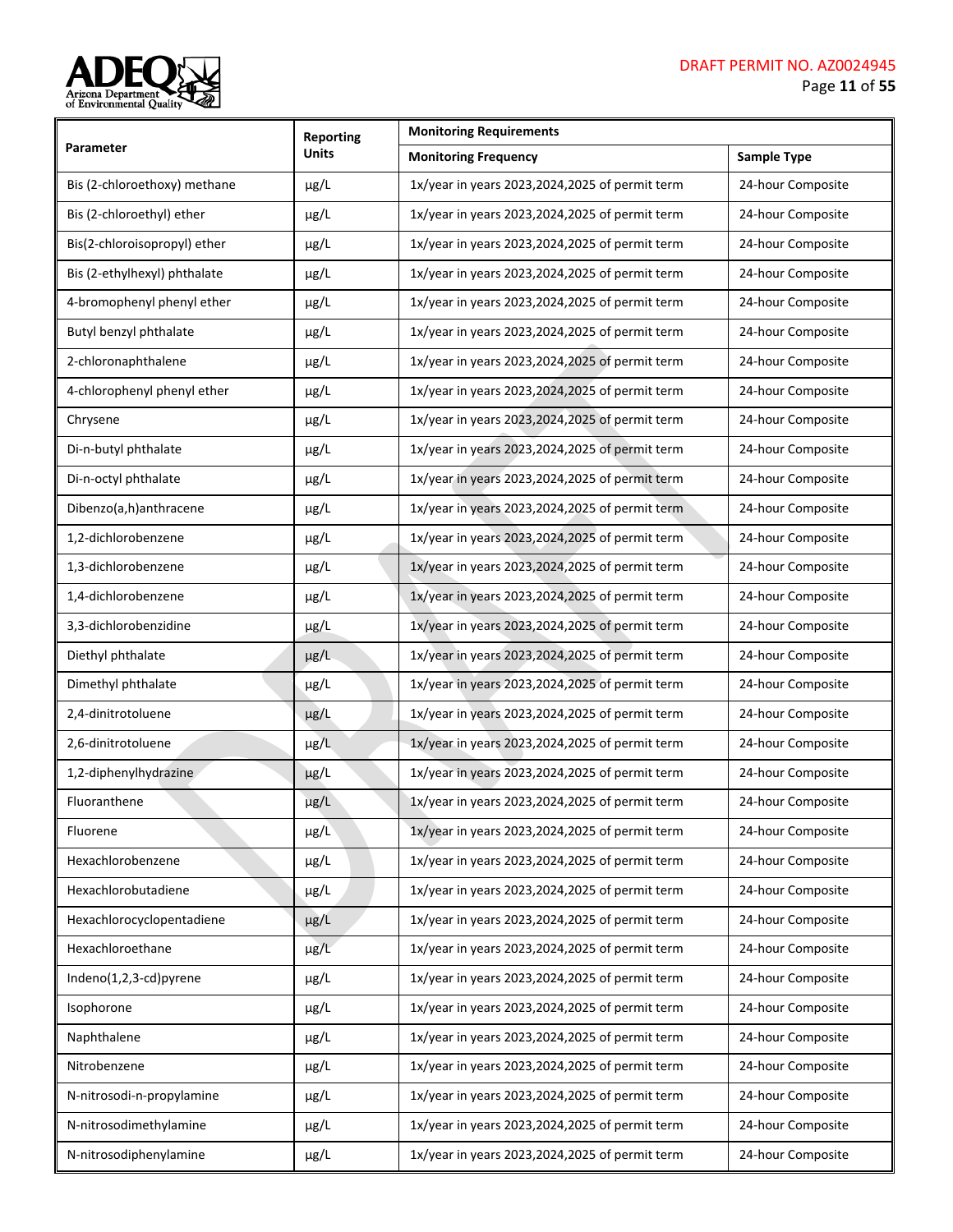

|                        | Reporting<br><b>Units</b> | <b>Monitoring Requirements</b>                   |                   |
|------------------------|---------------------------|--------------------------------------------------|-------------------|
| Parameter              |                           | <b>Monitoring Frequency</b>                      | Sample Type       |
| Phenanthrene           | $\mu$ g/L                 | $1x/year$ in years 2023,2024,2025 of permit term | 24-hour Composite |
| Pyrene                 | $\mu$ g/L                 | $1x/year$ in years 2023,2024,2025 of permit term | 24-hour Composite |
| 1,2,4-trichlorobenzene | $\mu$ g/L                 | 1x/year in years 2023,2024,2025 of permit term   | 24-hour Composite |

# Table 4.f. Effluent Characteristic Testing - Based on Designated Uses

| Additional Parameters from the Arizona Surface Water Quality Standards, Appendix A; Table 1 |                  |                                                |                   |  |
|---------------------------------------------------------------------------------------------|------------------|------------------------------------------------|-------------------|--|
|                                                                                             | <b>Reporting</b> | <b>Monitoring Requirements</b>                 |                   |  |
| Parameter                                                                                   | <b>Units</b>     | <b>Monitoring Frequency</b>                    | Sample Type       |  |
| Alachlor (1)                                                                                | $\mu$ g/L        | 1x/year in years 2024 and 2025 of permit term  | 24-hour Composite |  |
| Aldrin                                                                                      | µg/L             | 1x/year in years 2023,2024,2025 of permit term | 24-hour Composite |  |
| Atrazine (1)                                                                                | $\mu$ g/L        | 1x/year in years 2024 and 2025 of permit term  | 24-hour Composite |  |
| <b>Barium</b>                                                                               | µg/L             | 1x/year in years 2023,2024,2025 of permit term | 24-hour Composite |  |
| Boron                                                                                       | µg/L             | 1x/year in years 2023,2024,2025 of permit term | 24-hour Composite |  |
| Carbofuran (Furadan) (1)                                                                    | µg/L             | 1x/year in years 2024 and 2025 of permit term  | 24-hour Composite |  |
| Chlordane                                                                                   | µg/L             | 1x/year in years 2023,2024,2025 of permit term | 24-hour Composite |  |
| 1,2-cis-Dichloroethylene                                                                    | µg/L             | 1x/year in years 2023,2024,2025 of permit term | 24-hour Composite |  |
| Chlorpyrifos                                                                                | $\mu$ g/L        | 1x/year in years 2023,2024,2025 of permit term | 24-hour Composite |  |
| Dalapon (1)                                                                                 | $\mu$ g/L        | 1x/year in years 2024 and 2025 of permit term  | 24-hour Composite |  |
| 1,2-Dibromo-3-chloropropane (DBCP)                                                          | µg/L             | 1x/year in years 2023,2024,2025 of permit term | 24-hour Composite |  |
| 1,2-Dibromoethane (EDB)<br>Ethylene dibromide                                               | µg/L             | 1x/year in years 2023,2024,2025 of permit term | 24-hour Composite |  |
| 4,4-DD (p,p,-<br>Dichlorodiphenyldicholoroethane)                                           | µg/L             | 1x/year in years 2023,2024,2025 of permit term | 24-hour Composite |  |
| 4,4-DDE (p,p-<br>Dichlorodiphenyldichloroethylene)                                          | µg/L             | 1x/year in years 2023,2024,2025 of permit term | 24-hour Composite |  |
| 4,4-DDT ((p,p-<br>Dichlorodiphenyltrichloroethane)                                          | $\mu$ g/L        | 1x/year in years 2023,2024,2025 of permit term | 24-hour Composite |  |
| 2,4-Dichlorophenoxyacetic acid (2,4-<br>D) $(1)$                                            | $\mu$ g/L        | 1x/year in years 2024 and 2025 of permit term  | 24-hour Composite |  |
| Dieldrin                                                                                    | $\mu$ g/L        | 1x/year in years 2023,2024,2025 of permit term | 24-hour Composite |  |
| Di (2-ethylhexyl) adipate                                                                   | µg/L             | 1x/year in years 2023,2024,2025 of permit term | 24-hour Composite |  |
| Dinoseb (1)                                                                                 | $\mu$ g/L        | 1x/year in years 2024 and 2025 of permit term  | 24-hour Composite |  |
| Diquat (1)                                                                                  | µg/L             | 1x/year in years 2024 and 2025 of permit term  | 24-hour Composite |  |
| Endosulfan sulfate                                                                          | µg/L             | 1x/year in years 2023,2024,2025 of permit term | 24-hour Composite |  |
| Endosulfan (Total)                                                                          | µg/L             | 1x/year in years 2023,2024,2025 of permit term | 24-hour Composite |  |
| Endothall (1)                                                                               | µg/L             | 1x/year in years 2024 and 2025 of permit term  | 24-hour Composite |  |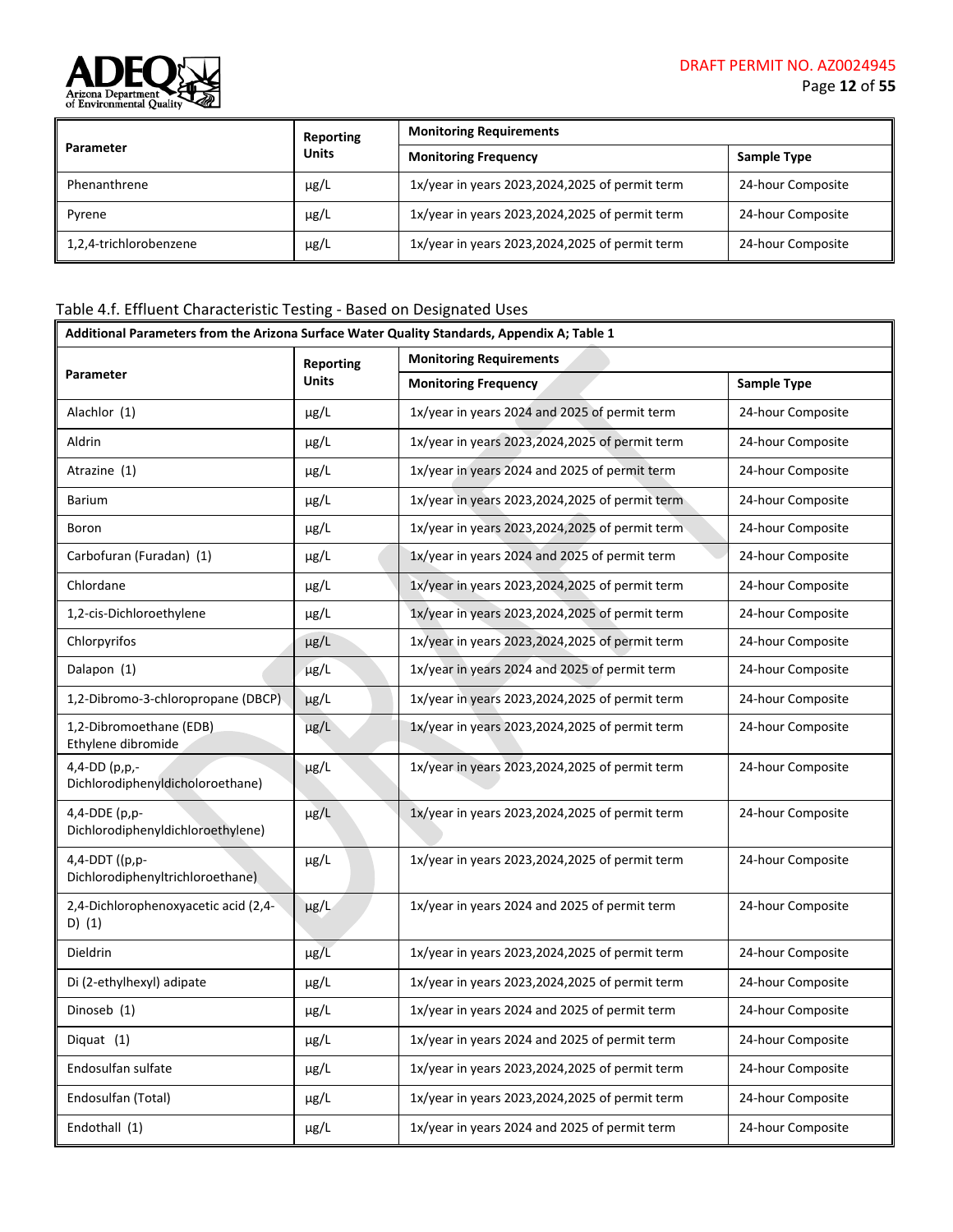

|                                                    | Reporting    | <b>Monitoring Requirements</b>                   |                   |  |
|----------------------------------------------------|--------------|--------------------------------------------------|-------------------|--|
| Parameter                                          | <b>Units</b> | <b>Monitoring Frequency</b>                      | Sample Type       |  |
| Endrin                                             | µg/L         | 1x/year in years 2023,2024,2025 of permit term   | 24-hour Composite |  |
| Endrin aldehyde                                    | µg/L         | 1x/year in years 2023,2024,2025 of permit term   | 24-hour Composite |  |
| Fluoride                                           | µg/L         | 1x/year in years 2023,2024,2025 of permit term   | 24-hour Composite |  |
| Glyphosate (1)                                     | µg/L         | 1x/year in years 2024 and 2025 of permit term    | 24-hour Composite |  |
| Guthion                                            | µg/L         | 1x/year in years 2023,2024,2025 of permit term   | 24-hour Composite |  |
| Heptachlor                                         | µg/L         | 1x/year in years 2023,2024,2025 of permit term   | 24-hour Composite |  |
| Heptachlor epoxide                                 | µg/L         | 1x/year in years 2023,2024,2025 of permit term   | 24-hour Composite |  |
| Hexachlorocyclohexane<br>alpha (Alpha-BHC)         | µg/L         | 1x/year in years 2023,2024,2025 of permit term   | 24-hour Composite |  |
| Hexachlorocyclohexane beta                         | µg/L         | 1x/year in years 2023,2024,2025 of permit term   | 24-hour Composite |  |
| Hexachlorocyclohexane delta                        | µg/L         | 1x/year in years 2023,2024,2025 of permit term   | 24-hour Composite |  |
| Hexachlorocyclohexane gamma<br>(lindane)           | µg/L         | 1x/year in years 2023,2024,2025 of permit term   | 24-hour Composite |  |
| Hydrogen sulfide (2)                               | µg/L         | 1x/year in years 2023,2024,2025 of permit term   | <b>Discrete</b>   |  |
| <b>Iron</b>                                        | $\mu$ g/L    | 1x/year in years 2023,2024,2025 of permit term   | 24-hour Composite |  |
| Malathion                                          | $\mu$ g/L    | 1x/year in years 2023,2024,2025 of permit term   | 24-hour Composite |  |
| Manganese                                          | $\mu$ g/L    | 1x/year in years 2023,2024,2025 of permit term   | 24-hour Composite |  |
| Methoxychlor (1)                                   | µg/L         | 1x/year in years 2024 and 2025 of permit term    | 24-hour Composite |  |
| Mirex (3)                                          | µg/L         | 1x/year in years 2024 and 2025 of permit term    | 24-hour Composite |  |
| Oxamyl (1)                                         | $\mu$ g/L    | 1x/year in years 2024 and 2025 of permit term    | 24-hour Composite |  |
| Parathion                                          | $\mu$ g/L    | 1x/year in years 2023,2024,2025 of permit term   | 24-hour Composite |  |
| Paraquat                                           | $\mu$ g/L    | 1x/year in years 2023,2024,2025 of permit term   | 24-hour Composite |  |
| Permethrin (3)                                     | µg/L         | 1x/year in years 2024 and 2025 of permit term    | 24-hour Composite |  |
| Pichloram (1)                                      | $\mu$ g/L    | 1x/year in years 2024 and 2025 of permit term    | 24-hour Composite |  |
| Polychlorinated biphenyls (PCBs)                   | µg/L         | 1x/year in years 2023,2024,2025 of permit term   | 24-hour Composite |  |
| Simazine (1)                                       | µg/L         | 1x/year in years 2024 and 2025 of permit term    | 24-hour Composite |  |
| Styrene                                            | $\mu$ g/L    | 1x/year in years 2023,2024,2025 of permit term   | Discrete          |  |
| Sulfides (2)                                       | µg/L         | 1x/year in years 2023,2024,2025 of permit term   | Discrete          |  |
| 2,3,7,8-Tetrachlorodibenzo-p-dioxin                | µg/L         | $1x/year$ in years 2023,2024,2025 of permit term | 24-hour Composite |  |
| Toxaphene                                          | µg/L         | 1x/year in years 2023,2024,2025 of permit term   | 24-hour Composite |  |
| 2-(2,4,5,-Trichlorophenoxy)<br>Proprionic Acid (1) | µg/L         | 1x/year in years 2024 and 2025 of permit term    | 24-hour Composite |  |
| <b>Total Trihalomethanes</b>                       | µg/L         | 1x/year in years 2023,2024,2025 of permit term   | <b>Discrete</b>   |  |
| Tributyltin (3)                                    | µg/L         | 1x/year in years 2023,2024,2025 of permit term   | 24-hour Composite |  |
| Uranium                                            | µg/L         | 1x/year in years 2023,2024,2025 of permit term   | 24-hour Composite |  |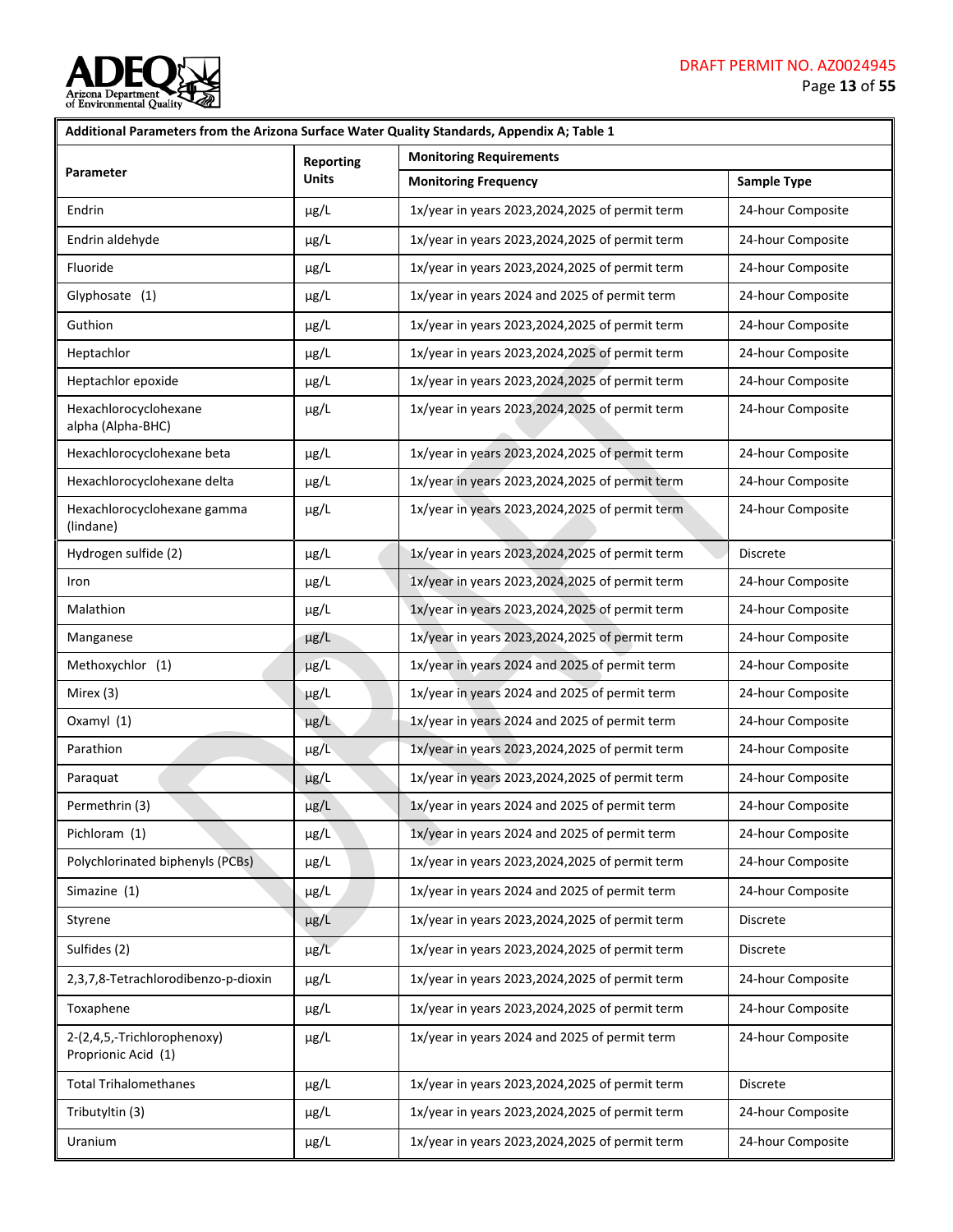

| Additional Parameters from the Arizona Surface Water Quality Standards, Appendix A; Table 1 |              |                                                   |                 |  |
|---------------------------------------------------------------------------------------------|--------------|---------------------------------------------------|-----------------|--|
|                                                                                             | Reporting    | <b>Monitoring Requirements</b>                    |                 |  |
| Parameter                                                                                   | <b>Units</b> | <b>Monitoring Frequency</b>                       | Sample Type     |  |
| Xylenes                                                                                     | $\mu$ g/L    | $1x/$ year in years 2023,2024,2025 of permit term | <b>Discrete</b> |  |

#### **Footnotes**

1 There may be no approved wastewater methods for analyses of these parameters in 40 CFR 136. As such, 500 series drinking water

Methods may be used; in this case, a 10X sample dilution is acceptable for these parameters. Appropriate data qualifiers are to be used. 2 The permittee may initially monitor for sulfide instead of hydrogen sulfide. The limit of quantification shall be no higher than 100 µg/L, and

any detection of sulfides shall trigger monitoring for hydrogen sulfide for the reminder of the permit term.

3 If no ADHS-certified analytical methods exist for these parameters, monitoring is not required.

#### <span id="page-13-0"></span>**E. Surface Water Quality Standards**

- 1. The discharge shall be free from pollutants in amounts or combinations that:
	- a. Settle to form bottom deposits that inhibit or prohibit the habitation, growth or propagation of aquatic life;
	- b. Cause objectionable odor in the area in which the surface water is located;
	- c. Cause off-flavor in aquatic organisms;
	- d. Are toxic to humans, animals, plants or other organisms;
	- e. Cause the growth of algae or aquatic plants that inhibit or prohibit the habitation, growth or propagation of other aquatic life or that impair recreational uses;
- 2. The discharge shall be free from oil, grease and other pollutants that float as debris, foam, or scum; or that cause a film or iridescent appearance on the surface of the water; or that cause a deposit on a shoreline, bank or aquatic vegetation.
- 3. The discharge shall not cause an increase in the ambient water temperature of more than 3.0 degrees Celsius.
- 4. The discharge shall not cause the dissolved oxygen concentration in the receiving water to fall 3 mg/L from 3 hours after sunrise to sunset and 1 mg/L from sunset to 3 hours after sunrise, unless the percent saturation of oxygen remains equal to or greater than 90%.

#### <span id="page-13-2"></span><span id="page-13-1"></span>**PART II. MONITORING AND REPORTING**

#### **A. Sample Collection and Analysis**

- 1. Samples taken for the monitoring requirements specified in Part I shall be collected at the following locations:
	- a. Influent samples shall be taken after the last addition to the collection system and prior to the first treatment process.
	- b. Effluent samples shall be taken downstream from the last treatment process and prior to mixing with the receiving waters.
- 2. The permittee is responsible for the quality and accuracy of all data required under this permit.
- 3. The permittee shall keep a QA Manual on site that describes the sample collection and analyses processes. If the permittee collects samples or conducts sample analyses in house, the permittee shall develop a QA Manual that addresses these activities. If a third party collects and/or analyzes samples on behalf of the permittee, the permittee shall obtain a copy of the applicable QA procedures. The QA Manual shall be available for review by ADEQ upon request. The QA Manual shall be updated as necessary to reflect current conditions, and shall describe the following: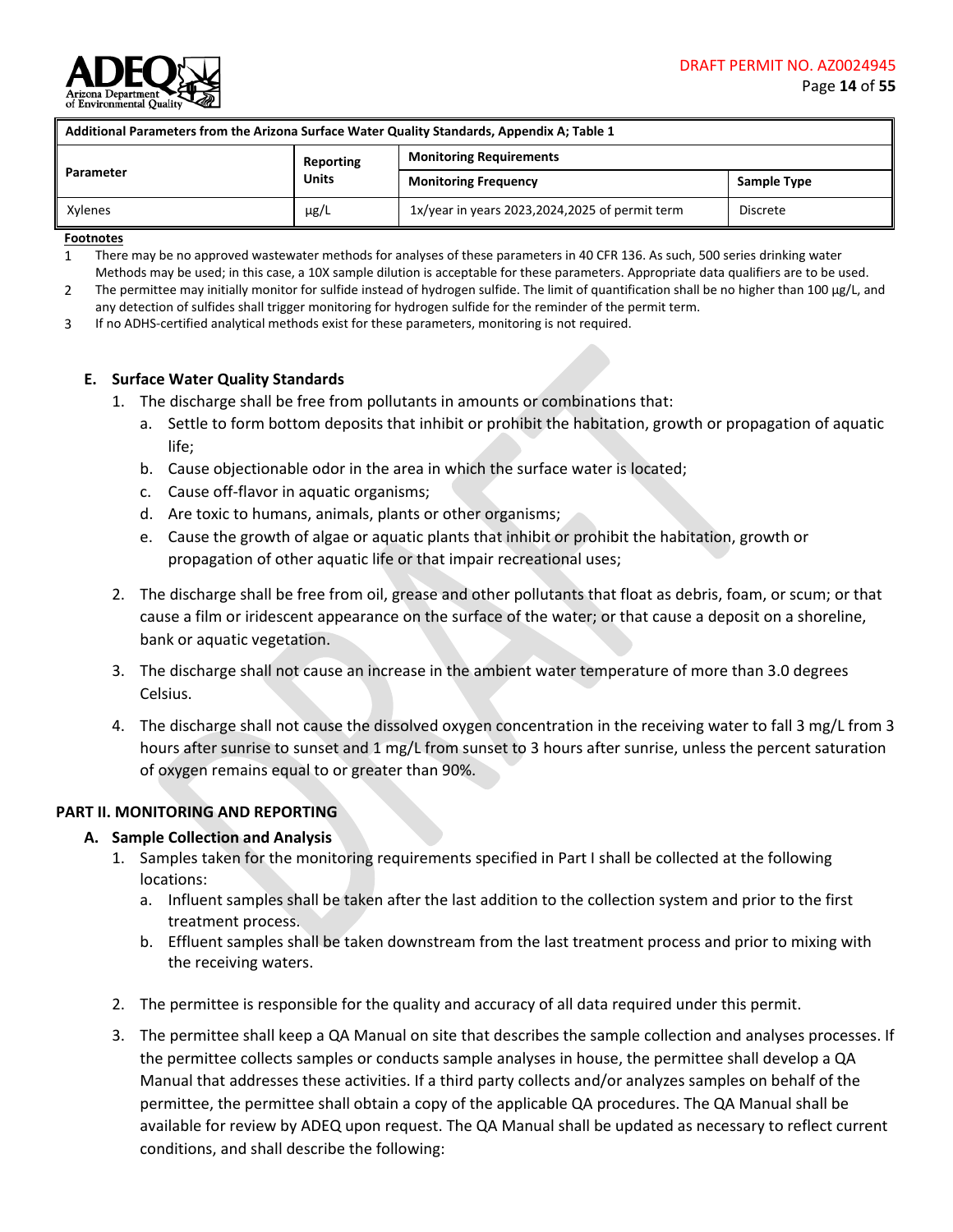

- a. Project Management, including:
	- i. Purpose of sample collection and sample frequency;
	- ii. When and where samples will be collected;
	- iii. How samples will be collected;
	- iv. Laboratory(s) that will perform analyses;
	- v. Any field tests to be conducted (detail methods and specify equipment, including a description of any needed calibrations); and
	- vi. Pollutants or analytes being measured and for each, the permit-specific limits, Assessment Levels, or thresholds, (e.g. the associated detection limits needed.)
- b. Sample collection procedures including:
	- i. Equipment to be used;
	- ii. Type and number of samples to be collected including QA/QC samples (i.e., background samples, duplicates, and equipment or field blanks);
	- iii. Types, sizes and number of sample bottles needed;
	- iv. Preservatives and holding times for the samples (see methods under 40 CFR 136 or 9 A.A.C. 14, Article 6 or any condition within this permit that specifies a Chain of Custody procedures.
- c. Specify approved analytical method(s) to be used and include;
	- i. Limits of Detection (LOD) and Limits of Quantitation (LOQs);
	- ii. Required quality control (QC) results to be reported (e.g., matrix spike recoveries, duplicate relative percent differences, blank contamination, laboratory control sample recoveries, surrogate spike recoveries, etc.) and acceptance criteria; and
	- iii. Corrective actions to be taken by the permittee or the laboratory as a result of problems identified during QC checks.
- d. How the permittee will perform data review; complete DMRs and records used to report results to ADEQ; resolve data quality issues; and identify limitations on the use of the data.
- 4. Sample collection, preservation and handling shall be performed as described in 40 CFR 136 including the referenced Edition of *Standard Methods for the Examination of Water and Wastewater*, or by procedures referenced in A.R.S. Title 9, Chapter 14 of the Arizona Department of Health Services (ADHS) Laboratory Licensure rules. The permittee shall outline the proper procedures in the QA Manual, and samples taken for this permit must conform to these procedures whether collection and handling is performed directly by the permittee or contracted to a third-party.
- 5. Analytical requirements
	- a. The permittee shall use a laboratory licensed by the ADHS Office of Laboratory Licensure and Certification that has demonstrated proficiency within the last 12 months under A.A.C. R9-14-609, for each parameter to be sampled under this permit. However, this requirement does not apply to parameters which require analysis at the time of sample accordance with A.C.C. 36-495.02(A)(3). (These parameters may include flow, dissolved oxygen, pH, temperature, and total residual chlorine.)
	- b. The permittee must utilize analytical methods specified in this permit. If no test procedure is specified, the permittee shall analyze the pollutant using:
		- i. A test procedure listed in 40 CFR 136 which is also approved under A.A.C. R9-14-610;
		- ii. An alternative test procedure approved by EPA as provided in 40 CFR 136 and which is also approved under A.A.C. R9-14-610;
		- iii. A test procedure listed in 40 CFR 136, with modifications allowed by EPA or approved as a method alteration by ADHS under A.A.C. R9-14-610C; or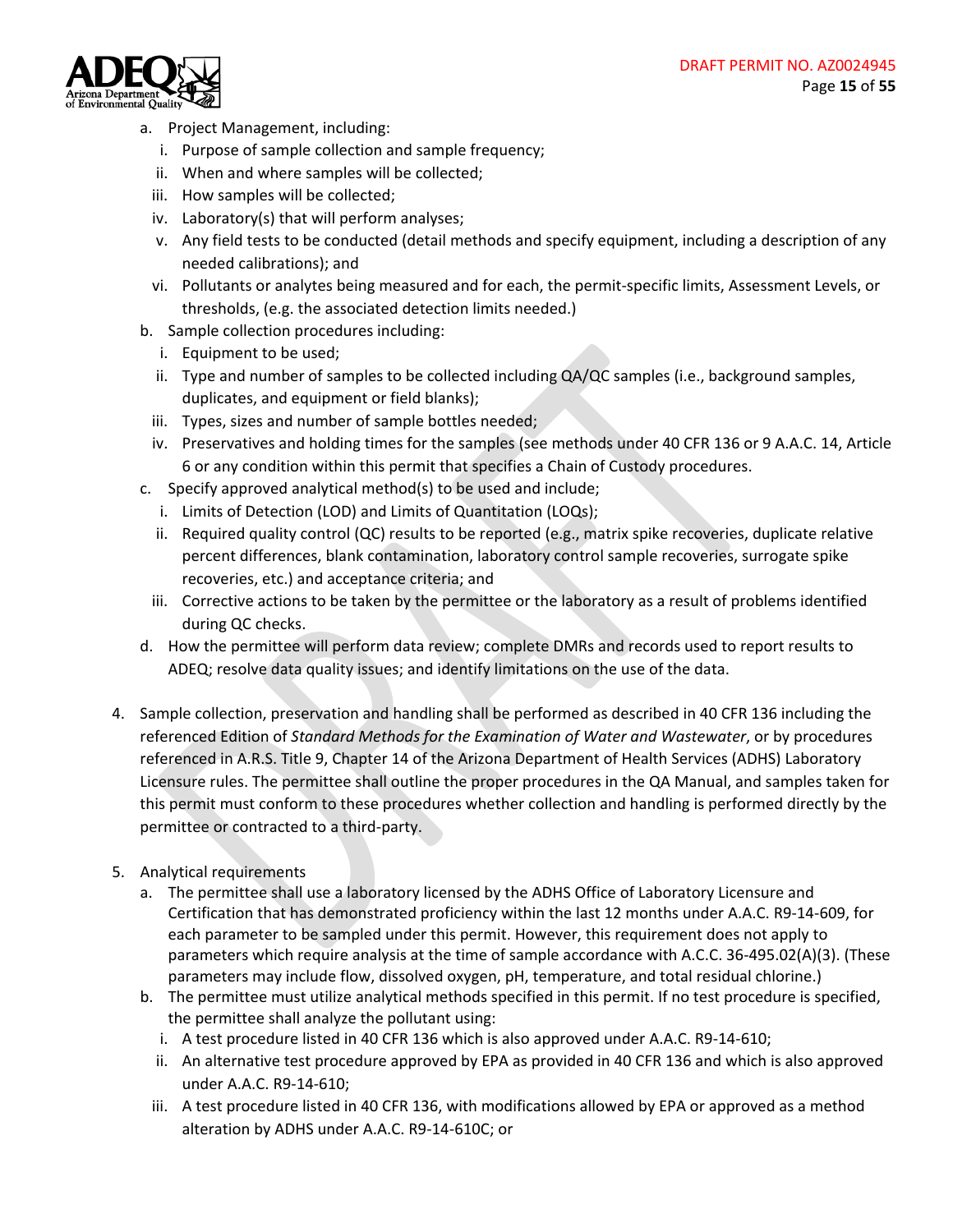

- iv. If no test procedure for a pollutant is available under (4)(b)(i) through (4)(b)(iii) above, any Method approved under A.A.C. R9-14-610(B) for wastewater may be used, except the use of field kits is not allowed unless otherwise specified in this permit. If there is no approved wastewater method for a parameter, any other method identified in 9 A.A.C. 14, Article 6 that will achieve appropriate detection and reporting limits may be used for analyses.
- c. For results to be considered valid, all analytical work, including those tests conducted by the permittee at the time of sampling (see Part II.A.4.a), shall meet quality control standards specified in the approved methods.
- d. The permittee shall use analytical methods with a Limit of Quantitation (LOQ) that is lower than the effluent limitations, Assessments Levels, Action Levels, or other water quality criteria, if any, specified in this permit. If all methods have LOQs higher than the applicable water quality criteria, the Permittee shall use the approved analytical method with the lowest LOQ.
- e. The permittee shall use a standard calibration curve when applicable to the method, where the lowest standard point is equal to or less than the LOQ.
- 6. Mercury Monitoring The permittee shall use an ADHS-certified low-level mercury analytical method such as EPA method 245.7 or 1631E to achieve a reporting limit at or below the discharge limitations or assessment levels for mercury as specified in this permit. The permittee shall also use a "clean hands/dirty hands" sampling technique such as EPA Method 1669 if necessary to achieve these reporting limits.
- 7. Chlorine Monitoring Because of the short holding time for chlorine, samples may be analyzed on-site using Hach Method No. 10014. Other methods are also acceptable for chlorine if the Method has a LOQ lower than discharge limits specified in this permit.
- 8. Metals Analyses In accordance with 40 CFR 122.45(c), all effluent metals concentrations, with the exception of chromium VI, shall be measured as "total recoverable metals". Discharge Limits and Assessment Levels in this permit, if any, are for total metals, except for chromium VI for which the levels listed are dissolved.

# <span id="page-15-0"></span>**B. Reporting of Monitoring Results**

- 1. The permittee shall report monitoring results on Discharge Monitoring Report (DMR) to the ADEQ electronic submission portal MyDEQ. The permittee shall submit results of all monitoring required by this permit in a format that will allow direct comparison with the limitations and requirements of this permit. If no discharge occurs during a reporting period, the permittee shall specify "No discharge" on the DMR. The results of all discharge analyses conducted during the monitoring period shall be included in determinations of the monthly average and daily maximums reported on the DMRs if the analyses were by methods specified in Part II.A above, as applicable.
- 2. DMRs and attachments are to be submitted by the 28th day of the month following the end of a monitoring period. For example, if the monitoring period ends January  $31<sup>st</sup>$ , the permittee shall submit the DMR by February 28<sup>th</sup>. The permittee shall electronically submit all compliance monitoring data and reports using the myDEQ electronic portal provided by ADEQ. The reports required to be electronically submitted include, but are not limited to, the following:
	- a. Discharge Monitoring Reports
	- b. Whole Effluent Toxicity (WET) reports
	- c. Original copies of laboratory results
	- d. Ammonia data logs
	- e. AZPDES discharge flow records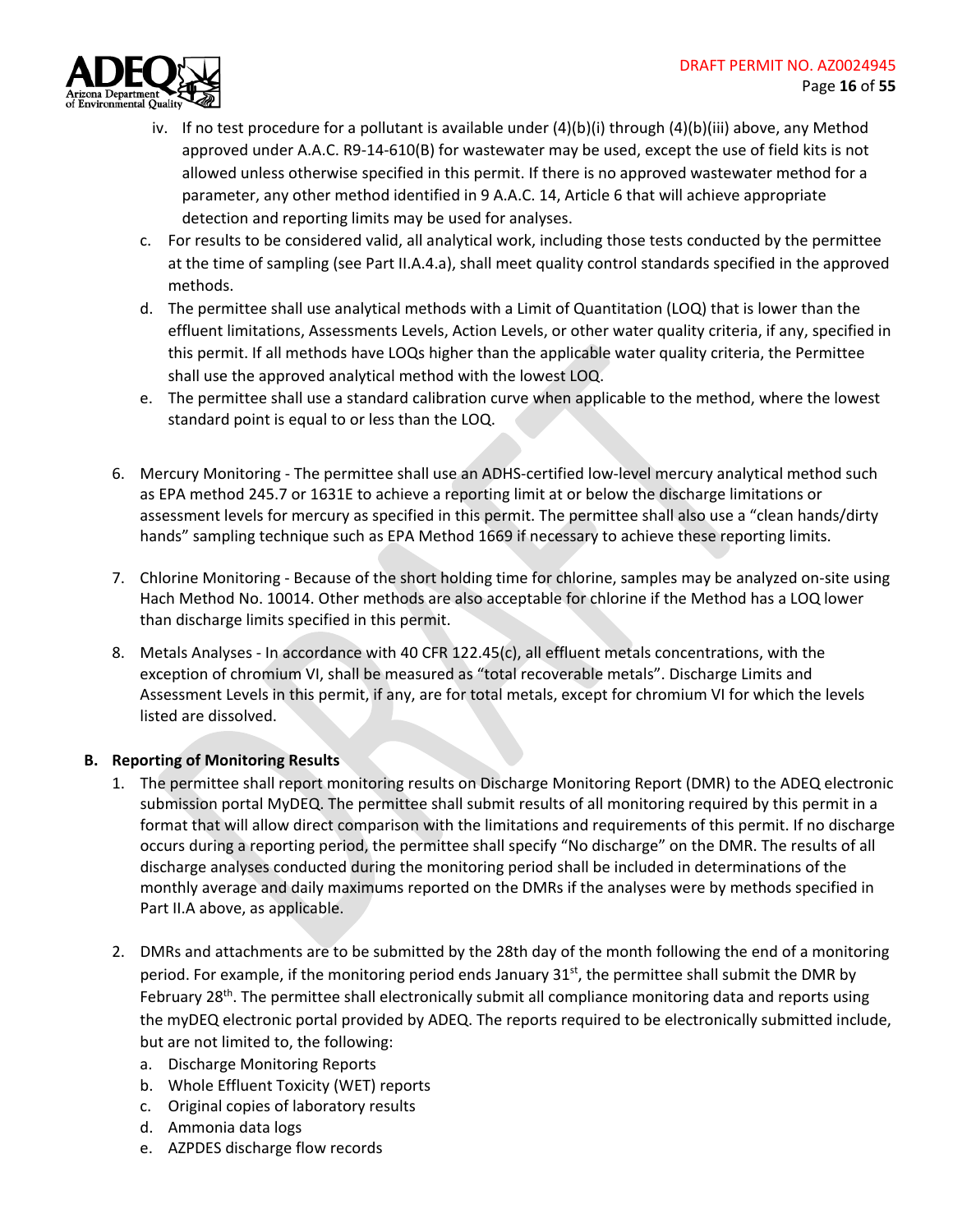

- f. Bench sheets or similar documentation for field testing parameters
- 3. When sampling the effluent for ammonia, the pH and temperature of the effluent must be recorded at the time of sample collection. Results for all three parameters as well as the applicable ammonia standard and the calculated Ammonia Impact Ratio shall be recorded on the **Ammonia Data Log** provided in Appendix B. The effluent ammonia concentrations, effluent pH and temperature, and calculated ammonia impact ratio shall also be recorded on DMRs. The ammonia data log shall be submitted to ADEQ annually to the address information listed in Part II.B.2, above.
- 4. If requested to participate, the permittee shall submit the results of the annual NPDES DMR/QA Study to ADEQ and ADHS for all laboratories used in monitoring compliance with this permit by December 31<sup>st</sup> of each year. The permittee shall also conduct any proficiency testing required by the NPDES DMR-QA Study for those parameters listed in the study that the permittee analyzes in house or tests in the field at the time of sampling (these parameters may include pH and total residual chlorine). All results of the NPDES DMR-QA Study shall be submitted to the email and addresses listed below, or submit by any other alternative mode as specified by ADEQ:

| Arizona Department of Environmental Quality | Arizona Department of Health Services                  |
|---------------------------------------------|--------------------------------------------------------|
| Email: AZPDES@azdeq.gov                     | Attn: Office of Laboratory Licensure and Certification |
|                                             | 250 North 17 <sup>th</sup> Avenue                      |
|                                             | Phoenix, AZ 85007                                      |

- 5. For the purposes of reporting, the permittee shall use the Limit of Quantitation.
- 6. For parameters with Daily Maximum Limits or Daily Maximum Assessment Levels in this permit, the permittee shall review the results of all samples collected during the reporting period and report as outlined in Table 5.
- 7. For parameters with Monthly Average Limits or Monthly Average Assessment Levels in this permit, the permittee shall review the results of all samples collected during the reporting period and report as outlined in Table 6.

| For Daily Maximum Limits/Assessment Levels                                                                | The Permittee shall Report on the DMR       |
|-----------------------------------------------------------------------------------------------------------|---------------------------------------------|
| When the maximum value of any analytical result is greater than<br>or equal to the LOQ                    | The maximum value of all analytical results |
| When the maximum value detected is greater than or equal to<br>the laboratory's LOD but less than the LOQ | NODI (Q)                                    |
| When the maximum value is less than the laboratory's LOD                                                  | NODI (B)                                    |

#### Table 1. DMR Reporting Requirements for Daily Maximum Limits and Assessment Levels

#### Table 2. DMR Reporting Requirements for Monthly Average Limits / Assessment Levels

| For Monthly Average Limits/Assessment Levels |                                                             | The Permittee shall Report<br>on the DMR |
|----------------------------------------------|-------------------------------------------------------------|------------------------------------------|
|                                              | When the value detected is greater than or equal to the LOQ | The analytical result                    |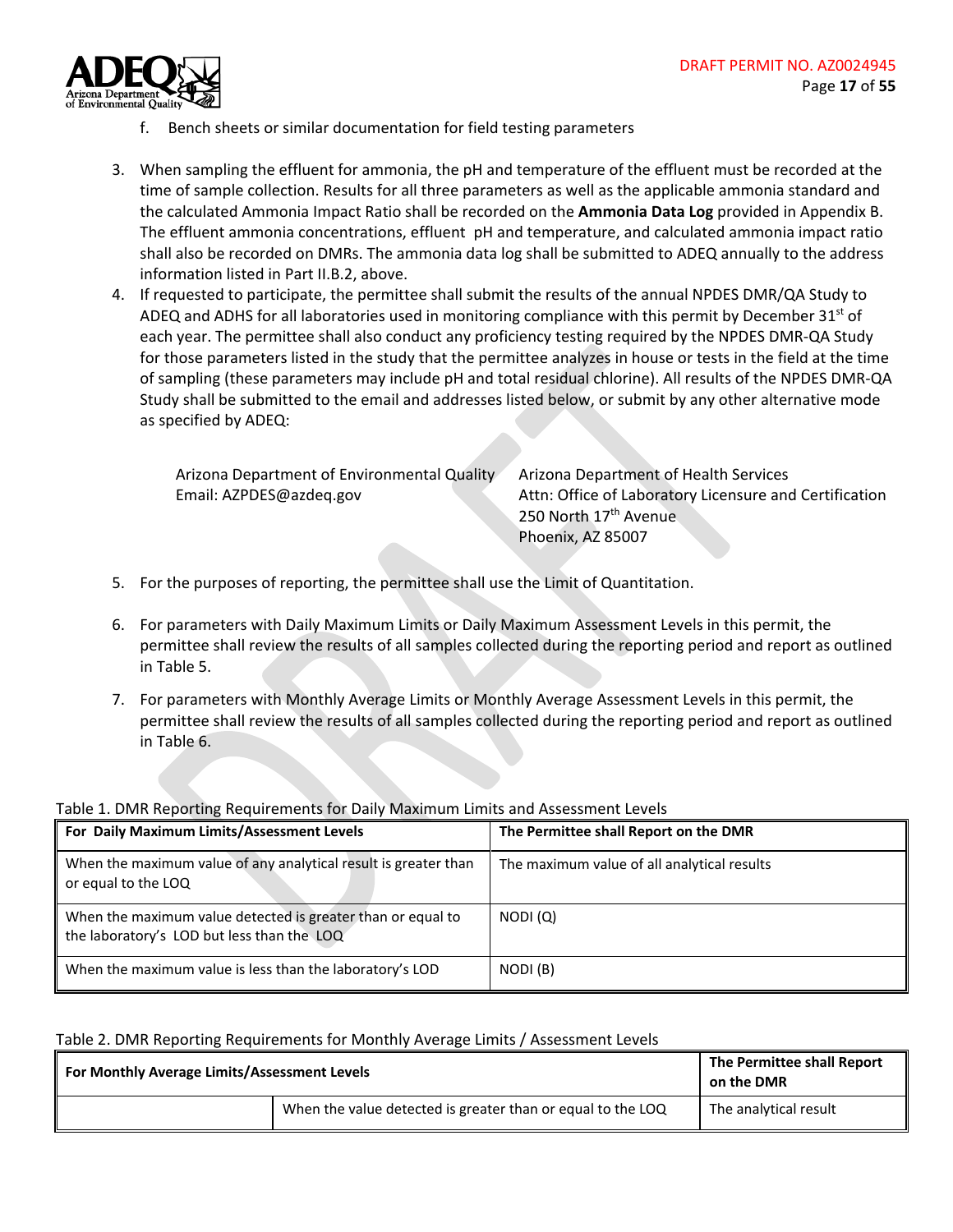

| For Monthly Average Limits/Assessment Levels                                                              |                                                                                                                                                                                                                                                                                    | The Permittee shall Report<br>on the DMR                                     |
|-----------------------------------------------------------------------------------------------------------|------------------------------------------------------------------------------------------------------------------------------------------------------------------------------------------------------------------------------------------------------------------------------------|------------------------------------------------------------------------------|
| If only one sample is collected<br>during the reporting period<br>(monthly, quarterly, annually,<br>etc.) | When the value detected is greater than or equal to the<br>laboratory's LOD, but less than the LOQ                                                                                                                                                                                 | NODI(Q)                                                                      |
|                                                                                                           | When the value is less than the laboratory's LOD                                                                                                                                                                                                                                   | NODI(B)                                                                      |
| (In this case, the sample result)<br>is the monthly average.)                                             |                                                                                                                                                                                                                                                                                    |                                                                              |
| If more than one sample is<br>collected during the reporting<br>period                                    | All samples collected in the same calendar month must be<br>averaged.<br>When all results are greater than or equal to the LOQ, all<br>values are averaged<br>If some results are less than the LOQ, use the LOD value in<br>the averaging<br>Use '0' for values less than the LOD | The highest monthly average<br>which occurred during the<br>reporting period |

- 8. For all field testing, or if the information below is not included on the laboratory reports required by Part II.B.2, the permittee shall attach a bench sheet or similar documentation to each DMR that includes, for all analytical results during the reporting period the following:
	- a. the analytical result,
	- b. the number or title of the approved analytical method, preparation and analytical procedure utilized by the field personnel or laboratory, and the LOD and LOQ for the analytical method for the parameter, and
	- c. any applicable data qualifiers using the most current revision of the Arizona Data Qualifiers (available online at: http://www.azdhs.gov)

# <span id="page-17-0"></span>**C. Twenty-four Hour Reporting of Noncompliance**

1. The permittee shall orally report to the Emergency Response Unit hotline at (602) 771-2330 any noncompliance that poses imminent threat to the environment or human health within 24 hours from the time the permittee becomes aware of the circumstances. The permittee shall also submit an electronic within 5 days of the noncompliance event using the myDEQ electronic portal provided by ADEQ. The permittee shall include in the written notification: a description of the noncompliance and its cause; the period of noncompliance, including dates and times, and, if the noncompliance has not been corrected, the time it is expected to continue; and steps taken or planned to reduce, eliminate, and prevent reoccurrence of the noncompliance.

The following instances of noncompliance are subject to the 24-hour and 5-day reporting requirements and must be reported orally to the Emergency Response Unit hotline:

- a. Any unanticipated bypass which exceeds any effluent limitations in the permit,
- b. Any upset which exceeds any effluent limitation in the permit, or
- c. Any spill or discharge that poses an imminent threat to human health or the environment.
- 2. All other instances of noncompliance remain subject to the 24-hour and 5-day reporting requirements, and must call the ADEQ AZPDES hotline at (602) 771-1440. For example, an exceedance of any maximum daily limit for the parameters listed in Part 1.A Table 1 that does not poses an imminent threat to human health or the environment.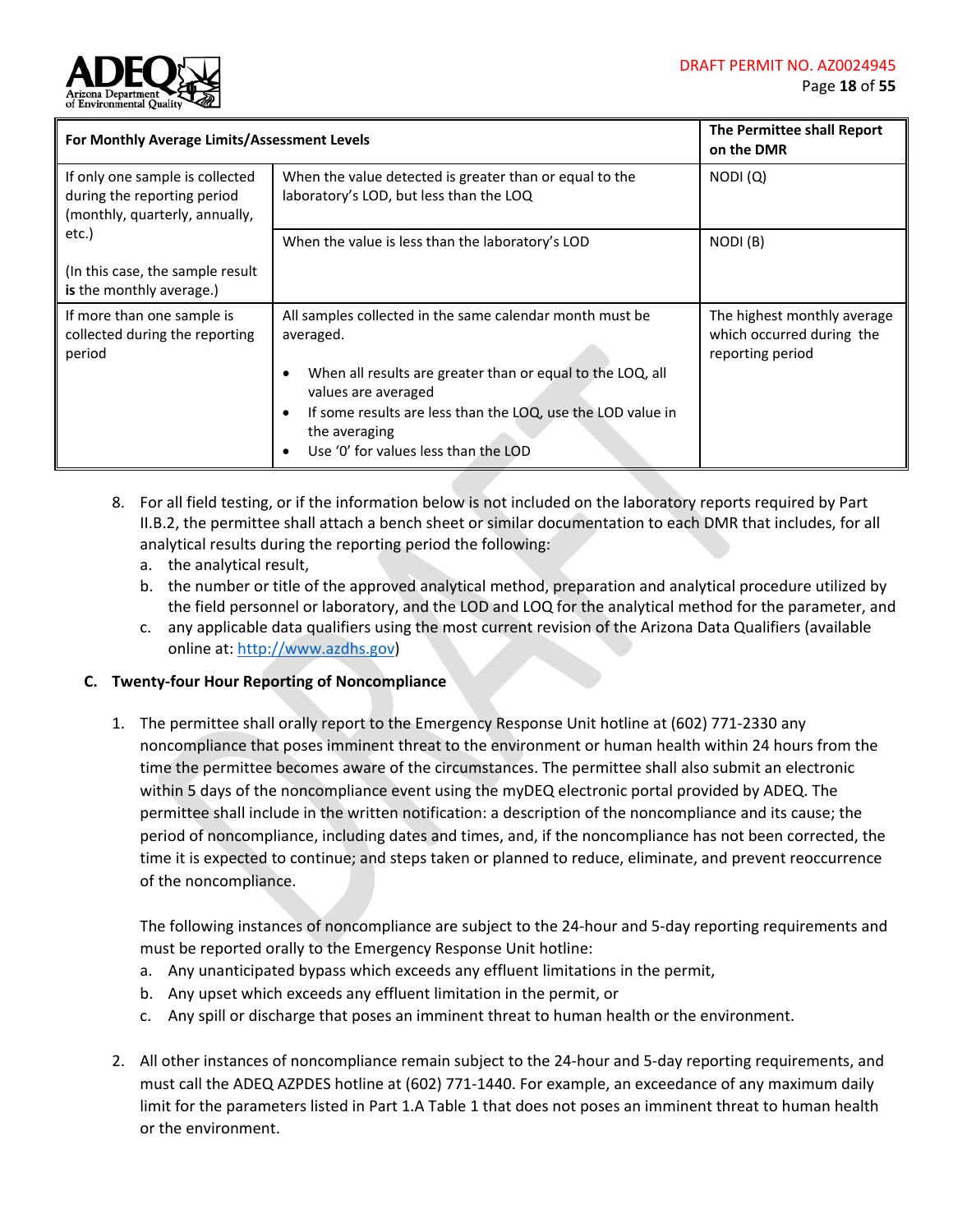

- 3. The permittee shall retain records the following monitoring records:
	- a. Date, exact location and time of sampling or measurements performed, preservatives used;
	- b. Individual(s) who performed the sampling or measurements;
	- c. Date(s) the analyses were performed;
	- d. Laboratory(s) which performed the analyses;
	- e. Analytical techniques or methods used;
	- f. Chain of custody forms;
	- g. Any comments, case narrative or summary of results produced by the laboratory. These comments should identify and discuss QA/QC analyses performed concurrently during sample analyses and should specify whether analyses met project requirements and 40 CFR 136. If results include information on initial and continuing calibration, surrogate analyses, blanks, duplicates, laboratory control samples, matrix spike and matrix spike duplicate results, sample receipt condition, or holding times and preservation, these records must also be retained.
	- h. Summary of data interpretation and any corrective action taken by the permittee.

#### <span id="page-18-0"></span>**PART III. BIOSOLIDS / SEWAGE SLUDGE REQUIREMENTS**

**Note:** "Biosolids" refers to non-hazardous sewage sludge as defined in 40 CFR 503.9 and Arizona Administrative Code (A.A.C.) R18-9-1001.7. Sewage sludge that is hazardous as defined in 40 CFR 261 must be disposed of in accordance with the Resource Conservation and Recovery Act (RCRA). Sludge with PCB (polychlorinated biphenyls) levels greater than 50 mg/kg must be disposed of in accordance with 40 CFR 761.

#### <span id="page-18-1"></span>**A. Use of Disposal Requirements**

- 1. All biosolids/sewage sludge generated and/or prepared at this facility shall be used or disposed of in compliance with the applicable portions of 18 A.A.C. 9, Article 10 and
- 2. 40 CFR 503 Subpart C: for biosolids that are placed on the land (surface disposal) for the purpose of disposal (dedicated land disposal sites, lagoons, or monofills).
- 3. 40 CFR 258: for biosolids disposed of in municipal solid waste landfills; and
- 4. 40 CFR 257: for all biosolids use and disposal practices not covered under 40 CFR 258 or 503.

#### <span id="page-18-2"></span>**B. Biosolids Preparer's Responsibility**

1. The permittee is responsible for ensuring that all biosolids/sewage sludge produced or accepted at this facility are used or disposed of in accordance with 40 CFR 503 Subpart C, 257, 258 and 18 A.A.C. 9, Article 10, as applicable, whether the permittee uses or disposes of the biosolids itself or transfers them to another party for further treatment, use, or disposal. The permittee is responsible for informing any subsequent transporters, preparers, applicators, and disposers of the requirements that they must meet under 18 A.A.C. 9, Article 10.

#### <span id="page-18-3"></span>**C. Duty to Mitigate**

1. The permittee shall take all reasonable steps to prevent or minimize any biosolids use or disposal which has a likelihood of adversely affecting human health or the environment.

#### <span id="page-18-4"></span>**D. General Requirements**

- 1. The permittee shall ensure that:
	- a. No biosolids generated and/or prepared at this facility enter wetlands or other waters of the United States;
	- b. Biosolids treatment, storage, use or disposal does not contaminate surface water or groundwater. (Note: Surface disposal or land treatment sites for biosolids must be permitted under the aquifer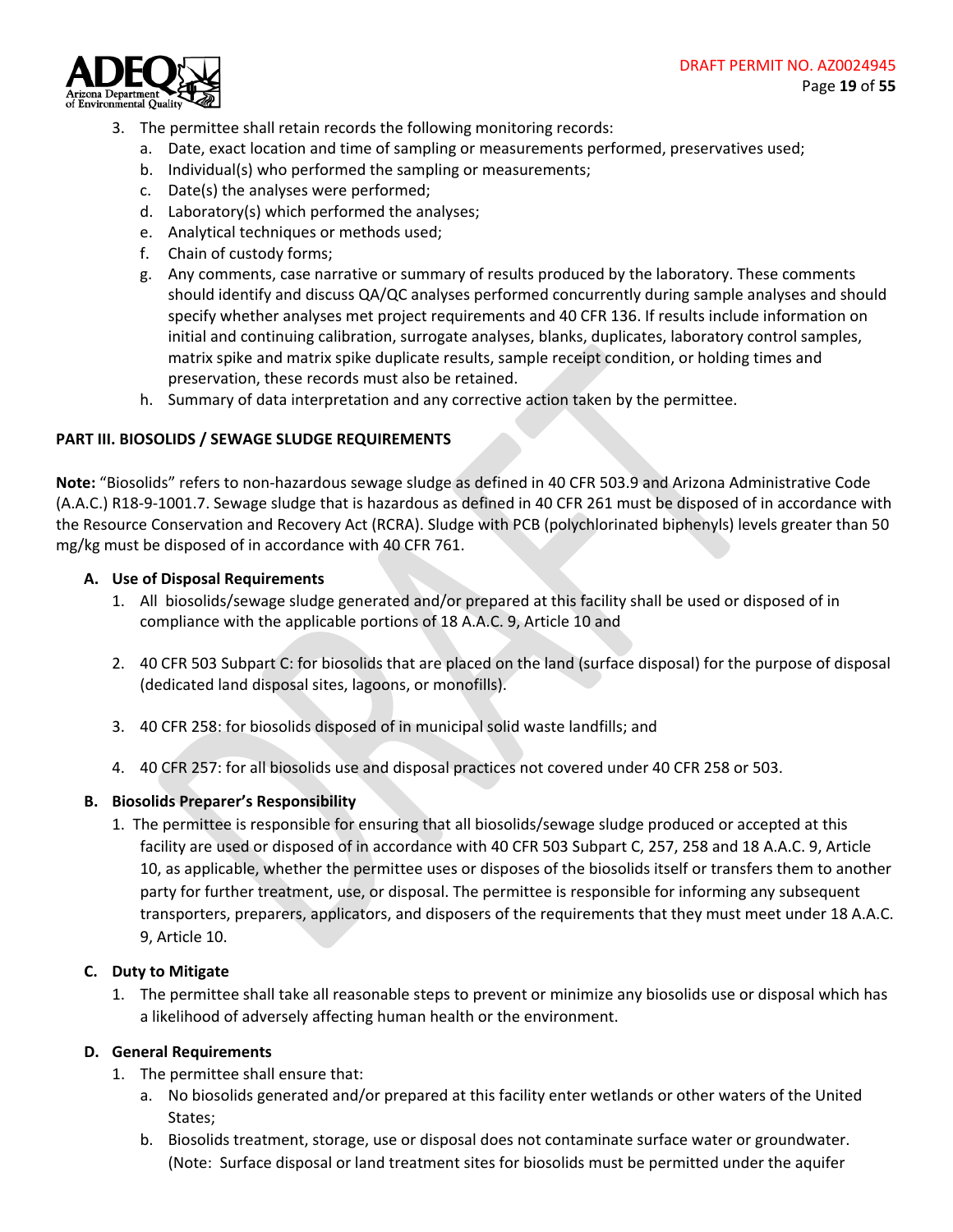

protection program per A.A.C. R18-9-1002(E)(2) and may also require a separate AZPDES permit. The permittee shall ensure a site has appropriate permits before directing biosolids to a surface disposal or land treatment site.)

- c. Biosolids treatment, storage, and use or disposal does not create a nuisance such as malodorous smell or attraction of flies or other disease carrying vectors.
- d. Biosolids generated and/or prepared at this facility are not applied to the land or placed on a surface disposal site if the biosolids are likely to adversely affect a threatened or endangered species as listed under section 4 of the Endangered Species Act (16 U.S.C 1533), or its designated critical habitat as defined in 16 U.S.C. 1532;
- e. Land application sites receiving bulk biosolids generated and/or prepared at this facility are registered with ADEQ in accordance with A.A.C. R18-9-1004.

# <span id="page-19-0"></span>**E. Biosolids Storage**

- 1. Biosolids shall not be stored on land for over two years from the time they are generated unless permit for surface disposal is obtained per 18 A.A.C. 9, Article 10 and 40 CFR 503 Subpart C, or written notification has been submitted to the ADEQ Surface Water Permits Unit with the information in 40 CFR 503.209(b) that sufficiently demonstrates the need for longer temporary storage.
- 2. For the protection of public health, biosolids shall not be stored uncovered on-site or off-site unless the permittee can demonstrate that prior to placement in storage:
	- a. Biosolids meet Class A or B pathogen reduction requirements established in A.A.C. R18-9-1006(D) or (E), and
	- b. Biosolids meet one of the vector attraction reduction alternatives in A.A.C. R18-9-1010 subsections (A)(1) through (A)(8).
	- c. For biosolids which are classified as EQ or Class A, or as Class B through pathogen reduction Alternative 1, the permittee must also sample for pathogen reduction following storage and within 30 days prior to reuse/disposal or distribution (see Part III.J.2.d). Sampling before storage shall occur at least at the minimum frequencies given in Part III.I.1, and sampling after storage shall be conducted as specified in Part III.I.4.
- 3. Prior to storing biosolids at an off-site storage location, the permittee shall notify the ADEQ Surface Water Permits Unit in writing where the biosolids will be stored and the expected date of final use or disposal.

# <span id="page-19-1"></span>**F. Surface Water Protection**

- 1. The permittee must design and operate all on-site treatment, disposal, or storage areas for biosolids to:
	- a. Divert surface run-on from adjacent areas to prevent contact with biosolids;
	- b. Protect the site boundaries from erosion; and
	- c. Prevent any drainage that has contacted biosolids from escaping the site.
- 2. These features shall be designed to be protective for at least a 25-year 24-hour storm event. If the permittee sends biosolids off-site that are not EQB, the permittee shall ensure all treatment, disposal, or storage areas that receive those biosolids have the same level of protection.

#### <span id="page-19-2"></span>**G. Facilities with Pretreatment Programs**

- 1. Permittees with pretreatment programs shall:
	- a. Sample and analyze biosolids for all the priority pollutants listed under Section 307.a.1 of the Clean Water Act, except asbestos. This shall consist of an annual full priority pollutant scan, with quarterly samples analyzed only for those pollutants detected in the full scan.
	- b. Sample and analyze biosolids quarterly for the following Pollutants of Concern: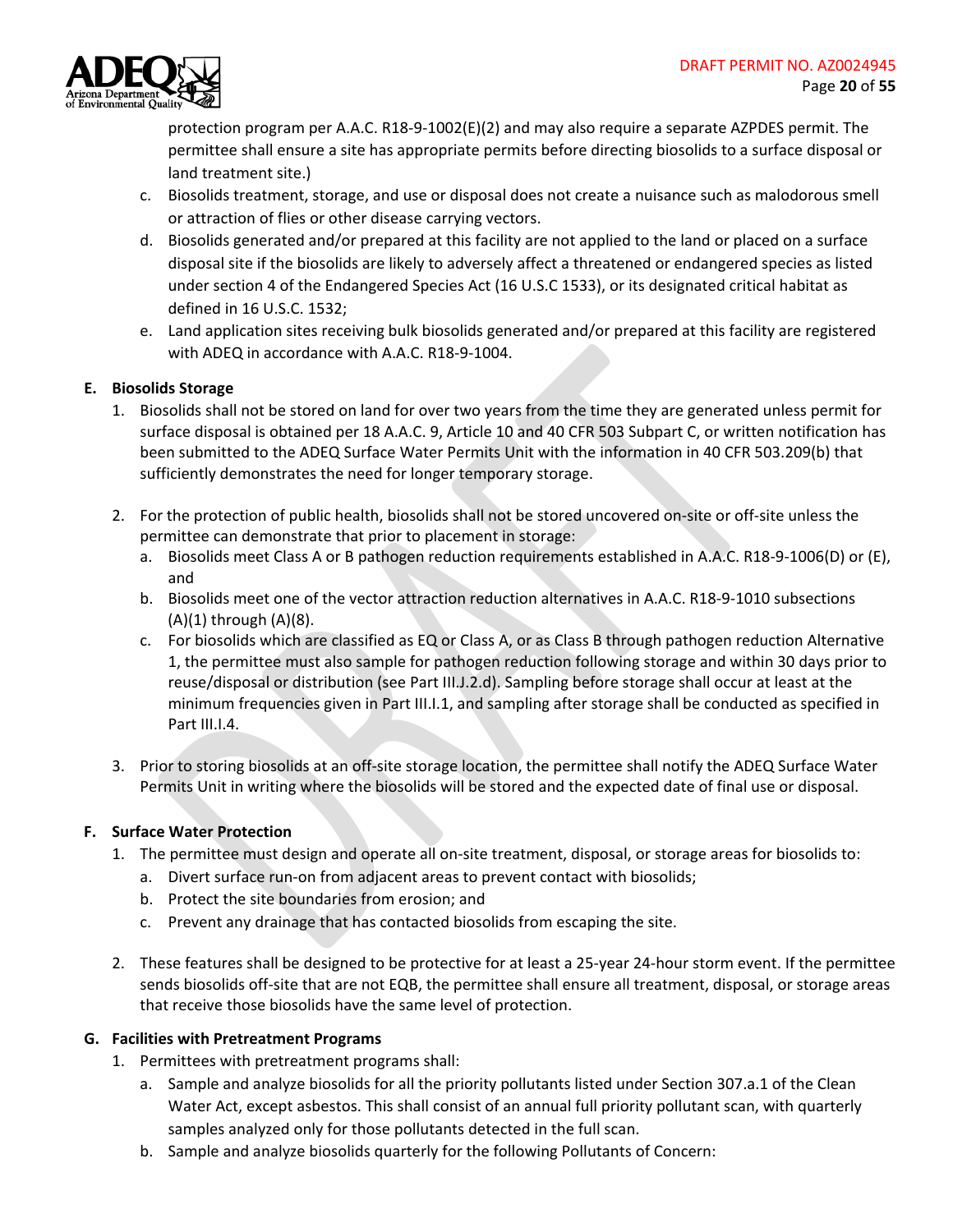

| Arsenic  | Copper  | Mercury    | <b>Selenium</b> |
|----------|---------|------------|-----------------|
| Cadmium  | Cvanide | Molvbdenum | Silver          |
| Chromium | Lead    | Nickel     | Zinc            |

2. If any biosolids generated and/or prepared at this facility are or will be land applied, the permittee shall design local limits to achieve the ceiling and monthly average pollutant concentration levels for pollutants given in the table at Part III.J.1.a of this permit. If pollutants in the biosolids exceed any of these monthly average pollutant concentration levels, the permittee shall revise its local limits as necessary in order to meet these levels.

#### <span id="page-20-0"></span>**H. Inspection and Entry**

- 1. Enter upon all premises where biosolids are treated, stored, used, or disposed, either by the permittee or by another party to whom the permittee transfers the biosolids for treatment, storage, use, or disposal;
- 2. Have access to and copy any records that must be kept under the conditions of this permit and per 18 A.A.C. 9, Article 10 (including those in 40 CFR 503 Subpart C) by the permittee or by another party to whom the permittee transfers the biosolids for further treatment, storage, use, or disposal; and
- 3. Inspect any facilities, equipment (including monitoring and control equipment), practices, or operations used in biosolids treatment, storage, use, or disposal by the permittee or by another party to whom the permittee transfers the biosolids for treatment, use, or disposal.

#### <span id="page-20-1"></span>**I. General Biosolids Monitoring Requirements (dry weight testing)**

1. Biosolids Self-monitoring Frequency. See Table 7 for an explanation of biosolids monitoring frequency.

#### Table 3. Biosolids Self-Monitoring Frequency

| Amount of Biosolids Prepared per Calendar Year | <b>Minimum Monitoring Frequency</b> |
|------------------------------------------------|-------------------------------------|
| (dry metric tons)                              |                                     |
| $> 0$ to < 290                                 | One sampling even per year          |
| $≥$ 290 to < 1,500                             | One sampling event per quarter      |
| $≥ 1,500$ to < 15,000                          | One sampling event per 60 days      |
| ≥ to 15,000                                    | One sampling event per month        |

- 2. Sampling and Analysis Method
	- a. The permittee shall ensure biosolids are tested using the methods specified in 40 CFR 503.8, as required in A.A.C. R18-9-1012(G) Testing shall be performed at a laboratory operating in compliance with A.R.S. 36-495. Because of the potential for re-growth of pathogens, for Class A or EQ biosolids, samples demonstrating pathogen reduction shall be taken within 30 days before biosolids are shipped off-site, so verification that requirements are met is obtained before the biosolids leave the site.
- 3. Representative Sampling:
	- a. The permittee shall ensure that sampling conducted during a monitoring period adequately represents the quality of all biosolids used/treated/disposed over the monitoring period. This may entail taking several samples per sampling event and/or sampling more frequently than the minimum specified
- 4. Testing Stockpiled/Accumulated Biosolids Prior to Distribution or Use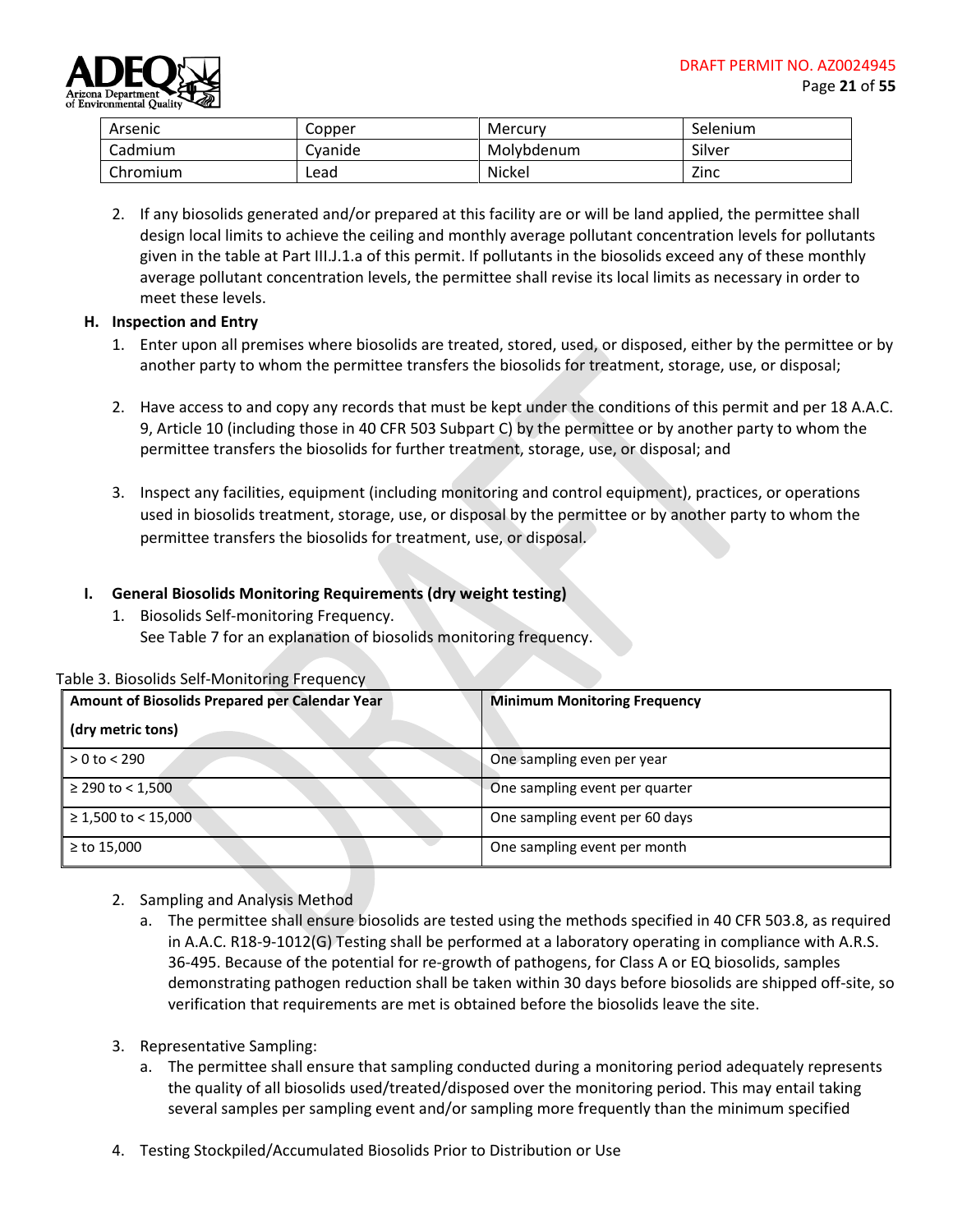

- a. If, after treatment, biosolids classified as EQ or Class A, or as Class B demonstrated through Alternative 1, are stockpiled or accumulated on-site prior to reuse/disposal, the permittee shall develop a sampling plan that ensures samples representative of the entire stockpile are collected and analyzed for pathogens within 30 days before distribution or use. The plan shall detail the number and location of samples to be taken from a cross section of each pile or area. The plan must include at least 1 sample for each 0-290 metric dry ton increments. More sampling is appropriate when the biosolids are inconsistent in nature or non-uniformly treated
- b. The permittee must collect and analyze representative samples per the sampling plan. Distribution or use/disposal shall not occur until the permittee verifies that the biosolids sampled meet all applicable requirements for its use/disposal.
- 5. Testing for Hazardous Waste Determination
	- a. The permittee shall test biosolids at least annually, and more frequently as necessary, to determine if biosolids are hazardous in accordance with 40 CFR 261. Initial screening of the biosolids may be conducted by analyzing biosolids for the total amount of a pollutant. This screening test is all that is required each monitoring period if the total amount doesn't exceed the 20X TCLP screening value in Table 8. If the total amount of a pollutant exceeds the 20X TCLP screening value, then the leachable amount must be determined using the Toxicity Characteristic Leaching Procedure (TCLP). The disposal of biosolids that test hazardous is not covered under this permit, and all such biosolids must be disposed of in accordance with the Resource Conservation and Recovery Act (RCRA).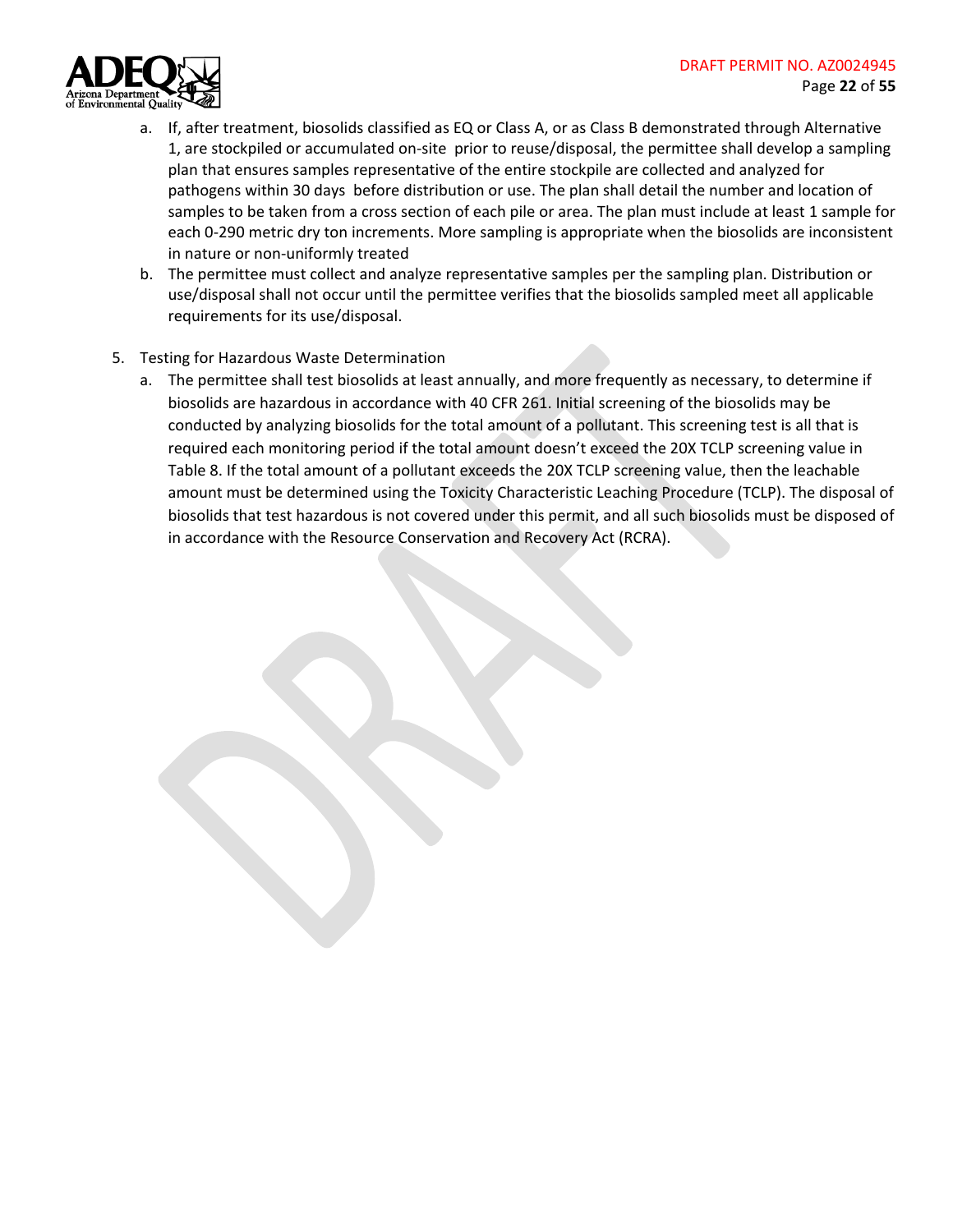

Table 4. Toxicity Characteristic Leaching Procedure Test

| Parameter                           | <b>TCLP Limit</b><br>mg/L | 20 X TCLP Screening Value<br>mg/kg | <b>Minimal Monitoring</b><br><b>Frequency per Generator</b> |
|-------------------------------------|---------------------------|------------------------------------|-------------------------------------------------------------|
| <b>Metals</b>                       |                           |                                    |                                                             |
| Arsenic                             | 5                         | 100                                | 1x / year                                                   |
| Barium                              | 100                       | 2000                               | 1x / year                                                   |
| Cadmium                             | $\mathbf{1}$              | 20                                 | 1x / year                                                   |
| Chromium                            | 5                         | 100                                | 1x / year                                                   |
| Lead                                | 5                         | 100                                | 1x / year                                                   |
| Mercury                             | 0.2                       | 4                                  | 1x / year                                                   |
| Selenium                            | $\mathbf{1}$              | 20                                 | 1x / year                                                   |
| Silver                              | 5                         | 100                                | 1x / year                                                   |
| <b>Volatiles and Semi-Volatiles</b> |                           |                                    |                                                             |
| Benzene                             | 0.5                       | 10                                 | 1x / year                                                   |
| Carbon Tetrachloride                | 0.5                       | 10                                 | 1x / year                                                   |
| Chlorobenzene                       | 100                       | 2000                               | 1x / year                                                   |
| Chloroform                          | 6                         | 120                                | 1x / year                                                   |
| 1,2-Dichloroethane                  | 0.5                       | 10                                 | 1x / year                                                   |
| 1,1-Dichloroethylene                | 0.7                       | 14                                 | 1x / year                                                   |
| Methyl ethyl ketone                 | 200                       | 4000                               | 1x / year                                                   |
| Tetrachloroethylene                 | 0.7                       | 14                                 | 1x / year                                                   |
| Trichloroethylene                   | 0.5                       | 10                                 | 1x / year                                                   |
| Vinyl Chloride                      | 0.2                       | 4                                  | 1x / year                                                   |
| 1,4-Dichlorobenzene                 | $7.5$                     | 150                                | 1x / year                                                   |
| o-cresol (1)                        | 200                       | 4000                               | 1x / year                                                   |
| m-cresol (1)                        | 200                       | 4000                               | 1x / year                                                   |
| p-cresol (1)                        | 200                       | 4000                               | 1x / year                                                   |
| Cresol (total) (1)                  | 200                       | 4000                               | 1x / year                                                   |
| 2,4-Dinitrotoluene                  | 0.13                      | 2.6                                | 1x / year                                                   |
| Hexachlorobenzene                   | 0.13                      | 2.6                                | 1x / year                                                   |
| Hexachlorobutadiene                 | 0.5                       | 10                                 | 1x / year                                                   |
| Hexachloroethane                    | $\overline{3}$            | 60                                 | 1x / year                                                   |
| Nitrobenzene                        | $\overline{2}$            | 40                                 | 1x / year                                                   |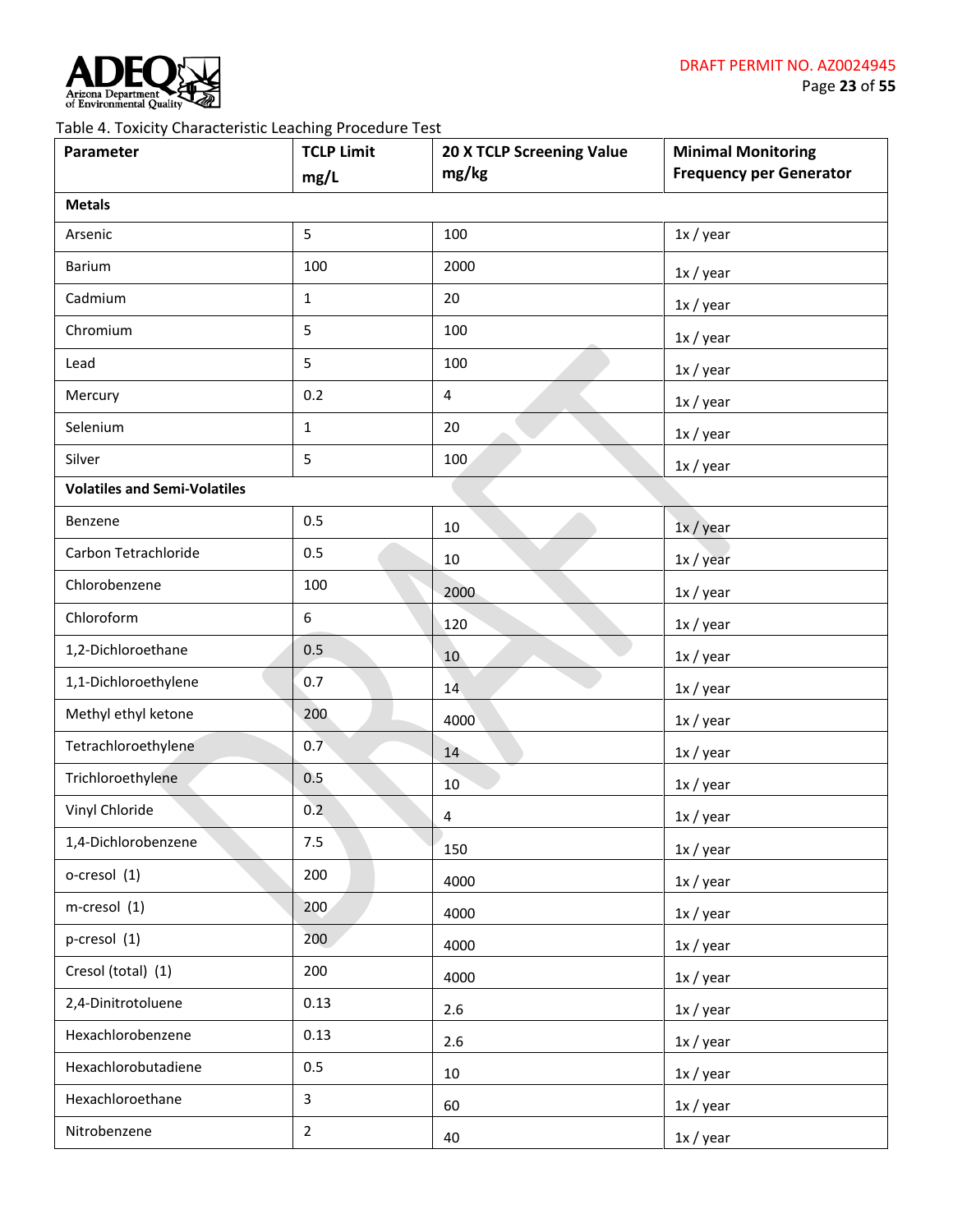

| Parameter                      | <b>TCLP Limit</b><br>mg/L | <b>20 X TCLP Screening Value</b><br>mg/kg | <b>Minimal Monitoring</b><br><b>Frequency per Generator</b> |
|--------------------------------|---------------------------|-------------------------------------------|-------------------------------------------------------------|
| Pentachlorophenol              | 100                       | 2000                                      | 1x / year                                                   |
| Pyridine                       | 5                         | 100                                       | 1x / year                                                   |
| 2,4,5-Trichlorophenol          | 400                       | 8000                                      | 1x / year                                                   |
| 2,4,6-Trichlorophenol          | $\overline{2}$            | 40                                        | 1x / year                                                   |
| <b>Herbicides / Pesticides</b> |                           |                                           |                                                             |
| $2,4-D$                        | 10                        | 200                                       | 1x / year                                                   |
| $2,4,5$ -TP (Silvex)           | $\mathbf{1}$              | 20                                        | 1x / year                                                   |
| Chlordane                      | 0.03                      | 0.6                                       | 1x / year                                                   |
| Endrin                         | 0.02                      | 0.4                                       | 1x / year                                                   |
| Heptachlor                     | 0.008                     | 0.16                                      | 1x / year                                                   |
| Heptachlor epoxide             | 0.008                     | 0.16                                      | 1x / year                                                   |
| Lindane                        | 0.44                      | 8.8                                       | 1x / year                                                   |
| Methoxychlor                   | 10                        | 200                                       | 1x / year                                                   |
| Toxaphene                      | 0.5                       | 10                                        | 1x / year                                                   |

#### **Footnotes**

If o-, m-, and p-Cresol concentrations cannot be differentiated, the total cresol (D026) concentration is used. The regulatory level of total cresol is 200 mg/L.

#### <span id="page-23-0"></span>**J. Biosolids Limitations and Monitoring Requirements for Land Applications**

- 1. The permittee shall monitor biosolids generated and/or prepared at this facility for land application and limit their use as outlined in Table 9.
	- a. Metals Concentrations for Land Application Biosolids shall be sampled for the metals listed in Table 9 at a frequency not less than the minimum indicated for the amount of biosolids prepared annually. Samples shall be taken after all treatment and blending processes, but prior to land application.
	- b. The permittee shall not land apply biosolids with pollutant concentrations that exceed any of the ceiling concentrations in the preceding table. The permittee shall not sell or give away biosolids for land application if pollutant concentrations exceed any of the ceiling concentrations in the preceding table.
	- c. If biosolids exceed any Ceiling Concentration in the preceding table, the permittee must:
		- i. Notify the ADEQ Surface Water Permits Unit;
		- ii. Find alternative disposal methods other than land application for the biosolids represented by that sampling event; and
		- iii. Identify the source of the pollutants and take appropriate source control measures to reduce the presence of the pollutant(s) of concern.
	- d. If biosolids exceed a Monthly Average Pollutant Concentration listed in the table in Part III.I.1.a above:
		- i. The biosolids shall not be applied as bulk biosolids to a lawn or garden.
		- ii. The biosolids shall not be sold or given away if any annual pollutant loading rate listed in Table 3 of A.A.C. R18-9-1005(D) will be exceeded. The annual pollutant loading rate shall be determined using the methodology in18 A.A.C. 9, Article 10, Appendix A.
		- iii. The biosolids shall not be applied to a site if any cumulative pollutant loading rate in Table 4 of A.A.C.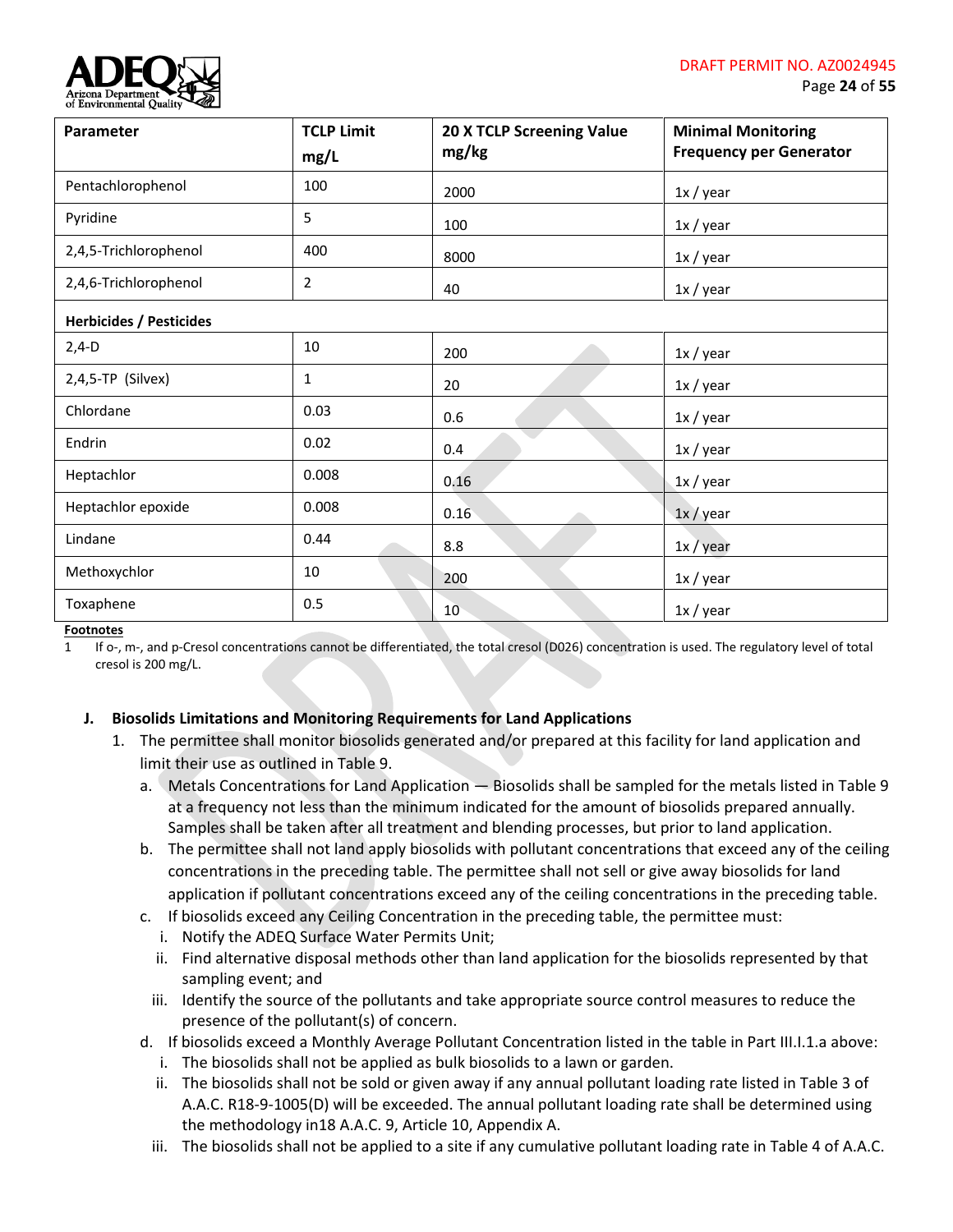

R18-9-1005(D) will be exceeded. The cumulative pollutant loading rate shall be determined using the methodology in A.A.C. R18-9-1005(D).

- e. The permittee shall not apply, sell, or give away biosolids for application to a lawn or garden unless they are Exceptional Quality (EQ) biosolids.
- f. The permittee shall be able to demonstrate that all biosolids meet the definition of EQ biosolids in order to claim exemption from the management practices in A.A.C. R18-9-1007 and R18-9-1008. If claiming biosolids are EQ, during the first two years of EQ biosolids preparation, the permittee shall submit the results of all biosolids testing and details about the pathogen and vector control treatment processes to the ADEQ Surface Water Permits Unit. The permittee shall receive written confirmation from ADEQ that the results demonstrate the biosolids meet EQ requirements prior to selling or giving away or land applying any biosolids for uses requiring an EQ biosolids classification.

| Pollutant       | <b>Ceiling Concentrations</b><br>(milligrams/kilogram)<br>(1) | <b>Monthly Average Pollutant</b><br><b>Concentrations</b> (milligrams/<br>kilogram) (1) | <b>Minimum Monitoring Frequency per Volume</b><br><b>Prepared Annually</b> |
|-----------------|---------------------------------------------------------------|-----------------------------------------------------------------------------------------|----------------------------------------------------------------------------|
| Arsenic         | 75.0                                                          | 41.0                                                                                    |                                                                            |
| Cadmium         | 85.0                                                          | 39.0                                                                                    | 0 to < 290 dry metric tons-1 sampling event<br>/year                       |
| Chromium        | 3000.0                                                        | Not Applicable                                                                          |                                                                            |
| Copper          | 4300.0                                                        | 1500.00                                                                                 | $>$ 290 to < 1500 dry metric tons - 1 sampling                             |
| Lead            | 840.0                                                         | 300.00                                                                                  | event /quarter                                                             |
| Mercury         | 57.0                                                          | 17.0                                                                                    |                                                                            |
| Molybdenum      | 75.0                                                          | Not Applicable                                                                          | $>$ 1500 to < 15,000 dry metric tons - 1 sampling<br>event/60 days         |
| Nickel          | 420.0                                                         | 420.00                                                                                  |                                                                            |
| <b>Selenium</b> | 100.0                                                         | 100.0                                                                                   | $\geq$ 15,000 dry metric tons - 1 sampling event                           |
| Zinc            | 7500.0                                                        | 2800.00                                                                                 | /month                                                                     |

#### Table 5. Metal Concentrations for Land Applications

#### **Footnotes**

- (1) Dry-weight basis.
	- 2. Pathogen Reduction Requirements for Land Application
		- a. Biosolids must meet Class A or Class B pathogen reduction requirements established in A.A.C. R18-9- 1006 at the time the biosolids are land applied and, if stored uncovered prior to land application, at the time the biosolids are stored. The permittee shall also verify that the reduction is met within 30 days prior to distribution (see Part III.I.4). The permittee shall document and retain records of the treatment used to achieve Class A or Class B pathogen reduction levels and, if demonstrating treatment to Class A, the fecal coliform or *Salmonella sp*. density. Retesting is required within 30 days of distribution for EQ and Class A biosolids and for Class B biosolids if pathogen reduction was demonstrated through Alternative 1.
		- b. Biosolids sold or given away in a bag or other container for land application, or applied on a lawn or home garden, shall meet the Class A pathogen reduction requirements established in A.A.C. R18-9- 1006(D).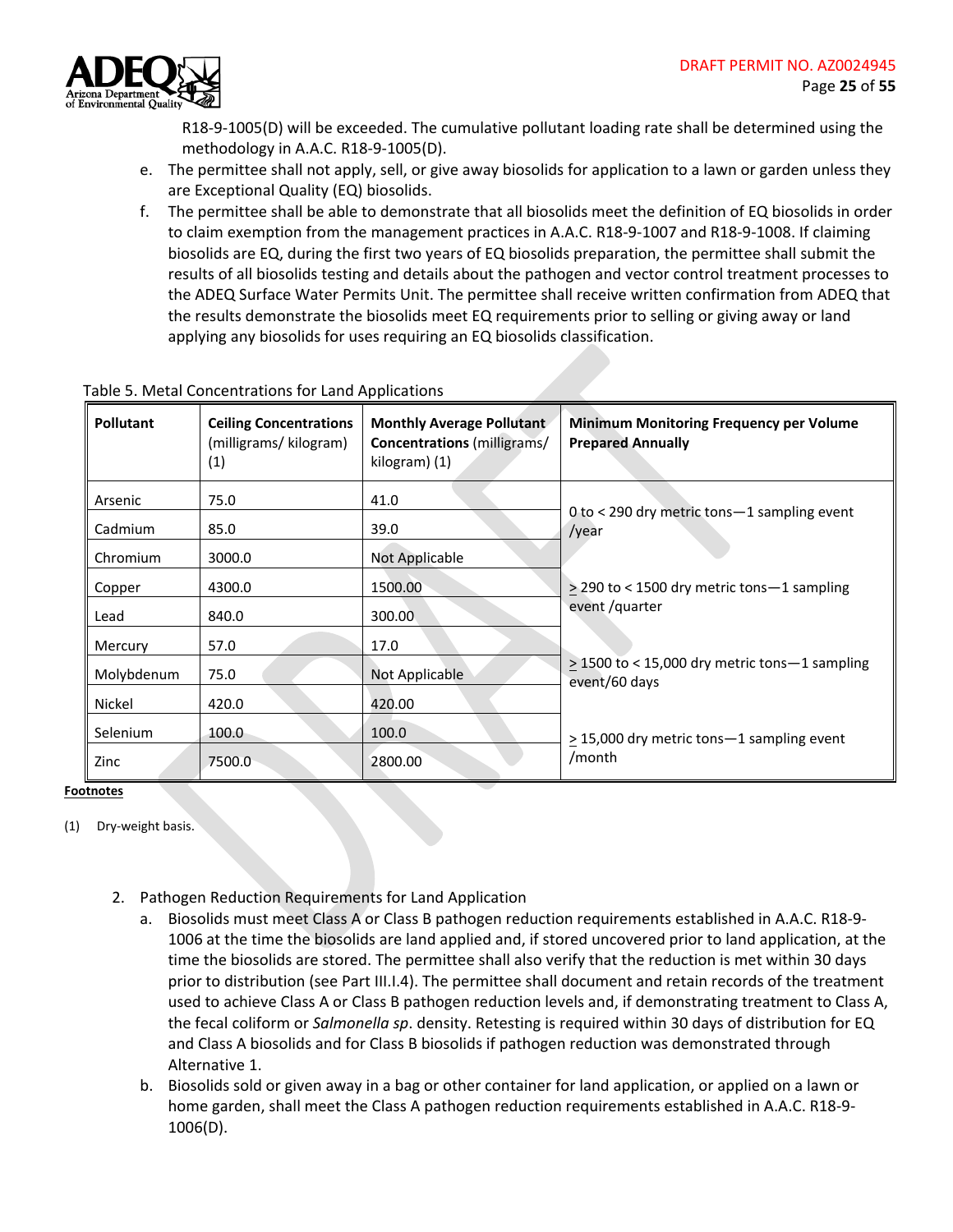

- c. The permittee shall maintain daily records of the operating parameters for the pathogen reduction treatment alternative used. If using A.A.C. R18-9-1006(D) Alternative 4, the permittee shall demonstrate acceptable levels of enteric virus and viable helminth ova through monitoring.
- d. Microbiological monitoring for fecal coliforms or *Salmonella sp.* to demonstrate pathogen reduction during a given monitoring period shall be conducted as close to the actual distribution or disposal of the biosolids as feasible. The analytical results must demonstrate effective pathogen reduction is achieved prior to distributing or disposing of the biosolids. If the permittee stores biosolids before they are distributed for use or disposal, microbiological testing must take place within 30 days prior to distribution or disposal.
- e. In order to demonstrate Class B pathogen reduction using A.A.C. R18-9-1006(E) Alternative 1;
	- i. At least seven individual grab samples must be taken and analyzed for fecal coliform during each monitoring event (unless an alternate sampling plan has been approved by ADEQ).
	- ii. The geometric mean of the results must be <2,000,000 MPN/gram or CFU/gram of total solids (dryweight basis).
	- iii. Samples are to be taken over a 14-day period to adequately represent sludge variability.

(Note: A 'monitoring event' includes the period of time that samples are collected, analyzed, and the sample results provided to the permittee.)

- f. In order to demonstrate Class A pathogen reduction, in addition to meeting one of the alternative pathogen treatment options in A.A.C. R18-9-1006(D)
	- i. At least seven individual grab samples must be collected and analyzed for fecal coliform during each monitoring event (unless an alternate sampling plan has been approved by ADEQ) and all seven samples must be < 1,000 MPN/gram.; or
	- ii. At least seven individual grab samples must be collected and analyzed for *Salmonella sp*. during each monitoring event (unless an alternate sampling plan has been approved by ADEQ) and each must be <3 MPN/4 grams total solids (dry-weight basis).
	- iii. Samples are to be taken over a 14-day period to adequately represent sludge variability.
- g. If demonstrating Class A pathogen reduction using A.A.C. R18-9-1006(D) Alternative 4;
	- i. One composite sample consisting of at least seven grab samples must be collected and analyzed for enteric virus during each monitoring event and the arithmetic mean of 4 duplicate analyses of that composite must be < 1 PFU/ 4 grams total solids (dry-weight basis). Grab samples are to be taken over a 14-day period prior to compositing them to adequately represent sludge variability, and the maximum holding time is 2 weeks.
	- ii. One composite sample consisting of at least seven grab samples must be collected and analyzed for viable helminth ova during each monitoring event and the arithmetic mean of 4 duplicate analyses of that composite must be < 1 viable ova/ 4 grams total solids (dry-weight basis). Grab samples are to be taken over a 14-day period prior to compositing them to adequately represent sludge variability.
- 3. Vector Attraction Reduction Requirements for Land Application
	- a. The permittee shall ensure that all biosolids generated and/or prepared at this facility meet the vector attraction reduction requirements established in A.A.C. R18-9-1010 when the biosolids are land-applied. If biosolids are stored uncovered prior to land application, one of the vector attraction reduction alternatives established in A.A.C. R18-9-1010 subsections (A)(1) through (A)(8) must be met prior to storage. The permittee shall document and retain records of the operational parameters or application methods used to achieve the vector attraction reduction requirements.
	- b. The permittee shall ensure that all biosolids generated and/or prepared at this facility that are sold or given away in a bag or other container, or applied to a lawn or home garden, meet one of the vector attraction reduction alternatives established in A.A.C. R18-9-1010 subsections (A)(1) through (A)(8). The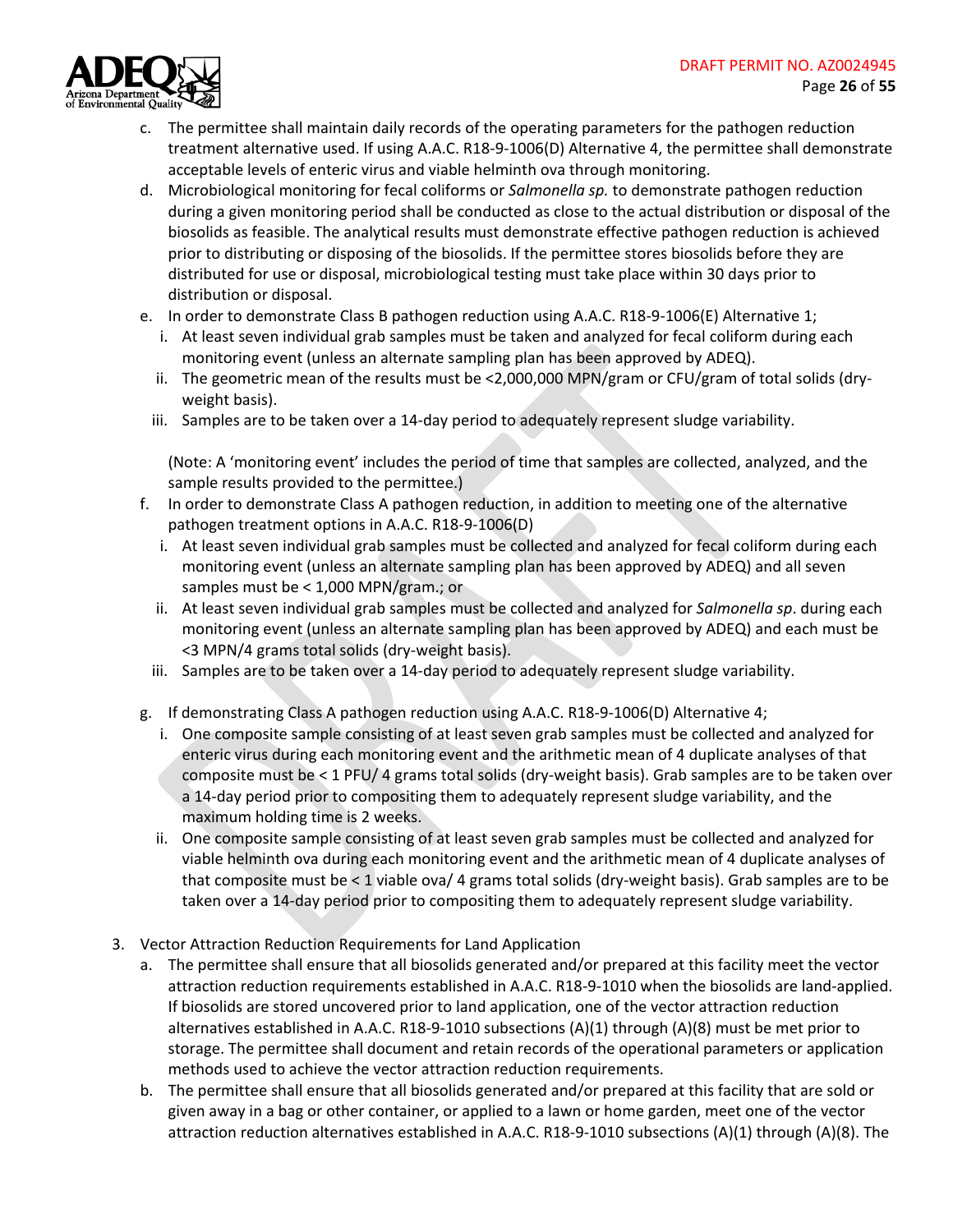

permittee shall document and retain records of the operational parameters or application methods used to achieve the vector attraction reduction requirements.

#### <span id="page-26-0"></span>**K. Management Practices for Land Applications**

- 1. The permittee shall ensure that all non-EQ bulk biosolids generated and/or prepared at this facility are land applied in accordance with the management practices in A.A.C. R18-9-1007, unless the bulk biosolids are land applied for reclamation.
- 2. If the permittee generates or prepares non-EQ bulk biosolids that are land applied for reclamation, the permittee shall ensure that the biosolids are land applied in accordance with the management practices in A.A.C. R18-9-1008.
- 3. If the permittee generates or prepares non-EQ biosolids placed in a bag or other container for distribution/land application or reclamation, the permittee shall distribute a label or information sheet to the person receiving the material. This label or information sheet shall contain the information in A.A.C. R18- 9-1007(B).

#### <span id="page-26-1"></span>**L. Biosolids/Sewage Sludge Limitations and Monitoring Requirements for Surface Disposal**

The permittee shall ensure that any sewage sludge or biosolids directed to or placed in a surface disposal unit meets the requirements of 40 CFR 503 Subpart C. The permittee shall also ensure the surface disposal site is permitted under the aquifer protection program and has a valid AZPDES permit prior to disposal of any biosolids in the unit.

#### <span id="page-26-2"></span>**M. Biosolids Monitoring Requirements for Disposal in a Municipal Landfill**

Biosolids placed in a municipal landfill shall be tested by the Paint Filter Test (method 9095) at the frequency in Part III.J.1 above or more often as necessary to demonstrate that there are no free liquids. The permittee shall keep records documenting that biosolids disposed in a municipal landfill did not contain free liquids.

#### <span id="page-26-3"></span>**N. On-site Management Plan**

- 1. The permittee shall submit a Management Plan (Plan) within 180 days of permit issuance or maintain a previously submitted Plan for the on-site management operations.
- 2. This Plan shall detail how sludge/biosolids are managed from the time that they are generated at the facility until they are shipped off-site. The Plan shall give specific protocols to be followed to ensure that the material generated at this facility will consistently meet all applicable requirements in 18 A.A.C. 9, Article 10 and 40 CFR Part 503 Subpart C and the provisions of this permit. The Plan must address issues of potential concern such as storage areas; run-on and run-off control; odor and dust control; and include a professional diagram of facilities/areas used in the operation and the area surrounding the operation. The Plan shall specify how and when representative samples of biosolids will be taken and contain a contingency plan for managing biosolids that exceed the requirements for the expected end use/disposal.

#### <span id="page-26-4"></span>**O. Record Keeping**

- 1. The permittee shall collect and retain all biosolids information required by this permit and A.A.C. R18-9- 1013(A)(1) through (A)(6) for at least five years.
- 2. The permittee shall keep analytical test results and all documentation that supports the biosolids classification on-site and available for review.
- 3. All biosolid records are subject to periodic inspection, and copying by ADEQ.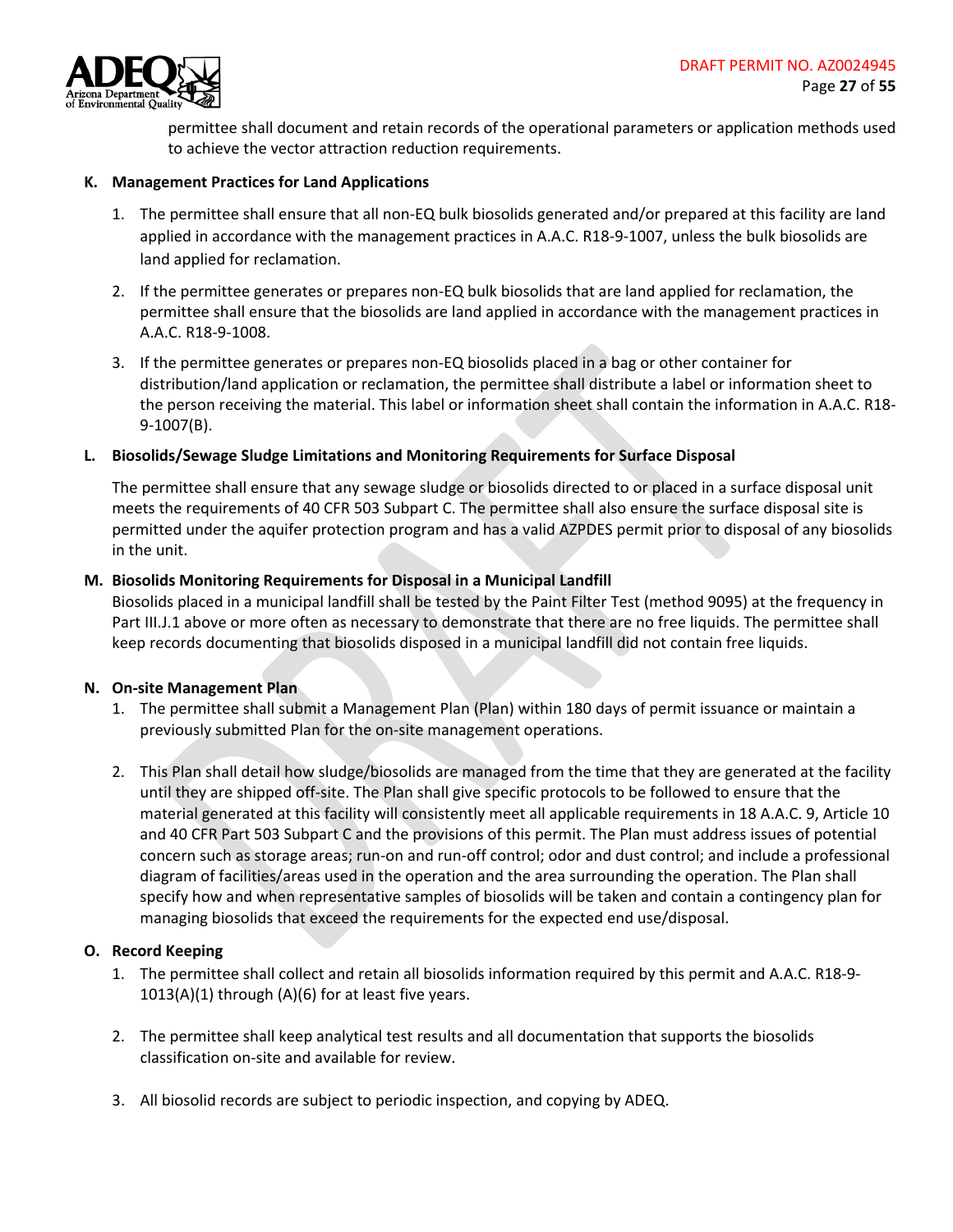

#### <span id="page-27-0"></span>**P. Notification Requirements**

- 1. The permittee, either directly or through contractual arrangements with their biosolids management contractors, shall comply with the following:
- 2. Notification of Noncompliance
	- a. The permittee shall notify ADEQ of any noncompliance with the biosolids provisions of this permit or with 18 A.A.C. 9, Article 10, which may endanger health or the environment. The permittee shall provide the information orally within 24 hours from the time the permittee becomes aware of the circumstances (See Part II.C of this permit.)
	- b. For other instances of noncompliance with the biosolids provisions, the permittee shall notify the ADEQ Surface Water Permits Unit in writing within five working days of becoming aware of the circumstances.
	- c. Permittees shall require their biosolids management contractors to notify ADEQ of any noncompliance within the time-frames specified in Sections P.1.a and b.
- 3. Notification of Shipment to another State

If biosolids are shipped to another State or to Indian Lands, the permittee shall send a notice of the shipment to the NPDES permitting authorities in the receiving State or Indian Land (the EPA Regional Office for that area and the State/Indian authorities) with a copy to the Arizona Surface Water Permits Unit. The notice shall be sent at least 60 days before the biosolids are planned to be shipped.

- 4. Notification of Change in Land Application Sites, Applicators, or Disposal Methods
	- a. Prior to sending, placing or applying any bulk biosolids generated and/or prepared at this facility to a site that the permittee has not previously utilized for biosolids use/disposal within the last five years, the permittee must verify that the application site has been registered in accordance with A.A.C. R18-9-1004 and shall notify the ADEQ Surface Water Permits Unit of the planned change. The notification shall include a description and topographic map of the proposed site(s), latitude and longitude coordinates at the center of each field/site, slope of land surface, names and addresses of the applicator(s) and site owner(s), a listing of any state or local permits which must be obtained, a description of the crops or vegetation to be grown at each site, proposed loading rates and determination of agronomic rates.
	- b. Prior to selling or giving away bulk biosolids for land application to an applicator that the permittee has not sold or given biosolids to within the last five years, the permittee shall notify the ADEQ Surface Water Permits Unit of the planned change. The notification shall include: the name, address, and telephone number of the applicator and any agent of the applicator; the name and telephone number of a primary contact person who has specific knowledge of the land application activities of the applicator; and whether the applicator holds a NPDES or AZPDES permit, and, if so, the permit number.
	- c. Prior to changing the method of biosolids use, treatment or disposal that was identified in the permittee's application for this permit, the permittee shall notify the ADEQ Surface Water Permits Unit of the planned change in writing. If ADEQ determines that the newly proposed practice is not covered under this permit, the permittee shall request and receive a permit modification prior to making the change.
	- d. The permittee shall keep records of site registration verifications and of all notifications made to ADEQ.
- 5. Notification of Land Application of Biosolids that Exceed Monthly Average Pollutant Concentrations The permittee must notify the ADEQ Surface Water Permits Unit and any subsequent biosolids handlers if biosolids generated and/or prepared at this facility do not meet any of the Monthly Average Pollutant Concentration values listed at Part III.J.1.a above. The permittee shall ensure that bulk biosolids exceeding a monthly average pollutant concentration will not be applied to a site if any cumulative pollutant loading rate (Table 4 in A.A.C. R18-9-1005) will be exceeded per A.A.C. R18-9-1005(D)(2).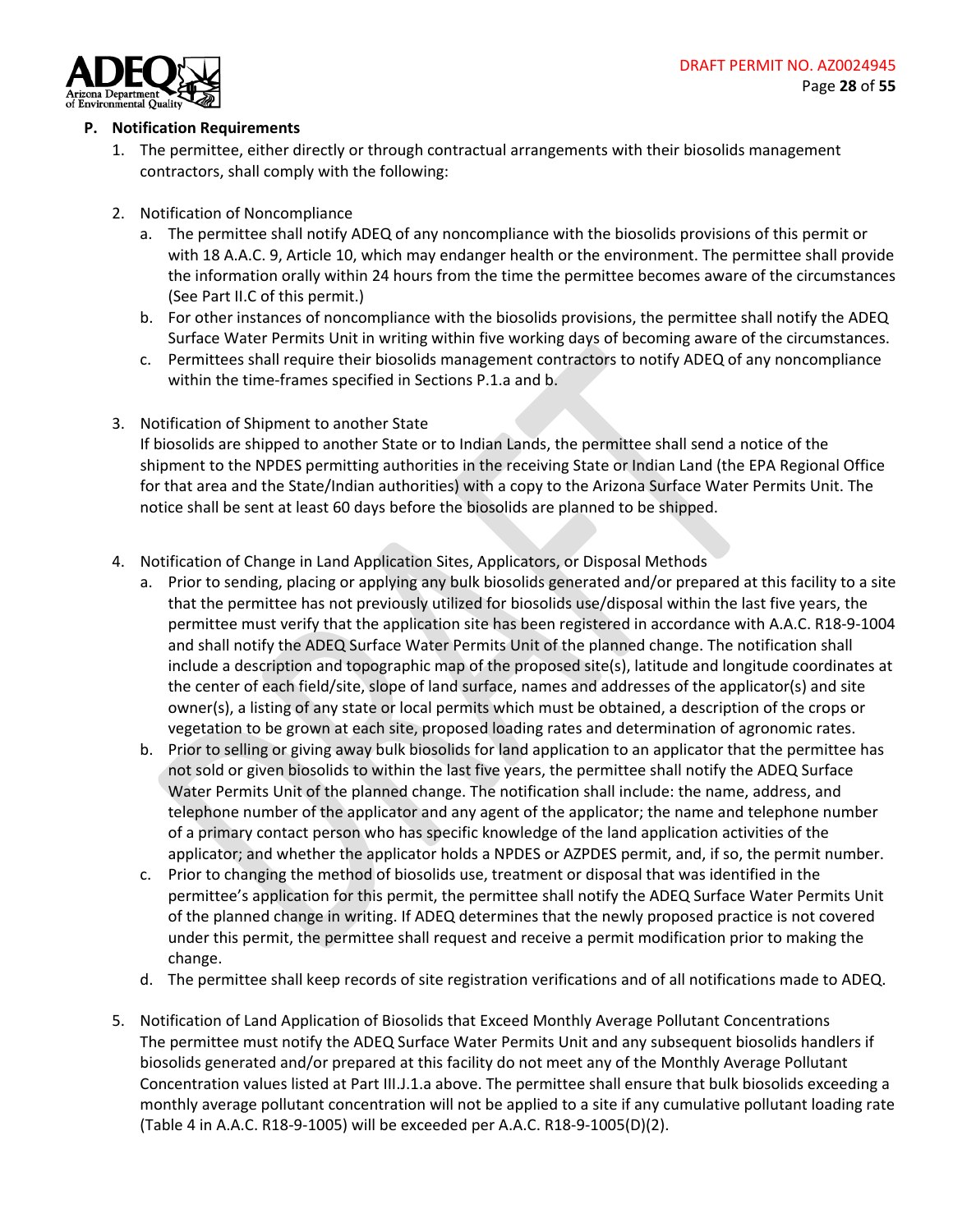

6. Notification to Subsequent Land Applicators

The permittee shall notify the applicator of all the applicator's requirements under Title 18 Chapter 9 Article 10 including the requirement that the applicator certify that management practices, site restrictions, and any applicable vector attraction reduction requirements have been met.

7. Notification of Surface Disposal

Prior to disposal in a new or previously unreported surface disposal site, the permittee shall notify the Surface Water Permits Unit in writing. Notice shall include a description and a topographic map of the proposed site; the names of the site operator and site owner; whether the site has any permits; and shall include a description of procedures for ensuring public access and grazing restrictions until three years following site closure. The permittee shall not direct biosolids to the surface disposal site without prior written approval from ADEQ.

#### <span id="page-28-0"></span>**Q. Annual Report for all Permittees**

- 1. The permittee shall submit an annual biosolids report to ADEQ by February 19 of each year for the period covering the previous calendar year. The report shall be filled out on forms prescribed by ADEQ and shall include.
	- a. The amount of biosolids received/generated the previous calendar year and the amount stored at the beginning and end of the previous calendar year, in dry tons or dry metric tons (prefer metric tons), and the amount distributed.
	- b. The results of all biosolids analytical monitoring conducted during the previous calendar year and copies of the laboratory analytical reports. Metals (other than TCLP metals) shall be reported on a 100% dry weight basis. Note: make certain microbiological testing submitted meets required holding times.
	- c. Descriptions of pathogen reduction methods and vector attraction reduction methods used during the previous calendar year. The permittee must submit sludge processing data used to demonstrate how treatment alternative(s) in A.A.C. R18-9-1006 and R18-9-1010 were attained, (such as time, temperature, percent solids, pH etc.) as applicable.
	- d. Names, mailing addresses, and street addresses of all persons who received biosolids generated and/or prepared at this facility for storage, further treatment, disposal in a municipal waste landfill, or for other use/disposal methods not covered under 40 CFR 258 or 503, and the amount delivered to each.
	- e. Except for biosolids that are demonstrated to be EQ, the following information shall be submitted by the permittee for land application sites, unless the permittee requires its biosolids management contractors to report this information directly to ADEQ:
		- i. Locations of land application sites (with field names and numbers) used that calendar year, size of each field applied to, applier, and site owner;
		- ii. Volumes applied to each field (in wet tons and dry metric tons), nitrogen applied, calculated plant available nitrogen;
		- iii. Crop(s) planted, date of planting, harvesting;
		- iv. For any biosolids exceeding A.A.C. R18-9-1005 Table 2 metals concentrations, the locations of sites where applied and cumulative metals loading at each of these sites to date;
		- v. Certifications of management practices in A.A.C. R18-9-1007 or A.A.C. R18-9-1008; and
		- vi. Certifications of site restrictions in A.A.C. R18-9-1009.
	- f. For surface disposal sites, the permittee shall ensure that the following information is submitted, the permittee requires its biosolids management contractors to report this information directly to ADEQ:
		- i. Locations of sites, site operator, site owner, size of parcel on which disposed;
		- ii. Results of any required groundwater monitoring;
		- iii. A description of and certifications of management practices in 40 CFR 503.24; and
		- iv. For closed sites, date of site closure and certifications of management practices for the three years following site closure.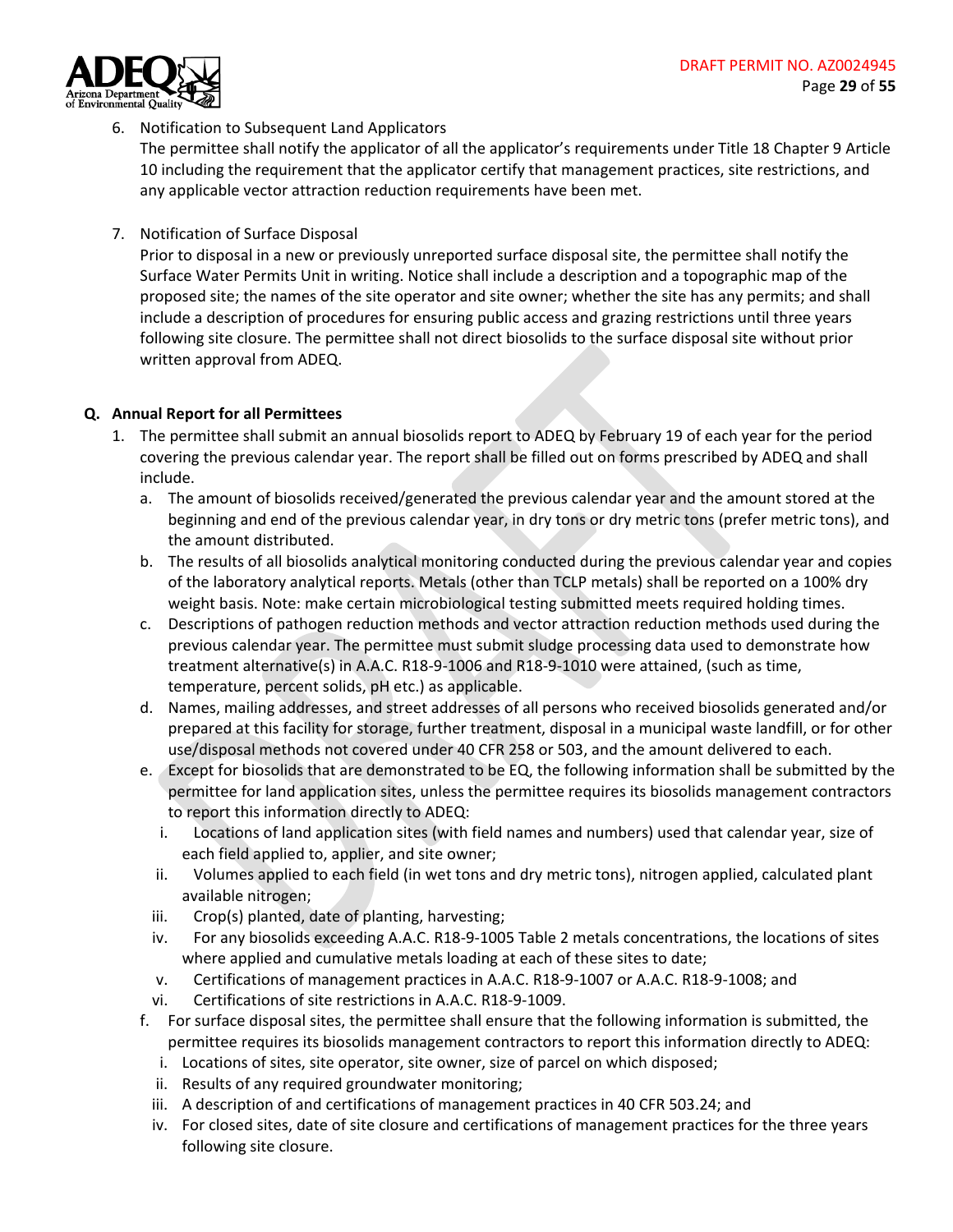

# <span id="page-29-0"></span>**R. Reporting**

ADEQ will be developing an electronic reporting portal through myDEQ where all annual reports shall be submitted. ADEQ will notify the permittee that all reports shall be submitted through the electronic portal in accordance with the U.S. EPA's electronic reporting requirements when the myDEQ portal becomes available. Until such time, an electronic copy of the annual report shall be submitted to **biosolids@azdeq.gov**

# <span id="page-29-1"></span>**PART IV. WHOLE EFFLUENT TOXICITY TESTING REQUIREMENTS**

#### **General Conditions**

- 1. The permittee shall conduct chronic (acute or both) toxicity tests on an 24-hour composite samples of the final effluent at the frequencies specified in Part 1. The requirement to conduct chronic toxicity testing is contingent upon the frequency or duration of discharges. See Part IV.C.1 below for details. If chronic testing is conducted a separate acute test is not required. However, the acute endpoint shall be reported from the chronic test.
- 2. Final effluent samples must be taken following all treatment processes, including chlorination and dechlorination, and prior to mixing with the receiving water. The required WET tests must be performed on unmodified samples of final effluent. WET tests conducted on samples that are dechlorinated after collection are not acceptable for compliance with this permit.
- 3. Chemical testing for all the parameters listed in Parts I.A and B of this permit whose required sample type is a composite shall be performed on a split of one composite sample taken for an acute WET test or a split of at least one of the three composite samples taken for one chronic WET test. For those parameters listed in Parts I.A and B of this permit whose required sample type is discrete, the testing shall be performed on a discrete sample collected concurrently with one sample, discrete or composite, collected for an acute or chronic WET test.
- 4. Definitions related to toxicity are found in Appendix A.

# <span id="page-29-2"></span>**A. Acute Toxicity**

- 1. If chronic toxicity testing is not required per Part IV.C.1, the permittee shall conduct 96-hour acute toxicity tests with renewal at 48 hours on two species; *Ceriodaphnia dubia* and *Pimephales promelas* using 100% effluent and a control. The acute test may be completed as a non-renewal 48-hour acute test when a second sample for renewal at 48 hours cannot be taken due to a cessation of the discharge after an acute test has been initiated.
- 2. The permittee must follow the USEPA 5th edition manual, "Methods for Measuring the Acute Toxicity of Effluents and Receiving Waters to Freshwater and Marine Organisms" (EPA/821-R-02-012) for all acute toxicity testing. The presence of chronic toxicity shall be estimated as specified in the method for each species tested.
- 3. The acute toxicity action level is any failing test result. The test fails if survival in 100% effluent is less than 90%, and is significantly different from control survival (which must be 90% or greater), as determined by hypothesis testing. Section 11.3 of the acute manual referenced above must be followed to determine Pass or Fail. Any result of Fail requires follow-up testing per Part IV, Section E.
- 4. The permittee shall report results as Pass or Fail.

# <span id="page-29-3"></span>**B. Chronic Toxicity**

1. The permittee shall conduct short-term chronic toxicity tests on three species: the waterflea, *Ceriodaphnia dubia* (survival and reproduction test); the fathead minnow, *Pimephales promelas* (larval survival and growth test); and the green alga, *Pseudokirchneriella subcapitata* (formerly known as *Selenastrum*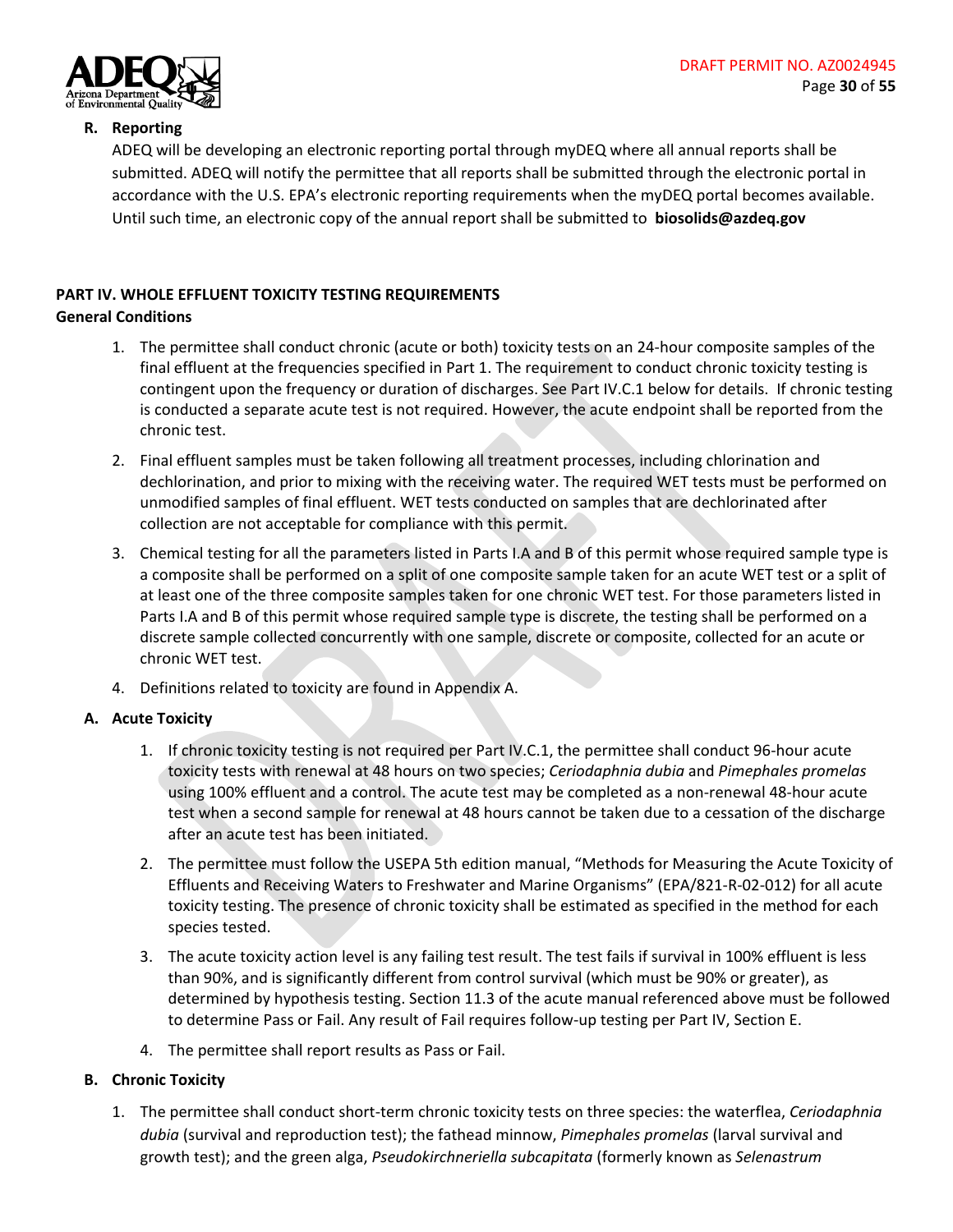

*capricornutum* or *Raphidocelis subcapitata)* (growth test). Since completion of the chronic WET test for *Ceriodaphnia dubia* and *Pimephales promelas* requires a minimum of three samples be taken for renewals, the chronic WET test will not be required during any given monitoring period in which the discharge(s) does not occur over seven consecutive calendar days and is (are) not repeated more frequently than every thirty days, except as specified in Part I.D (chronic WET testing for effluent characterization is required whether discharging or not). The discharge does not have to be continuous to fall under this requirement.

- 2. The permittee must follow the USEPA 4th edition manual, "*Short-term Methods for Estimating the Chronic Toxicity of Effluents and Receiving Waters to Freshwater Organisms* (EPA/821-R-02-013) for all chronic compliance toxicity testing.
- 3. The chronic toxicity action levels are any one test result greater than 1.6 Tus or any calculated monthly median value greater than 1.0 TUc. If chronic toxicity is detected above these values, follow-up testing is required per Part IV, Section E. A chronic toxicity unit (TUc) shall be calculated as TUc = 100/NOEC.
- 4. The chronic WET test shall be conducted using a series of five dilutions and a control. The following dilution series must be used: 12.5, 25, 50, 75, and 100% effluent.

# <span id="page-30-0"></span>**C. Quality Assurance**

- 1. Effluent samples must be maintained between 0 and  $6^{\circ}$ C from collection until utilized in the toxicity testing procedure. When a composite sample is required, each aliquot making up the composite must be chilled after collection and throughout the compositing period. The single allowable exception is when a grab sample is delivered to the performing laboratory for test initiation no later than 4 hours following the time of collection.
- 2. Control and dilution water should be receiving water or lab water as appropriate, as described in the 40 CFR Part 136.3 approved method. If the dilution water used is different from the culture water, a second control, using culture water shall also be used.
- 3. Reference toxicity tests, (a check of the laboratory and test organisms' performance), shall be conducted at least 1 time in a calendar month for each toxicity test method conducted in the laboratory during that month. Additionally, any time the laboratory changes its source of test organisms, a reference toxicity test must be conducted before or in conjunction with the first WET test performed using the organisms from the newer source. Reference toxicant testing must be conducted using the same test conditions as the effluent toxicity tests (ie., same test duration, etc.).
- 4. If either the reference toxicant test or the effluent test does not meet all test acceptability criteria as specified in the 40 CFR Part 136.3 approved WET methods, then the permittee must re-sample and re-test within 14 days of receipt of the test results. The re-sampling and re-testing requirements include laboratory induced error in performing the test method.
- 5. The chronic reference toxicant and effluent tests must meet the upper and lower bounds on test sensitivity as determined by calculating the percent minimum significant difference (PMSD) for each test result. The test sensitivity bound is specified for each test method (see Section 10, Table 6 in EPA/821-R-02-013). There are five possible outcomes based on the PMSD result.
	- a. *Unqualified Pass* The test's PMSD is within bounds and there is no significant difference between the means for the control and the effluent. The regulatory authority would conclude that there is no toxicity.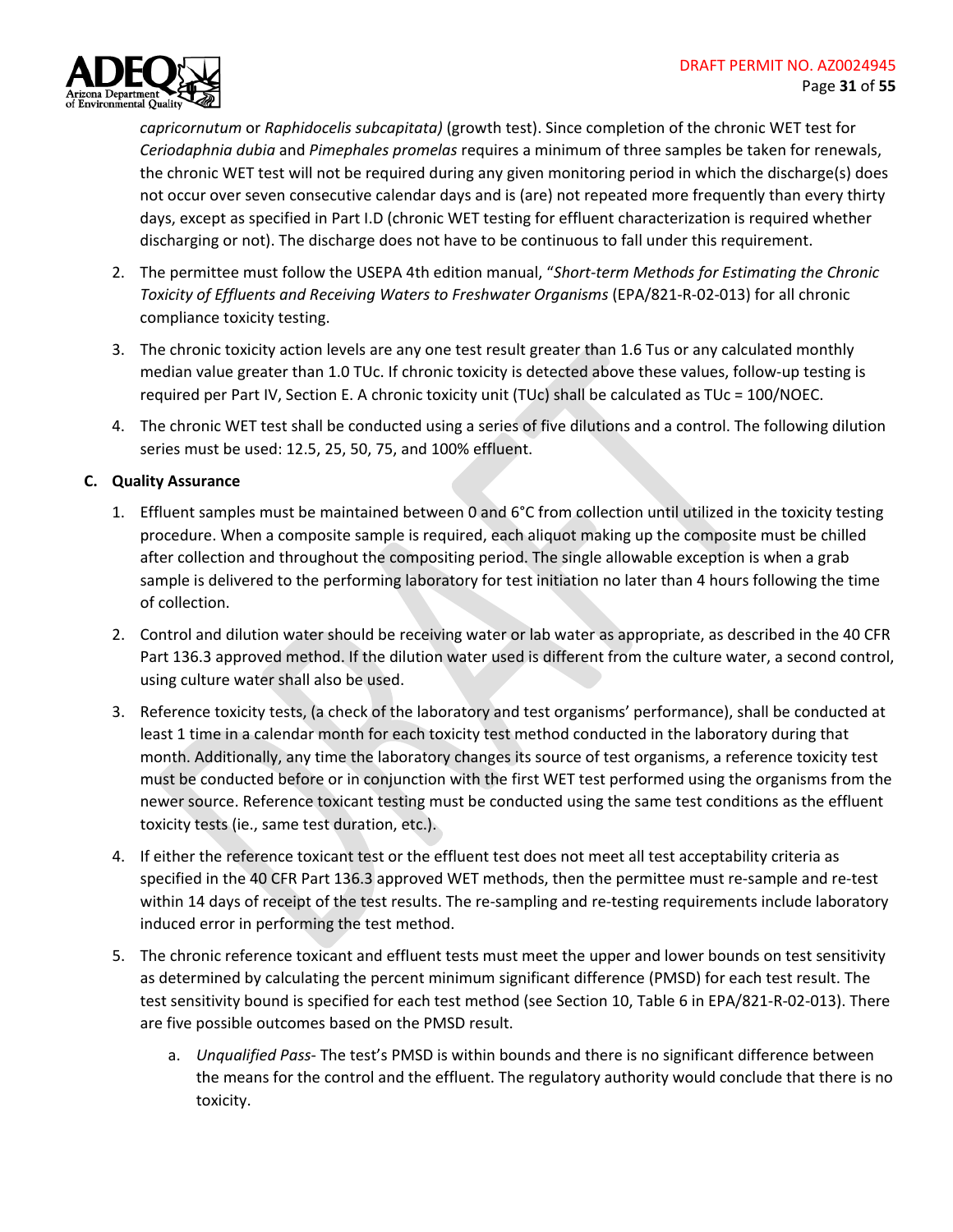

- b. *Unqualified Fail* The test's PMSD is larger than the lower bound (but not greater than the upper bound) in Table 6 and there is a significant difference between the means for the control and the effluent. The regulatory authority would conclude that there is toxicity.
- c. *No Significant Difference in Test Controls* The test's PMSD exceeds the upper bound in Table 6 and there is no significant difference between the means for the control and the effluent. The test is considered invalid. An effluent sample must be collected and another toxicity test must be conducted within 14 days of receipt of the test results.
- d. *Significant Difference in Test Controls* The test's PMSD exceeds the upper bound in Table 6 and there is a significant difference between the means for the control and the effluent. The test is considered valid. The regulatory authority will conclude that there is toxicity.
- e. *Very Small but Significant Difference* The relative difference between the means for the control and effluent is smaller than the lower bound in Table 6 and this difference is statistically significant. The test is acceptable and the NOEC should be determined.

# <span id="page-31-0"></span>**D. Toxicity Identification Evaluation (TIE)/Toxicity Reduction Evaluation (TRE) Process**

- 1. If acute or chronic toxicity is detected above a WET action level or Limit specified in this permit and the source of toxicity is known (for instance, a temporary plant upset), the permittee shall conduct one followup test within two weeks of receipt of the sample results that exceeded the action level. The permittee shall use the same test and species as the failed toxicity test. For intermittent discharges, the follow-up test shall be conducted whether discharging or not. If toxicity is detected in the follow-up, the permittee shall immediately begin developing a TRE plan and submit the plan to ADEQ for review and approval within 30 days after receipt of the toxic result. Requirements for the development of a TRE are listed in paragraph 3 below. The permittee must implement the TRE plan as approved and directed by ADEQ.
- 2. If acute or chronic toxicity is detected above an action level specified in this permit and the source of toxicity is unknown, the permittee shall begin additional toxicity monitoring within two weeks of receipt of the sample results that exceeded the action level. The permittee shall conduct one WET test approximately every other week until either a test exceeds an action level (or limit) or four tests have been completed. The follow-up tests must use the same test and species as the failed toxicity test. For intermittent discharges, the first follow-up test shall be conducted whether discharging or not; the subsequent three follow-up tests shall be conducted during the next three discharge events.
	- a. If none of the four tests exceed a WET action level or limit, then the permittee may return to the routine WET testing frequency specified in this permit.
	- b. If a WET action level or limit is exceeded in any of the additional tests, the permittee shall immediately begin developing a TRE plan and submit the plan to ADEQ for review and approval within 30 days after receipt of the toxic result. Requirements for the development of a TRE are listed in subsection 3, below. The permittee must implement the TRE plan as approved and directed by ADEQ.
- 3. The permittee shall use the EPA guidance manual *Toxicity Reduction Evaluation Guidance for Municipal Wastewater Treatment Plants*, 1999 *(*EPA/833/B-99/002) in preparing a TRE plan. The TRE plan shall include, at a minimum, the following:
	- a. Further actions to investigate and identify the causes of toxicity, if unknown. The permittee may initiate a TIE as part of the TRE process using the following EPA manuals as guidance: *Toxicity*  Identification Evaluation: Characterization of Chronically Toxic Effluents, Phase I, 1992 (EPA/600/6-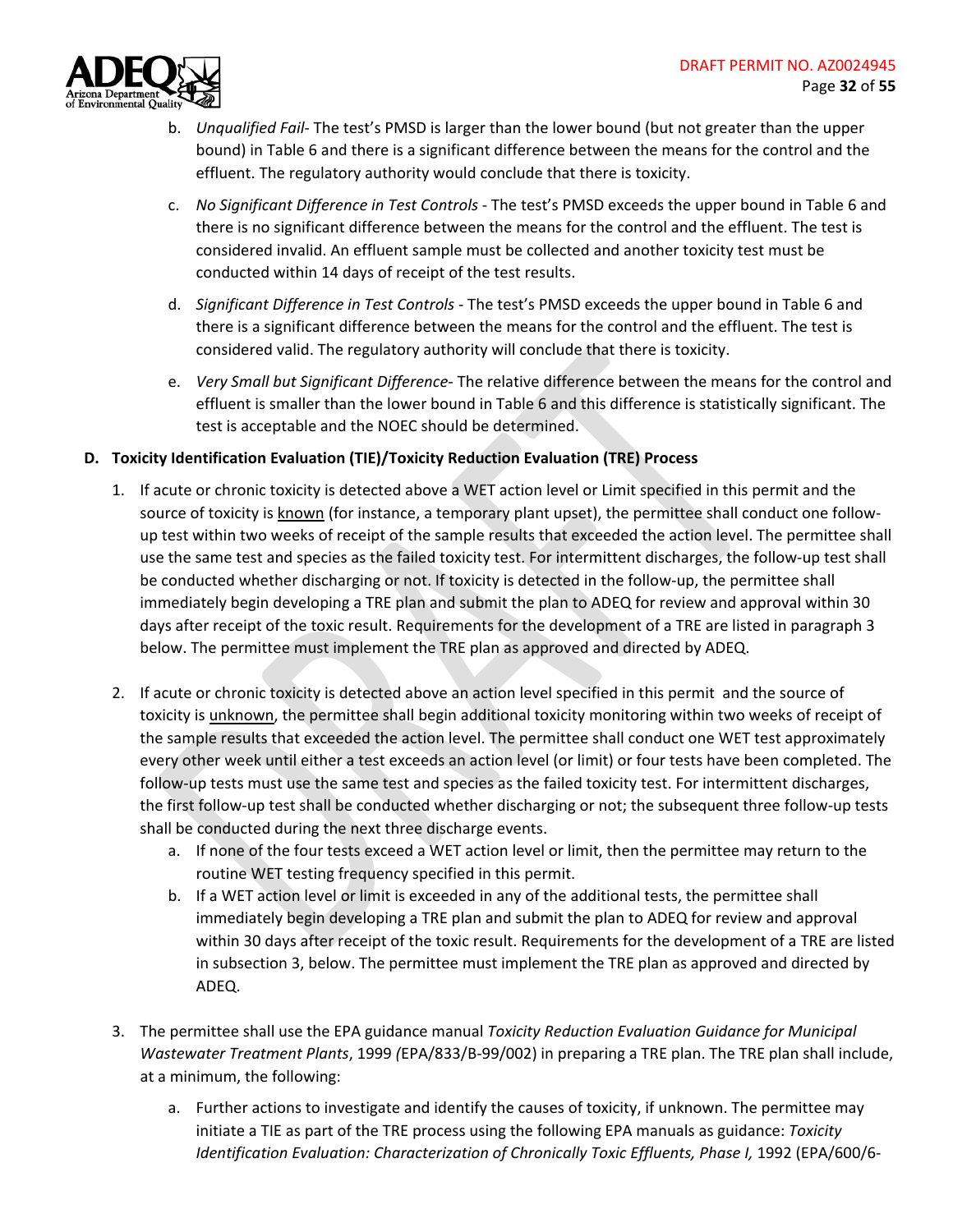

91/005F); *Methods for Aquatic Toxicity Identification Evaluations: Phase I, Toxicity Characterization Procedures*, 2nd Edition, 1991 (EPA/600/6-91/003); *Methods for Aquatic Toxicity Identification Evaluations: Phase II, Toxicity Identification Procedures for Samples Exhibiting Acute and Chronic Toxicity,* 1993 (EPA/600/R-92/080); and *Methods for Aquatic Toxicity Identification Evaluations:*  Phase III, Toxicity Confirmation Procedures for Samples Exhibiting Acute and Chronic Toxicity, 1993 (EPA/600/R-92/081).

- b. Action the permittee will take to mitigate the impact of the discharge and to prevent the recurrence of toxicity; and
- c. A schedule for implementing these actions.

# <span id="page-32-0"></span>**E. WET Reporting**

- 1. The permittee shall report chronic toxicity results on DMRs in Chronic Toxicity Units (TUc). The TUc for DMR reporting shall be calculated as TUc= 100/NOEC.
- 2. In addition to reporting WET results on DMRs, the permittee shall submit a copy of the full lab report(s) for all WET testing conducted during the monitoring period covered by the DMR. The lab report should report TUc as 100/NOEC **and** as 100/IC25. If the lab report does not contain any of the following items, then these must also be supplied in a separate attachment to the report: 1) sample collection and test initiation dates, 2) the results of the effluent analyses for all parameters required to be tested concurrently with WET testing as defined in Part I.A and B, Tables 1 and 2, and Part IV.A.3 of this permit, and 3) copies of completed "AZPDES Discharge Flow Records" for the months in the WET monitoring period.
- 3. WET lab reports and any required additional attachments shall be submitted to ADEQ by the 28<sup>th</sup> day of the month following the end of the WET monitoring period, or upon request.

# <span id="page-32-2"></span><span id="page-32-1"></span>**PART V. SPECIAL CONDITIONS**

# **A. Operation**

1. The permittee shall ensure that the facilities or systems are operated by or under the supervision of an operator currently certified by ADEQ at the level appropriate for the facility or system.

# <span id="page-32-3"></span>**B. Pretreatment Conditions**

- 1. The permittee shall be responsible and liable for the performance of all Control Authority pretreatment requirements contained in 40 CFR Part 403, including any subsequent regulatory revisions to Part 403. Where Part 403 or subsequent revision places mandatory actions upon the permittee as Control Authority but does not specify a timetable for completion of the actions, the permittee shall complete the required actions within six months from the issuance date of this permit or the effective date of the Part 403 revisions, whichever comes later. For violations of pretreatment requirements, the permittee shall be subject to enforcement actions, penalties, fines and other remedies by ADEQ, the U.S. Environmental Protection Agency (EPA) or other appropriate parties as provided in the Act. ADEQ or EPA may initiate enforcement action against a nondomestic user for noncompliance with applicable standards and requirements as provided in the Act.
- 2. The permittee shall enforce the requirements promulgated under sections 307(b), 307(c), 307(d) and 402(b) of the Act with timely, appropriate and effective enforcement actions. The permittee shall cause all nondomestic users subject to federal categorical standards to achieve compliance no later than the date specified in those requirements or, in the case of a new nondomestic user, upon commencement of the discharge.
- 3. The permittee shall perform the pretreatment functions as required in 40 CFR Part 403 including, but not limited to: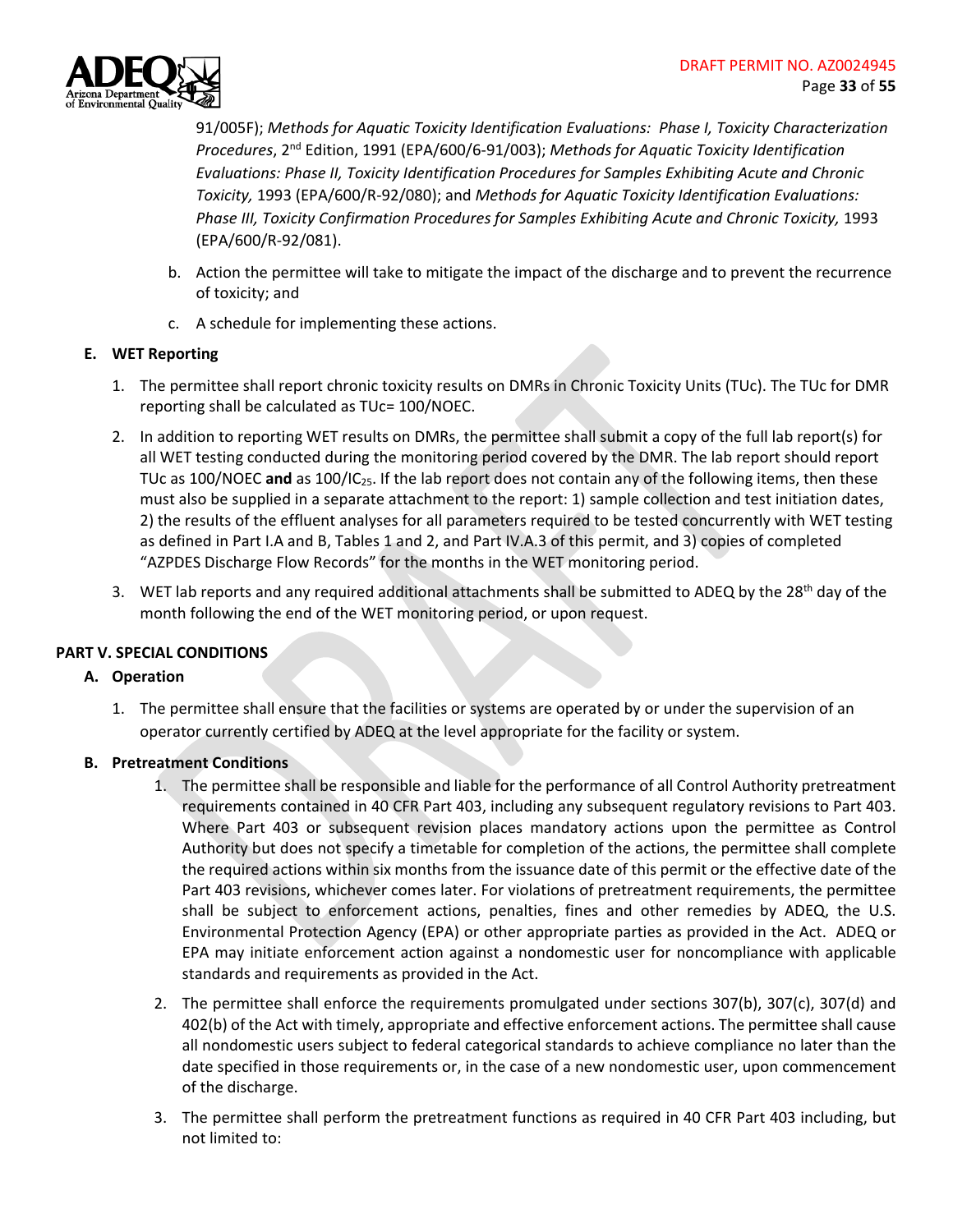

- a. Implement the necessary legal authorities as provided in 40 CFR Part 403.8(f)(1);
- b. Enforce the pretreatment requirements under 40 CFR Part 403.5 and 403.6;
- c. Implement the programmatic functions as provided in 40 CFR Part 403.8(f)(2); and
- d. Provide the requisite funding and personnel to implement the pretreatment program as provided in 40 CFR Part 403.8(f)(3).
- 4. The permittee shall submit annually a report to ADEQ and EPA, Region 9 describing its pretreatment activities over the previous year. In the event the permittee is not in compliance with any conditions or requirements of this permit, the permittee shall also include the reasons for noncompliance and state how and when the permittee shall comply with such conditions and requirements. This annual report shall cover operations from January 1 through December 31 and is due on February 28 of each year. The report shall contain, but not be limited to, the following information:
	- a. A summary of analytical results from representative, flow proportioned, 24-hour composite sampling of the POTW's influent and effluent for those pollutants EPA has identified under section 307(a) of the Act which are known or suspected to be discharged by nondomestic users. This will consist of an annual full priority pollutant scan, with quarterly samples analyzed only for those pollutants detected in the full scan. The permittee is not required to sample and analyze for asbestos. Sludge sampling and analysis are covered in the sludge section of this permit. The permittee shall also provide any influent or effluent monitoring data for nonpriority pollutants which the permittee believes may be causing or contributing to interference or pass through. Sampling and analysis shall be performed with the techniques prescribed in 40 CFR Part 136;
	- b. A discussion of Upset, Interference or Pass Through incidents, if any, at the treatment plant which the permittee knows or suspects were caused by nondomestic users of the POTW system. The discussion shall include the reasons why the incidents occurred, the corrective actions taken and, if known, the name and address of the nondomestic user(s) responsible. The discussion shall also include a review of the applicable pollutant limitations to determine whether any additional limitations, or changes to existing requirements, may be necessary to prevent pass through or interference;
	- c. An updated list of the permittee's significant industrial users (SIUs) including their names and addresses, and a list of deletions, additions and SIU name changes keyed to the previously submitted list. The permittee shall provide a brief explanation for each change. The list shall identify the SIUs subject to federal categorical standards by specifying which set(s) of standards are applicable to each SIU. The list shall also indicate which SIUs are subject to local limitations;
	- d. The permittee shall characterize the compliance status of each SIU by providing a list or table which includes the following information:
		- i. Name of the SIU;
		- ii. Category, if subject to federal categorical standards;
		- iii. The type of wastewater treatment or control processes in place;
		- iv. The number of samples taken by the POTW during the year;
		- v. The number of samples taken by the SIU during the year;
		- vi. For an SIU subject to discharge requirements for total toxic organics, whether all required certifications were provided;
		- vii. A list of the standards violated during the year. Identify whether the violations were for categorical standards or local limits;
		- viii. Whether the facility is in significant noncompliance (SNC) as defined at 40 CFR 403.12(f)(2)(vii) at any time during the year; and
		- ix. A summary of enforcement or other actions taken during the year to return the SIU to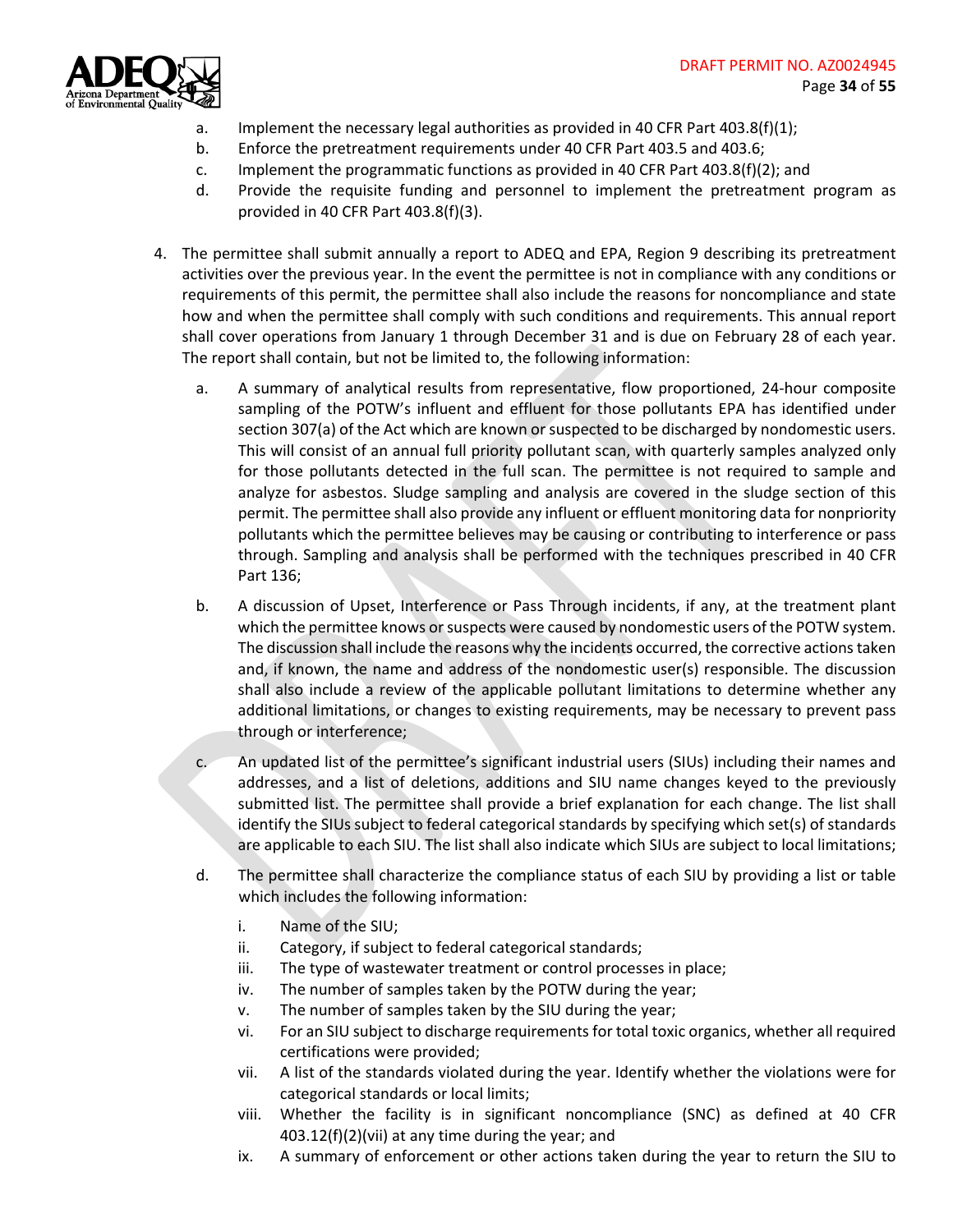

compliance. Describe the type of action, final compliance date, and the amount of fines and penalties collected, if any. Describe any proposed actions for bringing the SIU into compliance;

- e. A brief description of any programs the POTW implements to reduce pollutants from nondomestic users that are not classified as SIUs;
- f. A brief description of any significant changes in operating the pretreatment program which differ from the previous year including, but not limited to, changes concerning the program's administrative structure, local limits, monitoring program or monitoring frequencies, legal authority, enforcement policy, funding levels, or staffing levels;
- g. A summary of the annual pretreatment budget, including the cost of pretreatment program functions and equipment purchases; and
- h. A summary of activities to involve and inform the public of the program including a copy of the newspaper notice, if any, required under 40 CFR 403.8(f)(2)(vii).
- 5. The permittee shall submit the annual report pertaining to pre-treatment activities to the following EPA Region 9 and ADEQ Pretreatment Coordinator:

Pretreatment Coordinator EPA Region 9 [R9Pretreatment@epa.gov](mailto:R9Pretreatment@epa.gov)

#### <span id="page-34-0"></span>**C. Reopener**

1. This permit may be modified per the provisions of A.A.C. R18-9-B906, and R18-9-A905 which incorporates 40 CFR Part 122. This permit may be reopened based on newly available information; to add conditions or limits to address demonstrated effluent toxicity; to implement any EPA-approved new Arizona water quality standard; or to re-evaluate reasonable potential (RP), if Assessment Levels in this permit are exceeded.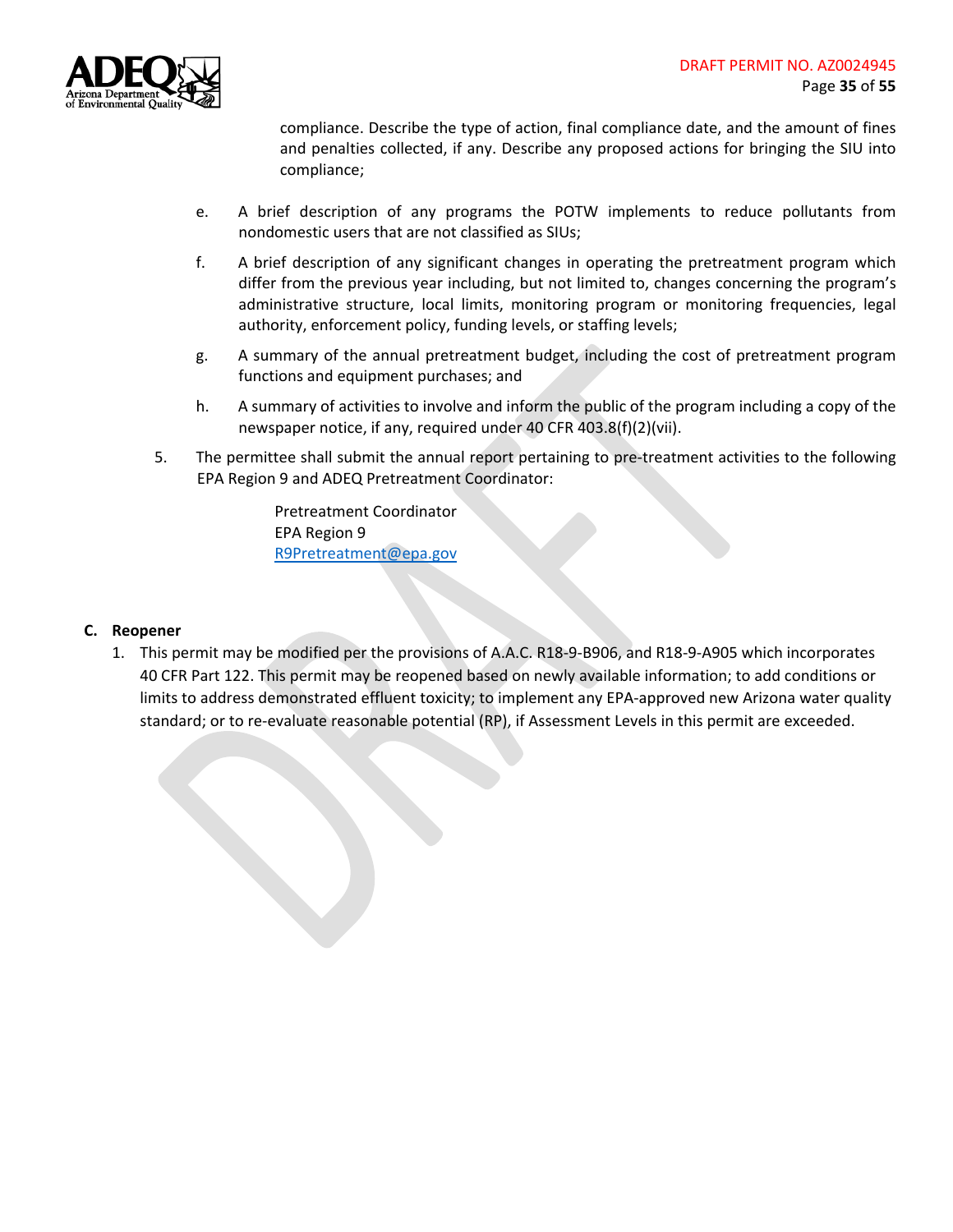# Arizona Department

# <span id="page-35-0"></span>**Appendix A. Part A: Acronyms**

| A.A.C.        | Arizona Administrative Code                                   |
|---------------|---------------------------------------------------------------|
| <b>ADEQ</b>   | Arizona Department of Environmental Quality                   |
| <b>ADHS</b>   | Arizona Department of Health Services                         |
| EQ            | <b>Exceptional Quality (biosolids)</b>                        |
| <b>AZPDES</b> | Arizona Pollutant Discharge Elimination System                |
| A.R.S.        | <b>Arizona Revised Statutes</b>                               |
| <b>CFR</b>    | Code of Federal Regulations                                   |
| <b>CFU</b>    | <b>Colony Forming Units</b>                                   |
| Director      | The Director of ADEQ or any authorized representative thereof |
| <b>DMR</b>    | <b>Discharge Monitoring Report</b>                            |
| <b>EPA</b>    | The U.S. Environmental Protection Agency                      |
| kg/day        | Kilograms per day                                             |
| <b>MGD</b>    | Million Gallons per Day                                       |
| mg/L          | Milligrams per Liter, also equal to parts per million (ppm)   |
| <b>MPN</b>    | Most Probable Number                                          |
| <b>NPDES</b>  | National Pollutant Discharge Elimination System               |
| <b>PFU</b>    | Plaque-Forming Unit                                           |
| QA            | <b>Quality Assurance</b>                                      |
| <b>SSU</b>    | Sewage Sludge Unit                                            |
| <b>TBEL</b>   | <b>Technology-based Effluent Limitation</b>                   |
| $\mu$ g/L     | Micrograms per Liter, also equal to parts per billion (ppb)   |
| WQBEL         | Water quality-based Effluent Limitation                       |
|               |                                                               |

# <span id="page-35-1"></span>**Appendix A. Part B: Definitions**

| Active Sewage Sludge Unit     | A sewage sludge unit that has not closed.                                                                                                                                                                                                                                                                                                                                                                            |
|-------------------------------|----------------------------------------------------------------------------------------------------------------------------------------------------------------------------------------------------------------------------------------------------------------------------------------------------------------------------------------------------------------------------------------------------------------------|
| <b>Acute Toxicity Test</b>    | A test used to determine the concentration of effluent or ambient waters<br>that produces an adverse effect (lethality) on a group of test organisms<br>during a short-term exposure 9e.g., 24, 48, or 96 hours). Acute toxicity is<br>measured using statistical procedures (e.g., pint estimate techniques or<br>hypothesis testing) and is reported as PASS/FAIL or in TUas, where TUa =<br>100LC <sub>50</sub> . |
| Acute-to Chronic Ratio (ACR)  | Is the ratio of the acute toxicity of an effluent or a toxicant to its chronic<br>toxicity. It is used as a factor for estimating chronic toxicity on the basis of<br>acute toxicity data, or for estimating acute toxicity on the basis of chronic<br>toxicity data.                                                                                                                                                |
| Agronomic Rate                | The whole biosolids application rate on a dry-weight basis that meets the<br>following conditions: a.) The amount of nitrogen needed by existing<br>vegetation or a planned or actual crop has been provided, and b.) The<br>amount of nitrogen that passes below the root zone of the crop or<br>vegetation is minimized.                                                                                           |
| Ammonia Impact Ratio (AIR)    | The ratio of the concentration of ammonia in the effluent and the<br>calculated ammonia standard as determined by the use of<br>effluent/receiving water pH and temperature.                                                                                                                                                                                                                                         |
| Annual Pollutant Loading Rate | The maximum amount of a pollutant that can be applied to an acre or<br>hectare of land during a 365-day period.                                                                                                                                                                                                                                                                                                      |

**The Contract of Street**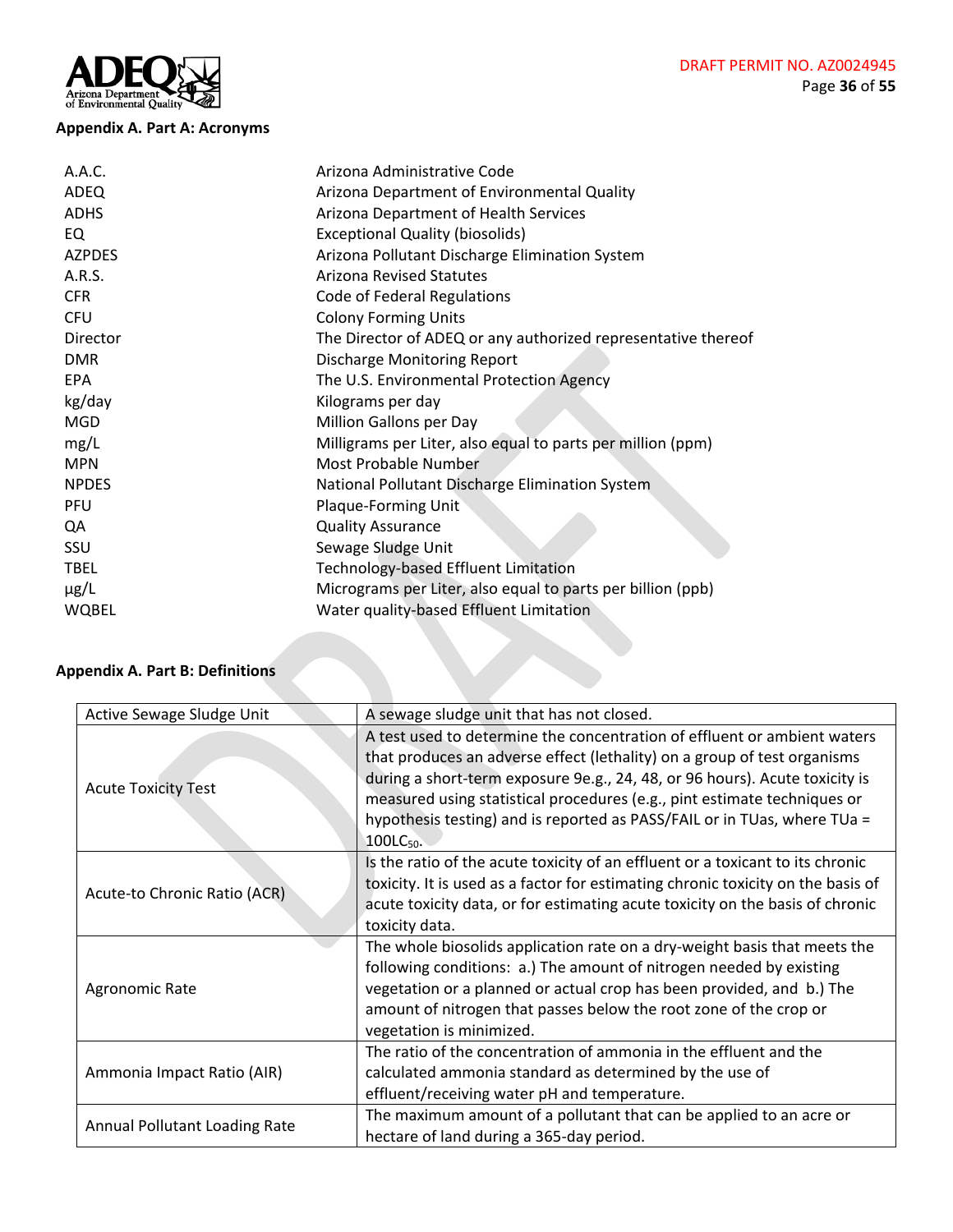

| Applicator                               | A person who arranges for and controls the site-specific land application of<br>biosolids in Arizona.                                                                                                                                                                                                                                                                                                                                                                                                                                 |
|------------------------------------------|---------------------------------------------------------------------------------------------------------------------------------------------------------------------------------------------------------------------------------------------------------------------------------------------------------------------------------------------------------------------------------------------------------------------------------------------------------------------------------------------------------------------------------------|
| <b>Base Flood</b>                        | A flood that has a one percent chance of occurring in any given year (or a<br>flood that is likely to occur once in 100 years).                                                                                                                                                                                                                                                                                                                                                                                                       |
| <b>Bulk Biosolids</b>                    | Biosolids that are transported and land-applied in a manner other than in a<br>bag or other container holding biosolids of 1.102 short tons or 1 metric ton<br>or less.                                                                                                                                                                                                                                                                                                                                                               |
| <b>Chronic Toxicity Test</b>             | A test in which sublethal effects (e.g., reduced growth or reproduction) are<br>measured in addition to lethality. Chronic toxicity is measured as TUc =<br>100/NOEC or TUc = 100/Ecp or 100/ICp. The ICp and ECp value should be<br>the approximate equivalent of the NOEC calculated by hypothesis testing<br>for each test method.                                                                                                                                                                                                 |
| Composite Sample                         | A sample that is formed by combining a series of individual, discrete<br>samples of specific volumes at specified intervals. Composite samples<br>characterize the quality of a discharge over a given period of<br>time.Although, composite samples can be time-weighted or flow-<br>weighted, this permit requires the collection of flow-proportional<br>composite samples. This means that samples are collected and combined<br>using aliquots in proportion to flow rather than time. Also see Flow-<br>Proportional Composite. |
| <b>Cumulative Pollutant Loading Rate</b> | The maximum amount of a pollutant applied to land application site.                                                                                                                                                                                                                                                                                                                                                                                                                                                                   |
| Daily Maximum Concentration Limit        | The maximum allowable discharge of a pollutant in a calendar day as                                                                                                                                                                                                                                                                                                                                                                                                                                                                   |
| Daily Maximum Mass Limit                 | measured on any single discrete sample or composite sample.<br>The maximum allowable total mass of a pollutant discharged in a calendar<br>day.                                                                                                                                                                                                                                                                                                                                                                                       |
| Discrete or Grab Sample                  | An individual sample of at least 100 mL collected from a single location, or<br>over a period of time not exceeding 15 minutes.                                                                                                                                                                                                                                                                                                                                                                                                       |
| Dry-Weight Basis                         | The weight of biosolids calculated after the material has been dried at 105<br>°C until reaching a constant mass.                                                                                                                                                                                                                                                                                                                                                                                                                     |
| <b>Effect Concentration Point (ECP)</b>  | A point estimate of the toxicant (or effluent) concentration that would<br>cause an observable adverse effect (e.g., survival or fertilization) in a given<br>percent of the test organisms, calculated from a continuous model (e.g.,<br>USEPA Probit Model).                                                                                                                                                                                                                                                                        |
| <b>Effluent Dependent Water</b>          | Effluent Dependent Water means a surface water or portion of a surface<br>water that consists of a point source discharge without which the surface<br>water would be ephemeral. An effluent dependent water may be<br>perennial or intermittent depending on the volume and frequency of the<br>point source discharge of treated wastewater.                                                                                                                                                                                        |
| <b>Ephemeral Water</b>                   | Ephemeral water means a surface water or portion of surface water that<br>flows or pools only in direct response to precipitation.                                                                                                                                                                                                                                                                                                                                                                                                    |
| <b>Exceptional Quality Biosolids</b>     | Biosolids certified under R18-9-1013(A)(6) as meeting the pollutant<br>concentrations in R18-9-1005 Table 2, Class A pathogen reduction in R18-<br>9-1006, and one of the vector attraction reduction requirements in<br>subsections R-18-9-1010(A)(1) through R18-9-1010(A)(8).                                                                                                                                                                                                                                                      |
| Flow Proportional Composite Sample       | A sample that combines discrete samples collected over time, based on<br>the flow of the discharge being sampled. There are two methods used to<br>collect this type of sample. One collects a constant sample volume at time<br>intervals that vary based on stream flow. The other collects discrete<br>samples that are proportioned into aliquots of varying volumes based on                                                                                                                                                     |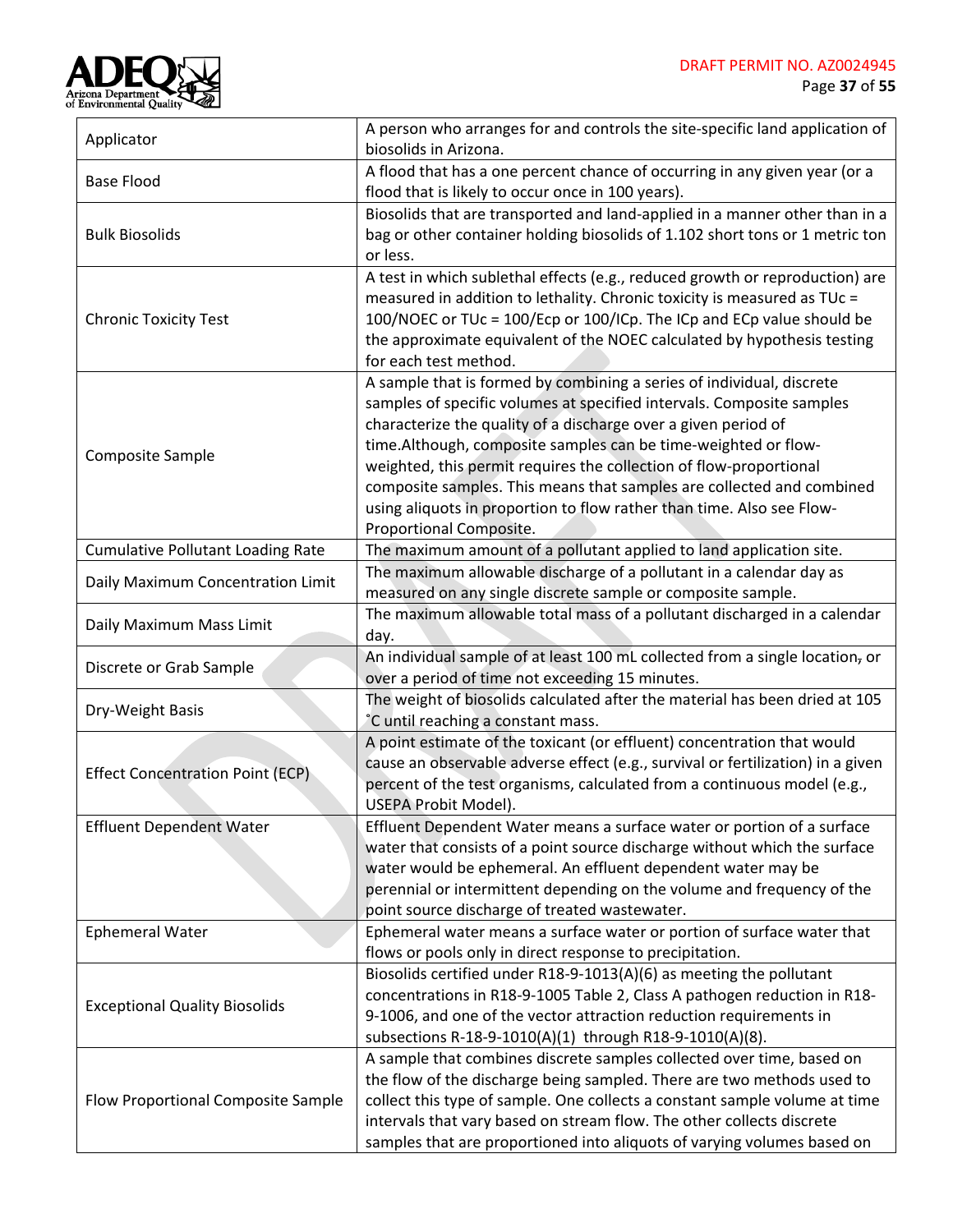$\overline{\phantom{a}}$ 



|                                | stream flow, at constant time intervals (i.e. flow-weighted composite<br>sample).                                                                                                                                                                                                                                                                                                                                                                                                                       |
|--------------------------------|---------------------------------------------------------------------------------------------------------------------------------------------------------------------------------------------------------------------------------------------------------------------------------------------------------------------------------------------------------------------------------------------------------------------------------------------------------------------------------------------------------|
| Hardness                       | The sum of the calcium and magnesium concentrations, expressed as<br>calcium carbonate (CACO <sub>3</sub> ) in milligrams per liter.                                                                                                                                                                                                                                                                                                                                                                    |
| <b>Hypothesis Testing</b>      | A statistical technique (e.g., Dunnetts test) that determines what<br>concentration is statistically different from the control. Endpoints<br>determined from hypothesis testing are NOEC and LOEC. The two<br>hypotheses commonly tested in WET are:<br>Null hypothesis $(H_0)$ : The effluent is not toxic.<br>Alternative hypothesis $(H_a)$ : The effluent is toxic.                                                                                                                                |
| <b>Impaired Water</b>          | Impaired water means a protected surface water for which credible<br>scientific data exists that satisfies the requirements of section 49-232, and<br>that, in the case of waters of the U.S., demonstrate that the water should<br>be identified pursuant to 33 United States Code section 1313(d) and the<br>regulations implementing that statute                                                                                                                                                    |
| Inhibition Concentration (IC)  | A point estimate of the toxicant concentration that would cause a given<br>percent reduction in a non-lethal biological measurement (e.g.,<br>reproduction or growth) calculated from a continuous model (e.g., USEPA<br>Interpolation Method). IC25 is a point estimate of the toxicant<br>concentration that would cause a 25% reduction in a non-lethal biological<br>measurement.                                                                                                                   |
| <b>Intermittent Water</b>      | Intermittent water means a surface water or portion of surface water that<br>flows continuously during certain times of the year and more than in direct<br>response to precipitation, such as when it receives water from a spring,<br>elevated groundwater table or another surface source such as melting<br>snowpack.                                                                                                                                                                               |
| Land Application or Land Apply | Spraying or spreading biosolids on the surface of the land, injecting<br>biosolids below the land's surface, or incorporating biosolids into the soil<br>to amend, condition, or fertilize the soil.                                                                                                                                                                                                                                                                                                    |
| <b>Land Treatment Facility</b> | An operation designed to treat and improve the quality of waste,<br>wastewater, or both, by placement wholly or in part on the land surface to<br>perform part or all of the treatment. A land treatment facility includes a<br>facility that performs biosolids drying, processing, or composting, but not<br>land application performed in compliance with 18 A.A.C. 9, Article 10.                                                                                                                   |
| LC50                           | The toxicant (or effluent) concentration that would cause death in 50<br>percent of the test organisms.                                                                                                                                                                                                                                                                                                                                                                                                 |
| Limit of Quantitation (LOQ)    | The minimum levels, concentrations, or quantities of a target variable such<br>as an analyte that can be reported with a specific degree of<br>confidence. The calibration point shall be at or below the LOQ. The LOQ is<br>the concentration in a sample that is equivalent to the concentration of<br>the lowest calibration standard analyzed by a specific analytical procedure,<br>assuming that all of the method-specified sample weights, volumes, and<br>processing steps have been followed. |
| Limit of Detection (LOD)       | An analyte and matrix-specific estimate of the minimum amount of a<br>substance that the analytical process can reliably detect with a 99%<br>confidence level. This may be laboratory dependent and is developed<br>according to R9014-615(C)(7).                                                                                                                                                                                                                                                      |
| Method Detection Limit (MDL)   | See LOD                                                                                                                                                                                                                                                                                                                                                                                                                                                                                                 |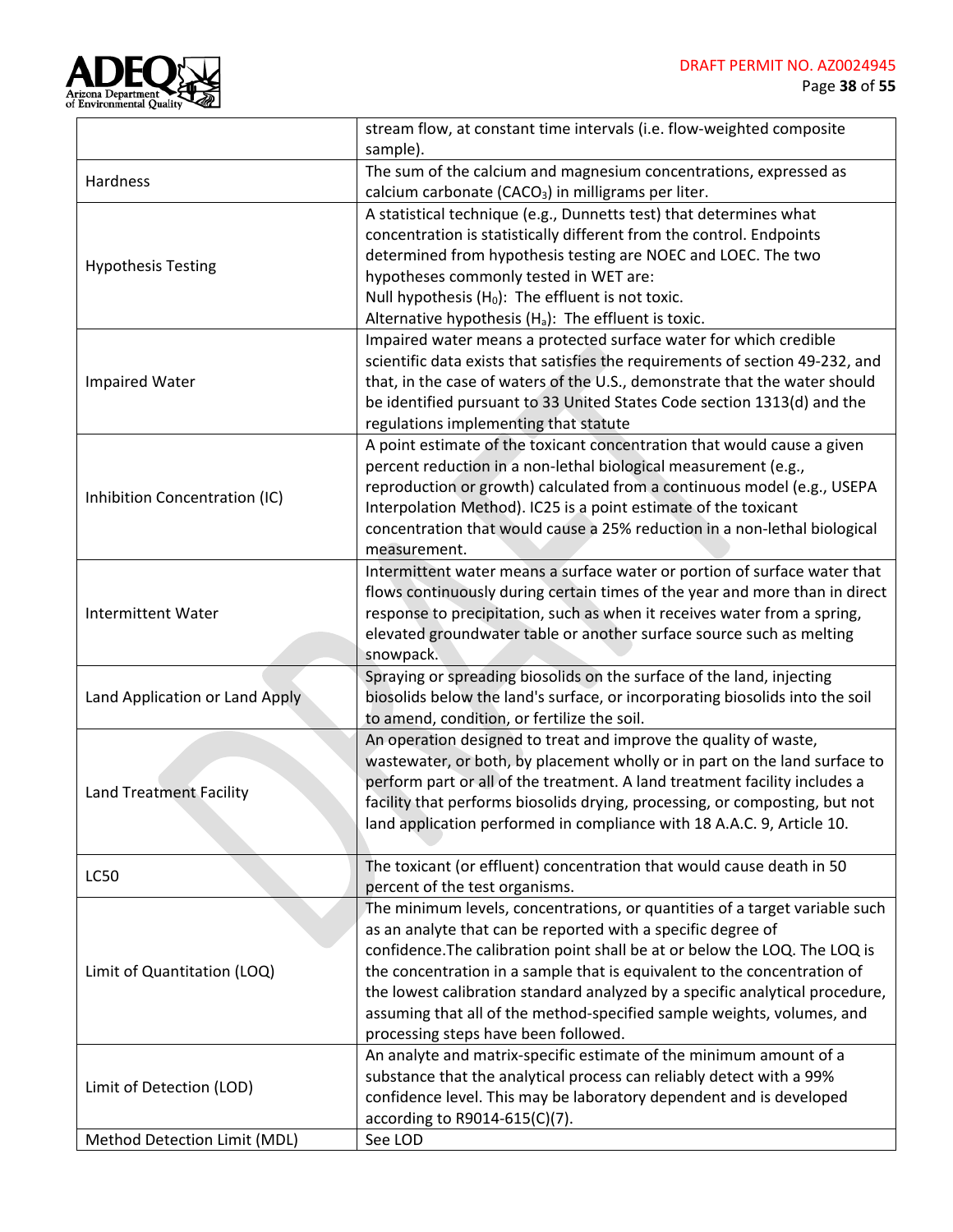An area where an effluent discharge undergoes initial dilution and may be



| <b>Mixing Zone</b>                                      | extended to cover the secondary mixing in the ambient waterbody. A<br>mixing zone is an allocated impact zone where water quality criteria can                                                                                                                                                                                                                                                                                                                                                                                                                                                                                                                       |
|---------------------------------------------------------|----------------------------------------------------------------------------------------------------------------------------------------------------------------------------------------------------------------------------------------------------------------------------------------------------------------------------------------------------------------------------------------------------------------------------------------------------------------------------------------------------------------------------------------------------------------------------------------------------------------------------------------------------------------------|
|                                                         | be exceeded as long as acutely toxic conditions are prevented.                                                                                                                                                                                                                                                                                                                                                                                                                                                                                                                                                                                                       |
| Monthly or Weekly Average<br><b>Concentration Limit</b> | Other than for bacteriological testing, means the highest allowable<br>average calculated as an arithmetic mean of consecutive measurements<br>made during calendar month or week, respectively. The "monthly or<br>weekly average concentration limit" for E. coli bacteria means the highest<br>allowable average calculated as the geometric mean of a minimum of four<br>(4) measurements made during a calendar month or week, respectively.<br>The geometric mean is the nth root of the product of n numbers. For<br>either method (CFU or MPN), when data are reported as "0" or non-detect<br>then input a "1" into the calculation for the geometric mean. |
| Non-wotus protected surface water                       | Non-wotus protected surface water means a protected surface water that is not<br>a WOTUS.                                                                                                                                                                                                                                                                                                                                                                                                                                                                                                                                                                            |
| No Observed Effect Concentration<br>(NOEC)              | The highest tested concentration of effluent or toxicant, that causes no<br>observable adverse effect on the test organisms (i.e., the highest<br>concentration of toxicant at which the values for the observed responses<br>are not statistically significant different from the controls).                                                                                                                                                                                                                                                                                                                                                                        |
| Pathogen                                                | A disease-causing organism.                                                                                                                                                                                                                                                                                                                                                                                                                                                                                                                                                                                                                                          |
| Point Estimate Techniques                               | As Probit, Interpolation Method, Spearman-Karber are used to determine<br>the effluent concentration at which adverse effects (e.g., fertilization,<br>growth or survival) occurred. For example, concentration at which a 25<br>percent reduction in fertilization occurred.                                                                                                                                                                                                                                                                                                                                                                                        |
| Point Source                                            | Point Source means any discernible, confined and discrete conveyance,<br>including, any pipe, ditch, channel, tunnel, conduit, well, discrete fissure,<br>container, rolling stock, concentrated animal feeding operation or vessel<br>or other floating craft from which pollutants are or may be discharged to a<br>protected surface water. Point source does not include return flows from<br>irrigated agriculture.                                                                                                                                                                                                                                             |
| <b>Protected Surface Waters</b>                         | Protected Surface Waters means waters of the State listed on the<br>protected surface water list under Section 49-221, Subsection G and all<br>WOTUS.                                                                                                                                                                                                                                                                                                                                                                                                                                                                                                                |
| Publicly owned treatment works                          | Publicly owned treatment works" means a treatment works owned by this<br>state or a municipality of this state as defined in section 502(4)<br>of the clean water act or that discharges to a protected surface water.                                                                                                                                                                                                                                                                                                                                                                                                                                               |
|                                                         | A toxicity test conducted with the addition of a known toxicant to indicate<br>the sensitivity of the organisms being used and demonstrate a laboratory's                                                                                                                                                                                                                                                                                                                                                                                                                                                                                                            |

| <b>Reference Toxicant Test</b>         | the sensitivity of the organisms being used and acmonstrate a laboratory s<br>ability to obtain consistent results with the test method. Reference<br>toxicant data are part of the routine QA/QC program to evaluate the<br>performance of laboratory personnel and test organisms. |  |  |  |  |
|----------------------------------------|--------------------------------------------------------------------------------------------------------------------------------------------------------------------------------------------------------------------------------------------------------------------------------------|--|--|--|--|
| Runoff                                 | Rainwater, leachate, or other liquid that drains over any part of a land<br>surface and runs off of the land surface.                                                                                                                                                                |  |  |  |  |
| Sewage Sludge Unit                     | Land on which only sewage sludge is placed for final disposal. This does<br>not include land on which sewage sludge is either stored or treated. Land<br>does not include navigable waters.                                                                                          |  |  |  |  |
| Significant Difference                 | Defined as statistically significant difference (e.g., 95% confidence level) in<br>the means of two distributions of sampling results.                                                                                                                                               |  |  |  |  |
| <b>Single Concentration Acute Test</b> | A statistical analysis comparing only two sets of replicate observations. In<br>the case of WET, comparing only two test concentrations (e.g., a control                                                                                                                             |  |  |  |  |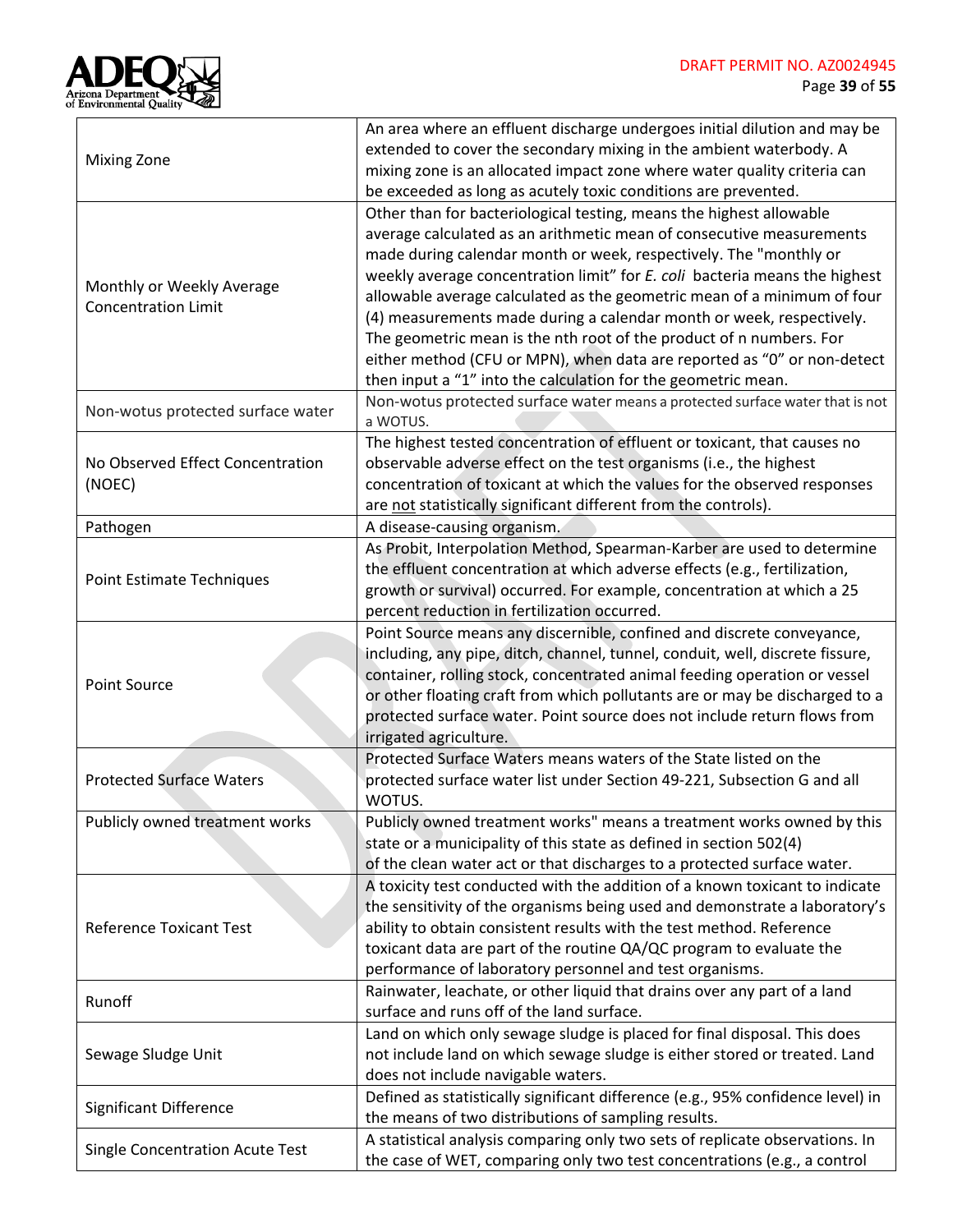

|                                                 | and 100% effluent). The purpose of this test is to determine if the 100%                                   |
|-------------------------------------------------|------------------------------------------------------------------------------------------------------------|
|                                                 | effluent concentration differs from the control (i.e., the test passes or                                  |
|                                                 | fails).                                                                                                    |
| Store Biosolids or Storage of Biosolids         | The temporary holding or placement of biosolids on land before land<br>application.                        |
| <b>Surface Disposal Site</b>                    | An area of land that contains one or more active sewage sludge units.                                      |
| Submit                                          | Used in this permit, means post-marked, documented by other mailing<br>receipt, or hand-delivered to ADEQ. |
|                                                 | Surface Water Quality Standards means a standard adopted for a                                             |
| <b>Surface Water Quality Standards</b>          | protected surface water pursuant to Section 49-221 and, in the case of                                     |
|                                                 | WOTUS, pursuant to Section 49-222.                                                                         |
|                                                 | Specific criteria for determining whether toxicity tests results are                                       |
| Test Acceptability Criteria (TAC)               | acceptable. The effluent and reference toxicant must meet specific criteria                                |
|                                                 | as defined in the test method.                                                                             |
| Ton                                             | A net weight of 2000 pounds and is known as a short ton.                                                   |
|                                                 | Total Maximum Daily Loads (TMDLs) is an estimation of the total amount                                     |
|                                                 | of a pollutant from all sources that may be added to a water, while still                                  |
|                                                 | allowing the water to achieve and maintain applicable surface water                                        |
|                                                 | quality standards. Each total maximum daily load shall include allocations                                 |
| <b>Total Maximum Daily Loads (TMDLs)</b>        | for sources that contribute the pollutant to the water. Total Maximum                                      |
|                                                 | Daily Loads for waters of the U.S. shall meet the requirements of section                                  |
|                                                 | 303(d) of the Clean Water Act (33 USC 1313(d) and regulations                                              |
|                                                 | implementing that statute, or [the requirements] that the department                                       |
|                                                 | otherwise determines are required to restore an impaired water.                                            |
|                                                 | The biosolids material that remains when sewage sludge is dried at 103° C                                  |
| <b>Total Solids</b>                             | to 105° C.                                                                                                 |
|                                                 | A measure of toxicity in an effluent as determined by the acute toxicity                                   |
| Toxic Unit (TU)                                 | units or chronic toxicity units measured. Higher the TUs indicate greater                                  |
|                                                 | toxicity.                                                                                                  |
| <b>Toxicity Identification Evaluation (TIE)</b> | A set of procedures used to identify the specific chemical(s) causing                                      |
|                                                 | effluent toxicity.                                                                                         |
|                                                 | A site-specific study conducted in a stepwise process designed to identify                                 |
| <b>Toxicity Reduction Evaluation (TRE)</b>      | the causative agents of effluent toxicity, isolate the sources of toxicity,                                |
|                                                 | evaluate the effectiveness of toxicity control options, and then confirm the                               |
|                                                 | reduction in effluent toxicity.                                                                            |
|                                                 | A procedure to determine the toxicity of a chemical or an effluent using                                   |
| <b>Toxicity Test</b>                            | living organisms. A toxicity test measures the degree of effect of a specific                              |
|                                                 | chemical or effluent on exposed test organisms.                                                            |
| Vectors                                         | Rodents, flies, mosquitoes, or other organisms capable of transporting                                     |
|                                                 | pathogens.                                                                                                 |
|                                                 | Waters of the United States (WOTUS) means protected surface waters                                         |
| Waters of the United States (WOTUS)             | that are also navigable waters as defined by Section502(7) of the Clean                                    |
|                                                 | Water Act.                                                                                                 |
| <b>WOTUS Protected Surface Water</b>            | WOTUS protected surface water- means a protected surface water that is                                     |
|                                                 | a WOTUS.                                                                                                   |
| <b>Whole Effluent Toxicity</b>                  | The total toxic effect of an effluent measured directly with a toxicity test.                              |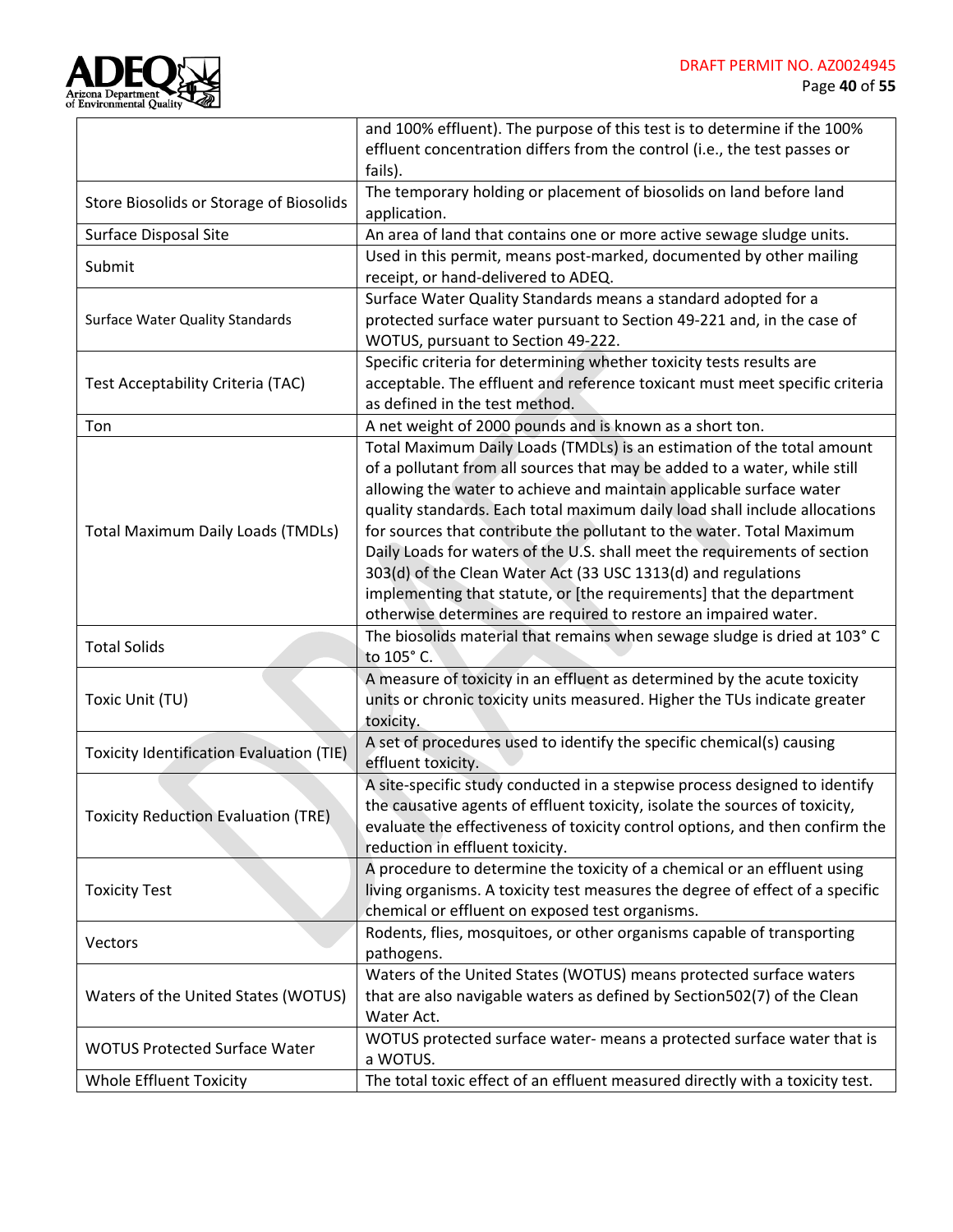

#### <span id="page-40-0"></span>**Appendix B. AZPDES Discharge Flow Record**

| Jomax Wastewater Treatment Plant-AZ0024945                    |                                                  |                          |  |  |  |  |  |
|---------------------------------------------------------------|--------------------------------------------------|--------------------------|--|--|--|--|--|
| Discharge to McMicken Wash in the Middle Gila River Basin at: |                                                  |                          |  |  |  |  |  |
| <b>Outfall No:</b>                                            | 001                                              |                          |  |  |  |  |  |
| Location:                                                     |                                                  |                          |  |  |  |  |  |
|                                                               | Latitude 33° 43' 30" N, Longitude 112° 19' 44" W |                          |  |  |  |  |  |
| Month:                                                        |                                                  | Year:                    |  |  |  |  |  |
| Date:                                                         | Flow Duration <sup>(1)</sup>                     | Flow Rate <sup>(2)</sup> |  |  |  |  |  |
|                                                               | (Total hours per day)                            | (Total MGD per day)      |  |  |  |  |  |
| $\mathbf{1}$                                                  |                                                  | œ                        |  |  |  |  |  |
| $\mathbf{2}$                                                  |                                                  |                          |  |  |  |  |  |
| $\overline{\mathbf{3}}$                                       |                                                  |                          |  |  |  |  |  |
| 4                                                             |                                                  |                          |  |  |  |  |  |
| 5                                                             |                                                  |                          |  |  |  |  |  |
| $\overline{\mathbf{6}}$                                       |                                                  |                          |  |  |  |  |  |
| $\overline{\mathbf{z}}$                                       |                                                  |                          |  |  |  |  |  |
| ${\bf 8}$                                                     |                                                  |                          |  |  |  |  |  |
| $\boldsymbol{9}$                                              |                                                  |                          |  |  |  |  |  |
| 10                                                            |                                                  |                          |  |  |  |  |  |
| 11                                                            |                                                  |                          |  |  |  |  |  |
| 12                                                            |                                                  |                          |  |  |  |  |  |
| 13                                                            |                                                  |                          |  |  |  |  |  |
| 14                                                            |                                                  |                          |  |  |  |  |  |
| 15                                                            |                                                  |                          |  |  |  |  |  |
| 16                                                            |                                                  |                          |  |  |  |  |  |
| $17\,$                                                        |                                                  |                          |  |  |  |  |  |
| 18                                                            |                                                  |                          |  |  |  |  |  |
| 19                                                            |                                                  |                          |  |  |  |  |  |
| 20                                                            |                                                  |                          |  |  |  |  |  |
| 21                                                            |                                                  |                          |  |  |  |  |  |
| 22                                                            |                                                  |                          |  |  |  |  |  |
| 23                                                            |                                                  |                          |  |  |  |  |  |
| 24                                                            |                                                  |                          |  |  |  |  |  |
| 25                                                            |                                                  |                          |  |  |  |  |  |
| 26                                                            |                                                  |                          |  |  |  |  |  |
| 27                                                            |                                                  |                          |  |  |  |  |  |
| 28                                                            |                                                  |                          |  |  |  |  |  |
| 29                                                            |                                                  |                          |  |  |  |  |  |
| 30                                                            |                                                  |                          |  |  |  |  |  |
| 31                                                            |                                                  |                          |  |  |  |  |  |
| Comment:                                                      |                                                  |                          |  |  |  |  |  |
|                                                               |                                                  |                          |  |  |  |  |  |

#### **Footnotes**

1 Total time of discharge in hours per day. If actual time is not available, use an estimate of flow duration.<br>2 Report flow discharge in MGD. If no discharge occurs on any given day, report 'ND'' for the flow for that

Report flow discharge in MGD. If no discharge occurs on any given day, report 'ND" for the flow for that day.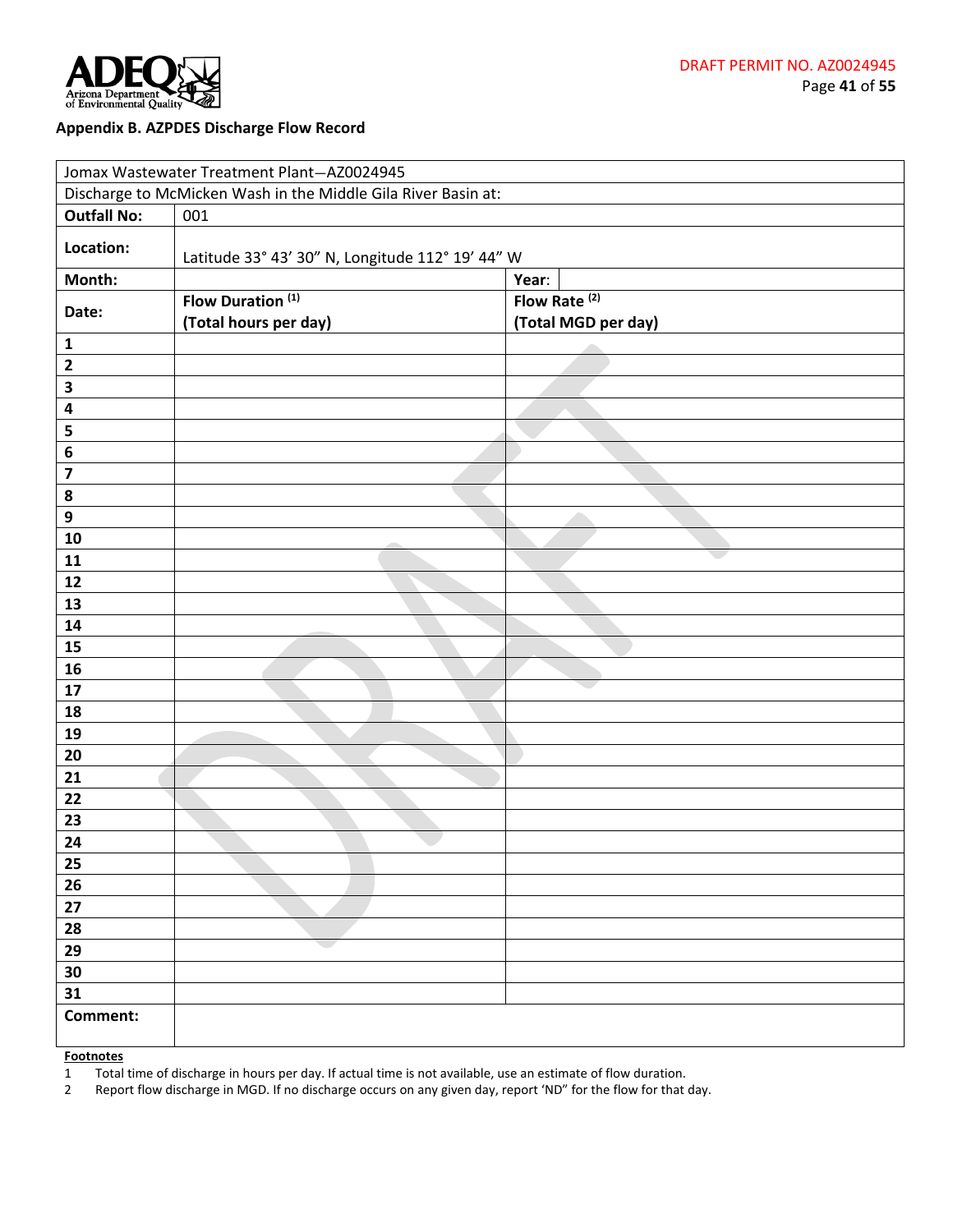

#### <span id="page-41-0"></span>**Appendix C. Ammonia Data Log**

| Jomax Wastewater Treatment Plant-AZ0024945 |                                                    |                            |                                          |                                                                                                                 |                                               |  |
|--------------------------------------------|----------------------------------------------------|----------------------------|------------------------------------------|-----------------------------------------------------------------------------------------------------------------|-----------------------------------------------|--|
| $\mathsf A$                                | $\sf B$                                            | $\mathsf C$                | D                                        | $\mathsf E$                                                                                                     | $\mathsf F$                                   |  |
| Date of Sample                             | Ammonia<br>Concentration<br>(Effluent)<br>(mg/L N) | pH<br>(Effluent)<br>(S.U.) | Temperature<br>(Effluent)<br>(° Celsius) | Ammonia Standard as<br>Determined from<br>Ammonia Criteria<br>Tables (attached)                                 | Ammonia Impact Ratio<br>(Column B / Column E) |  |
|                                            |                                                    |                            |                                          |                                                                                                                 |                                               |  |
|                                            |                                                    |                            |                                          |                                                                                                                 |                                               |  |
|                                            |                                                    |                            |                                          |                                                                                                                 |                                               |  |
|                                            |                                                    |                            |                                          |                                                                                                                 |                                               |  |
|                                            |                                                    |                            |                                          |                                                                                                                 |                                               |  |
|                                            |                                                    |                            |                                          |                                                                                                                 |                                               |  |
|                                            |                                                    |                            |                                          |                                                                                                                 |                                               |  |
|                                            |                                                    |                            |                                          |                                                                                                                 |                                               |  |
|                                            |                                                    |                            |                                          |                                                                                                                 |                                               |  |
|                                            |                                                    |                            |                                          |                                                                                                                 |                                               |  |
|                                            |                                                    |                            |                                          |                                                                                                                 |                                               |  |
|                                            |                                                    |                            |                                          |                                                                                                                 |                                               |  |
|                                            |                                                    |                            |                                          |                                                                                                                 |                                               |  |
|                                            |                                                    |                            |                                          |                                                                                                                 |                                               |  |
|                                            |                                                    |                            |                                          |                                                                                                                 |                                               |  |
|                                            |                                                    |                            |                                          |                                                                                                                 |                                               |  |
|                                            |                                                    |                            |                                          |                                                                                                                 |                                               |  |
|                                            |                                                    |                            |                                          |                                                                                                                 |                                               |  |
|                                            |                                                    |                            |                                          |                                                                                                                 |                                               |  |
|                                            |                                                    |                            |                                          |                                                                                                                 |                                               |  |
|                                            |                                                    |                            |                                          |                                                                                                                 |                                               |  |
|                                            |                                                    |                            |                                          |                                                                                                                 |                                               |  |
|                                            |                                                    |                            |                                          | Please copy and complete for each month of each year for permit term. Attach any additional pages as necessary. |                                               |  |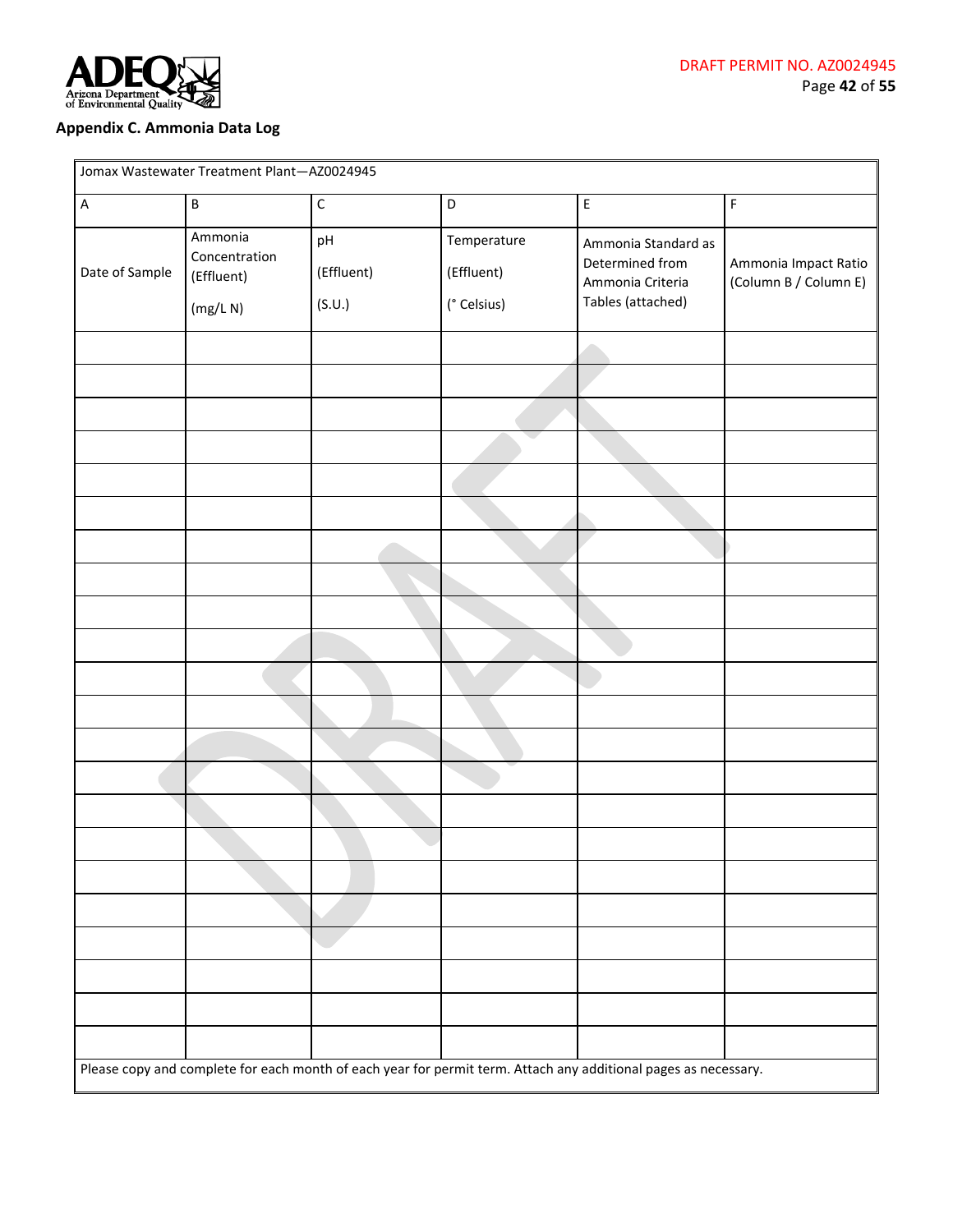

#### **Appendix C. Continued—Ammonia Special Reporting Requirements**

Arizona Administrative Code, Title 18, Chapter 11 Department of Environmental Quality Water Quality Standards contains acute and chronic ammonia standards that are contingent upon temperature and/or pH values. The chronic criteria are more stringent than the acute ammonia criteria, so the effluent ammonia will be compared to the chronic ammonia standards. The tables for chronic and acute Aquatic and Wildlife designated uses follows below. The permittee shall refer to these tables to determine the ammonia standard that applies each time an ammonia sample is taken. The required minimum discharge sampling frequency for these parameters may be found in Table 1 or 2 of this permit. The permittee shall record all sampling results for effluent ammonia, effluent pH and temperature at the time of sampling, as well as the applicable ammonia standards, ammonia impact ratios, and sampling dates in the Ammonia Data Log. Additionally, the ammonia impact ratio shall be calculated by dividing the ammonia value by the corresponding ammonia standard. Anytime an ammonia impact ratio is found to be above the limit of 1.0 for the pH and temperature at the time the sample was taken, the permittee shall highlight this on the ammonia data log. These results shall also be reported on DMRs with any exceedances noted. Annual submittal of the ammonia data log is required (See Part II.B.3)

#### **A&W Designated Uses**

| Determination of Chronic Total Ammonia Criteria as N in mg / L |                 |     |     |     |                  |     |                  |     |         |         |
|----------------------------------------------------------------|-----------------|-----|-----|-----|------------------|-----|------------------|-----|---------|---------|
| Based on pH and Temperature at Time of Sampling (1)(2)         |                 |     |     |     |                  |     |                  |     |         |         |
| pH                                                             | Temperature, °C |     |     |     |                  |     |                  |     |         |         |
|                                                                | $\mathbf 0$     | 14  | 16  | 18  | 20 <sup>7</sup>  | 22  | 24               | 26  | 28      | 30      |
| 6.5                                                            | 6.7             | 6.7 | 6.1 | 5.3 | 4.7              | 4.1 | 3.6              | 3.2 | $2.8\,$ | 2.5     |
| 6.6                                                            | 6.6             | 6.6 | 6.0 | 5.3 | 4.6              | 4.1 | $\overline{3.6}$ | 3.1 | 2.8     | $2.4\,$ |
| 6.7                                                            | 6.4             | 6.4 | 5.9 | 5.2 | 4.5              | 4.0 | 3.5              | 3.1 | 2.7     | 2.4     |
| 6.8                                                            | 6.3             | 6.3 | 5.7 | 5.0 | 4.4              | 3.9 | 3.4              | 3.0 | 2.6     | 2.3     |
| 6.9                                                            | 6.1             | 6.1 | 5.6 | 4.9 | 4.3              | 3.8 | 3.3              | 2.9 | 2.6     | 2.3     |
| 7.0                                                            | 5.9             | 5.9 | 5.4 | 4.7 | 4.2              | 3.7 | 3.2              | 2.8 | 2.5     | 2.2     |
| 7.1                                                            | 5.7             | 5.7 | 5.2 | 4.5 | 4.0              | 3.5 | 3.1              | 2.7 | 2.4     | 2.1     |
| 7.2                                                            | 5.4             | 5.4 | 5.0 | 4.3 | 3.8              | 3.3 | 2.9              | 2.6 | 2.3     | 2.0     |
| 7.3                                                            | 5.1             | 5.1 | 4.6 | 4.1 | 3.6              | 3.1 | 2.8              | 2.4 | 2.1     | $1.9\,$ |
| 7.4                                                            | 4.7             | 4.8 | 4.3 | 3.8 | $\overline{3.3}$ | 3.0 | 2.6              | 2.3 | 2.0     | $1.7\,$ |
| 7.5                                                            | 4.4             | 4.4 | 4.0 | 3.5 | 3.1              | 2.7 | 2.4              | 2.1 | 1.8     | 1.6     |
| 7.6                                                            | 4.0             | 4.0 | 3.6 | 3.2 | 2.8              | 2.5 | 2.2              | 1.9 | 1.7     | 1.5     |
| 7.7                                                            | 3.6             | 3.6 | 3.3 | 2.9 | 2.5              | 2.2 | 1.9              | 1.7 | 1.5     | 1.3     |
| $7.8\,$                                                        | 3.2             | 3.2 | 2.9 | 2.5 | 2.2              | 2.0 | 1.7              | 1.5 | 1.3     | $1.2\,$ |
| 7.9                                                            | 2.8             | 2.8 | 2.5 | 2.2 | 2.0              | 1.7 | 1.5              | 1.3 | 1.2     | 1.0     |
| 8.0                                                            | 2.4             | 2.4 | 2.2 | 1.9 | 1.7              | 1.5 | 1.3              | 1.2 | 1.0     | 0.90    |
| 8.1                                                            | 2.1             | 2.1 | 1.9 | 1.7 | 1.5              | 1.3 | 1.1              | 1.0 | 0.88    | 0.77    |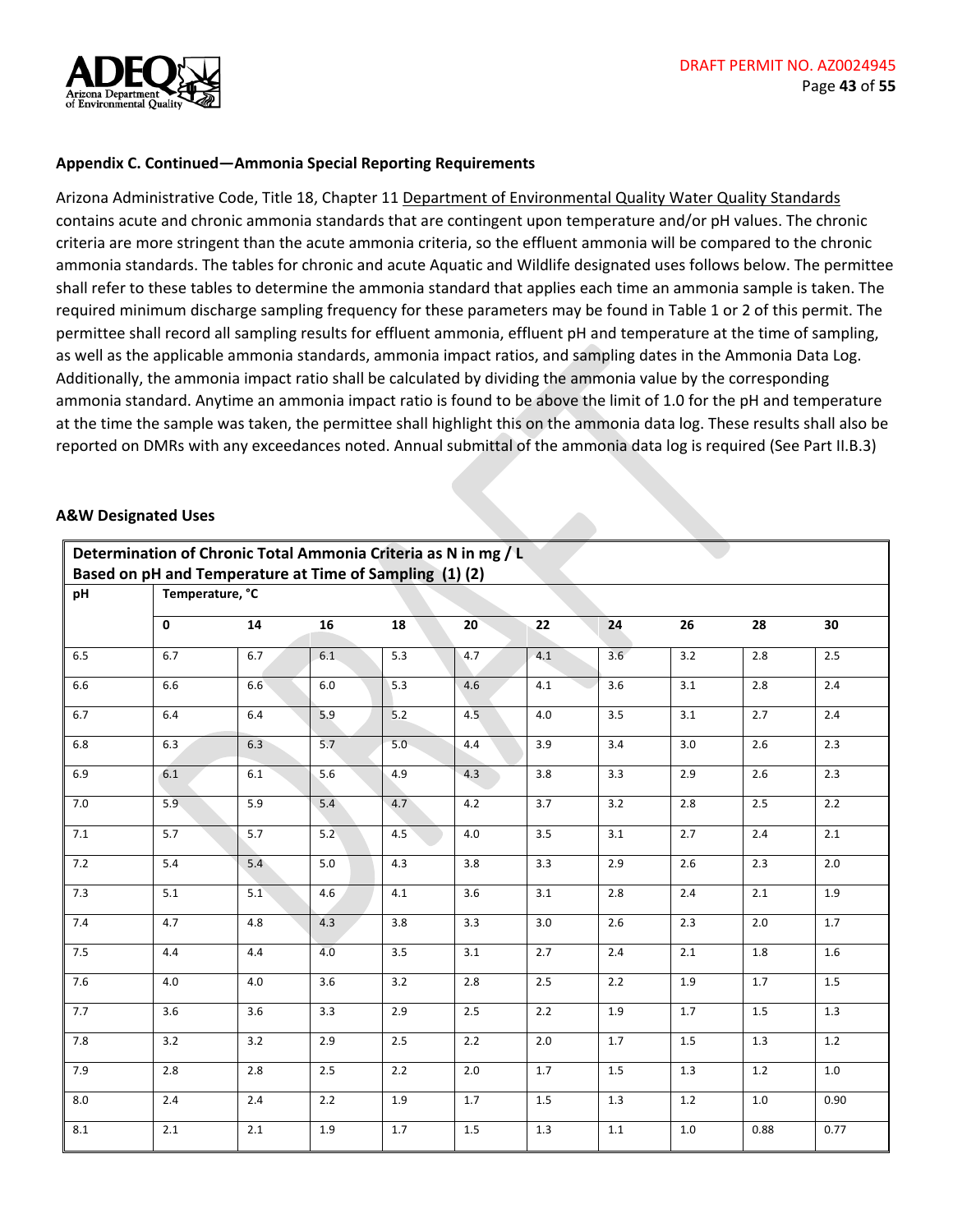

# **Determination of Chronic Total Ammonia Criteria as N in mg / L**

| Based on pH and Temperature at Time of Sampling (1)(2) |                 |      |      |      |      |      |      |      |      |      |
|--------------------------------------------------------|-----------------|------|------|------|------|------|------|------|------|------|
| рH                                                     | Temperature, °C |      |      |      |      |      |      |      |      |      |
|                                                        | 0               | 14   | 16   | 18   | 20   | 22   | 24   | 26   | 28   | 30   |
| 8.2                                                    | 1.8             | 1.8  | 1.6  | 1.4  | 1.3  | 1.1  | 0.97 | 0.86 | 0.75 | 0.66 |
| 8.3                                                    | 1.5             | 1.5  | 1.4  | 1.2  | 1.1  | 0.94 | 0.83 | 0.73 | 0.64 | 0.56 |
| 8.4                                                    | 1.3             | 1.3  | 1.2  | 1.0  | 0.91 | 0.80 | 0.70 | 0.62 | 0.54 | 0.48 |
| 8.5                                                    | 1.1             | 1.1  | 0.99 | 0.87 | 0.77 | 0.67 | 0.59 | 0.52 | 0.46 | 0.40 |
| 8.6                                                    | 0.92            | 0.92 | 0.84 | 0.74 | 0.65 | 0.57 | 0.50 | 0.44 | 0.39 | 0.34 |
| 8.7                                                    | 0.78            | 0.78 | 0.71 | 0.62 | 0.55 | 0.48 | 0.42 | 0.37 | 0.33 | 0.29 |
| 8.8                                                    | 0.66            | 0.66 | 0.60 | 0.53 | 0.46 | 0.41 | 0.36 | 0.32 | 0.28 | 0.24 |
| 8.9                                                    | 0.57            | 0.57 | 0.51 | 0.45 | 0.40 | 0.35 | 0.31 | 0.27 | 0.24 | 0.21 |
| 9.0                                                    | 0.49            | 0.49 | 0.44 | 0.39 | 0.34 | 0.30 | 0.26 | 0.23 | 0.20 | 0.18 |

#### **Footnotes**

1 pH and temperature are field measurements taken at the same time and location as the water samples destined for the laboratory analysis of ammonia.

2 If field measured pH and/or temperature values fall between the Chronic Total Ammonia tabular values, round field measured values according to standard scientific rounding procedures to nearest tabular value to determine the ammonia standard.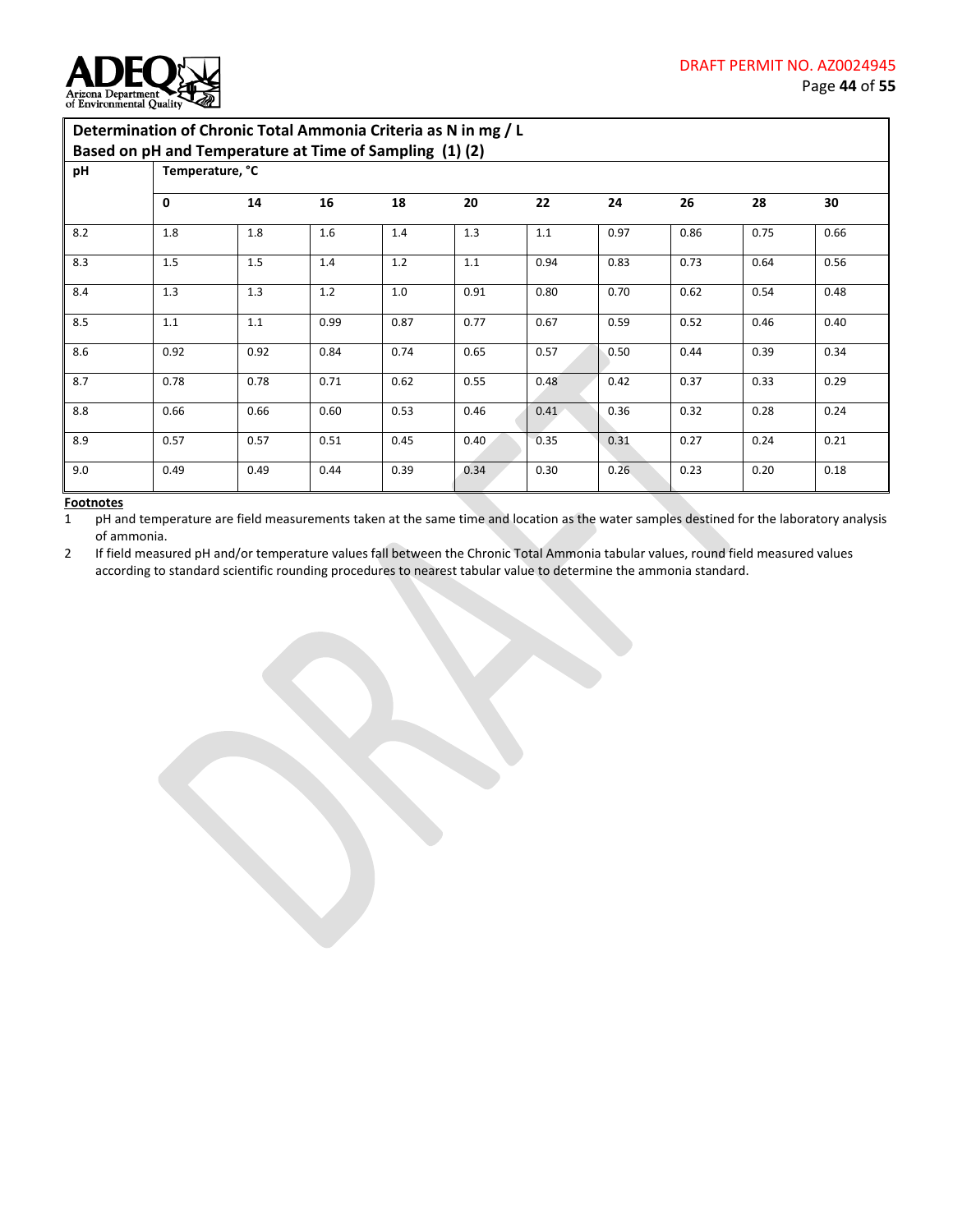

|         | Determination of Acute Total Ammonia Criteria as N in mg / L<br>Based on pH at Time of Sampling (1)(2) |                 |  |  |  |  |  |
|---------|--------------------------------------------------------------------------------------------------------|-----------------|--|--|--|--|--|
| pH      | A&W c                                                                                                  | A&Ww and A&Wedw |  |  |  |  |  |
| $6.5\,$ | 33                                                                                                     | 49              |  |  |  |  |  |
| $6.6\,$ | 31                                                                                                     | 47              |  |  |  |  |  |
| 6.7     | $30\,$                                                                                                 | 45              |  |  |  |  |  |
| 6.8     | 28                                                                                                     | 42              |  |  |  |  |  |
| $6.9\,$ | 26                                                                                                     | 39              |  |  |  |  |  |
| $7.0\,$ | 24                                                                                                     | 36              |  |  |  |  |  |
| 7.1     | 22                                                                                                     | 33 <sup>3</sup> |  |  |  |  |  |
| 7.2     | 20                                                                                                     | 30              |  |  |  |  |  |
| $7.3$   | 17                                                                                                     | $26\,$          |  |  |  |  |  |
| 7.4     | 15                                                                                                     | 23              |  |  |  |  |  |
| 7.5     | 13                                                                                                     | 20 <sub>2</sub> |  |  |  |  |  |
| $7.6\,$ | 11                                                                                                     | 17 <sup>2</sup> |  |  |  |  |  |
| $7.7\,$ | $10\,$                                                                                                 | $14\,$          |  |  |  |  |  |
| 7.8     | $\bf 8.1$                                                                                              | 12              |  |  |  |  |  |
| 7.9     | 6.8                                                                                                    | 10              |  |  |  |  |  |
| $8.0\,$ | 5.6                                                                                                    | $8.4\,$         |  |  |  |  |  |
| $8.1\,$ | 4.6                                                                                                    | $7.0\,$         |  |  |  |  |  |
| 8.2     | 3.8                                                                                                    | 5.7             |  |  |  |  |  |
| 8.3     | 3.2                                                                                                    | 4.7             |  |  |  |  |  |
| $8.4\,$ | 2.6                                                                                                    | 3.9             |  |  |  |  |  |
| 8.5     | 2.1                                                                                                    | 3.2             |  |  |  |  |  |
| 8.6     | 1.8                                                                                                    | $2.6\,$         |  |  |  |  |  |
| $8.7\,$ | $1.5\,$                                                                                                | 2.2             |  |  |  |  |  |
| 8.8     | $1.2\,$                                                                                                | $1.8\,$         |  |  |  |  |  |
| 8.9     | $1.0\,$                                                                                                | $1.5\,$         |  |  |  |  |  |
| 9.0     | 0.89                                                                                                   | 1.3             |  |  |  |  |  |
|         |                                                                                                        |                 |  |  |  |  |  |

#### **Footnotes**

pH and temperature are field measurements taken at the same time and location as the water samples destined for the laboratory analysis for the laboratory analysis of ammonia.

<sup>2</sup>If field measured PH and/or temperature values fall between the Acute Total Ammonia tabular values, round field measured values

according to standard scientific rounding procedures to nearest tabular value to determine the ammonia standard.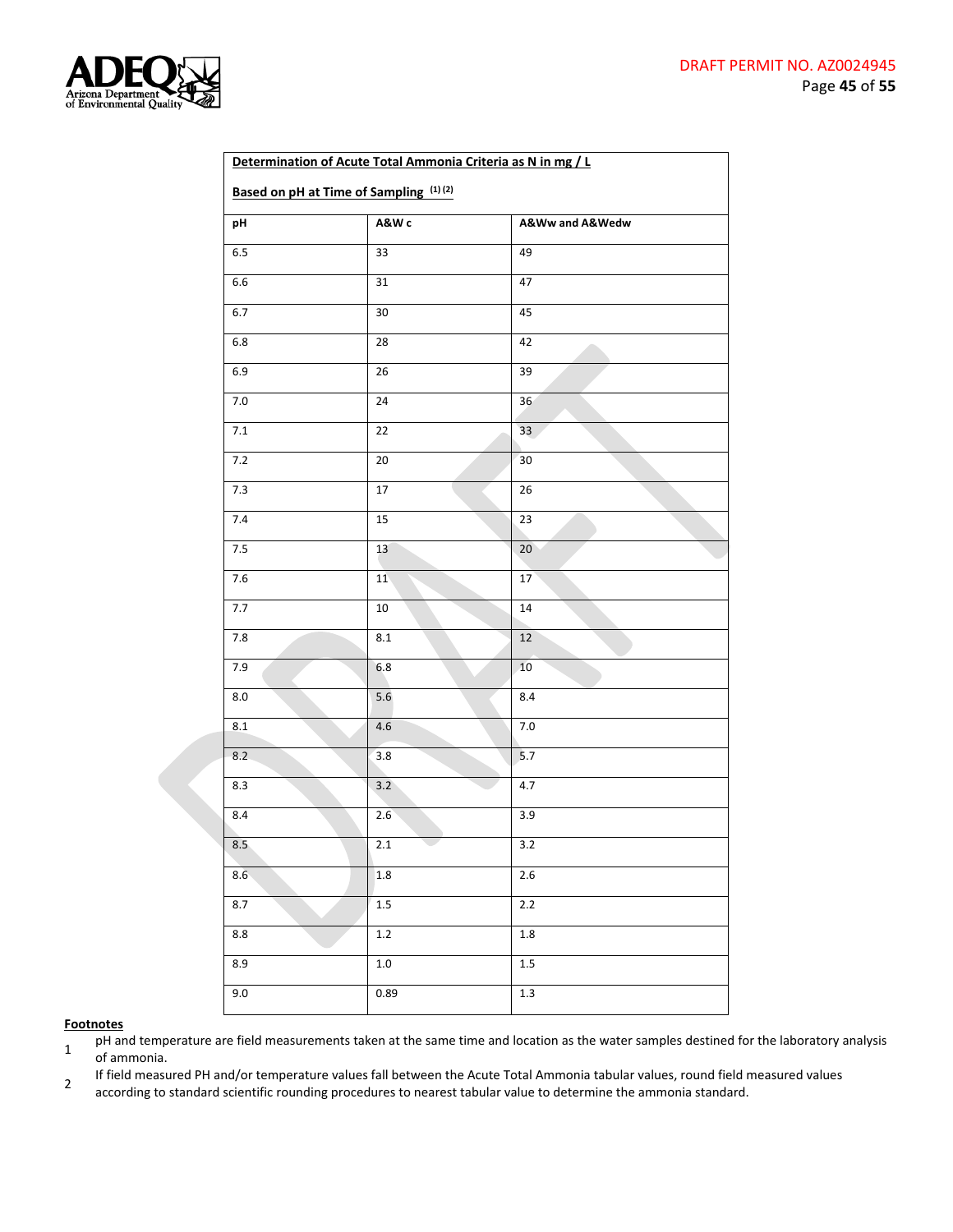

#### <span id="page-45-0"></span>**Appendix D. Standard AZPDES Permit Conditions & Notifications**

(Updated as of February 2, 2004)

- 1. Duty to Reapply—[R18-9-B904(B)] Unless the Permittee permanently ceases the discharging activity covered by this permit, the Permittee shall reapply, submit a new application, 180 days before the existing permit expires. ADEQ must receive the new application at least 180 days before permit expiration in order to start the re-application process.
- 2. Applications—[R18-9-A905(A)(1)(C) which incorporates 40CFR 122.22]
	- a. All applications shall be signed as follows:
		- i. For a corporation: by a responsible corporate officer. For the purpose of this section, a responsible corporate officer means:
			- A. A president, secretary, treasure, or vice-president of the corporation in charge of a principle business function, or any other person who performs similar policy-or decision-making functions for the corporation, or
			- B. The manager of one or more manufacturing, production, or operating facilities, provided, the manager is authorized to make management decisions which govern the operation of the regulated facility including having the explicit or implicit duty of making major capital investment recommendations, and initiating and directing other comprehensive measures to assure long term environmental compliance with environmental laws and regulations; the manager can ensure that the necessary systems are established or actions taken to gather complete and accurate information for permit application requirements; and where authority to sign documents has been assigned or delegated to the manager in accordance with corporate procedures;
		- ii. For partnership or sole proprietorship: by a general partner or the proprietor, respectively; or
		- iii. For a municipality, State, Federal, or other public agency: By either a principal executive officer or ranking elected official. For purposes of this section, a principal executive officer of a Federal agency includes: (i) The chief executive officer having responsibility for the overall operations of a principal geographic unit of the agency (e.g., Regional Administrators of EPA).
	- b. All reports required by permits and other information requested by the Director shall be signed by a person described in paragraph (a) of this Section, or by a duly authorized representative of that person. A person is a duly authorized representative only if:
		- i. The authorization is made in writing by a person described in paragraph (a) of this section;
		- ii. The authorization specifies either an individual or a position having responsibility for the overall operation of the regulated facility, such as the position of plant manager, operator of a well or a well field, superintendent, position of equivalent responsibility, or an individual or position having overall responsibility for environmental matters for the company. (A duly authorized representative may thus be either a named individual or any individual occupying a named position.) and,
		- iii. The written authorization is submitted to the Director.
	- c. Changes to Authorization. If an authorization under paragraph (b) of this section is no longer accurate because a different individual or position has responsibility for the overall operation of the facility, a new authorization satisfying the requirements of paragraph (b) of this section must be submitted to the Director prior to or together with any reports, information, or applications to be signed by an authorized representative.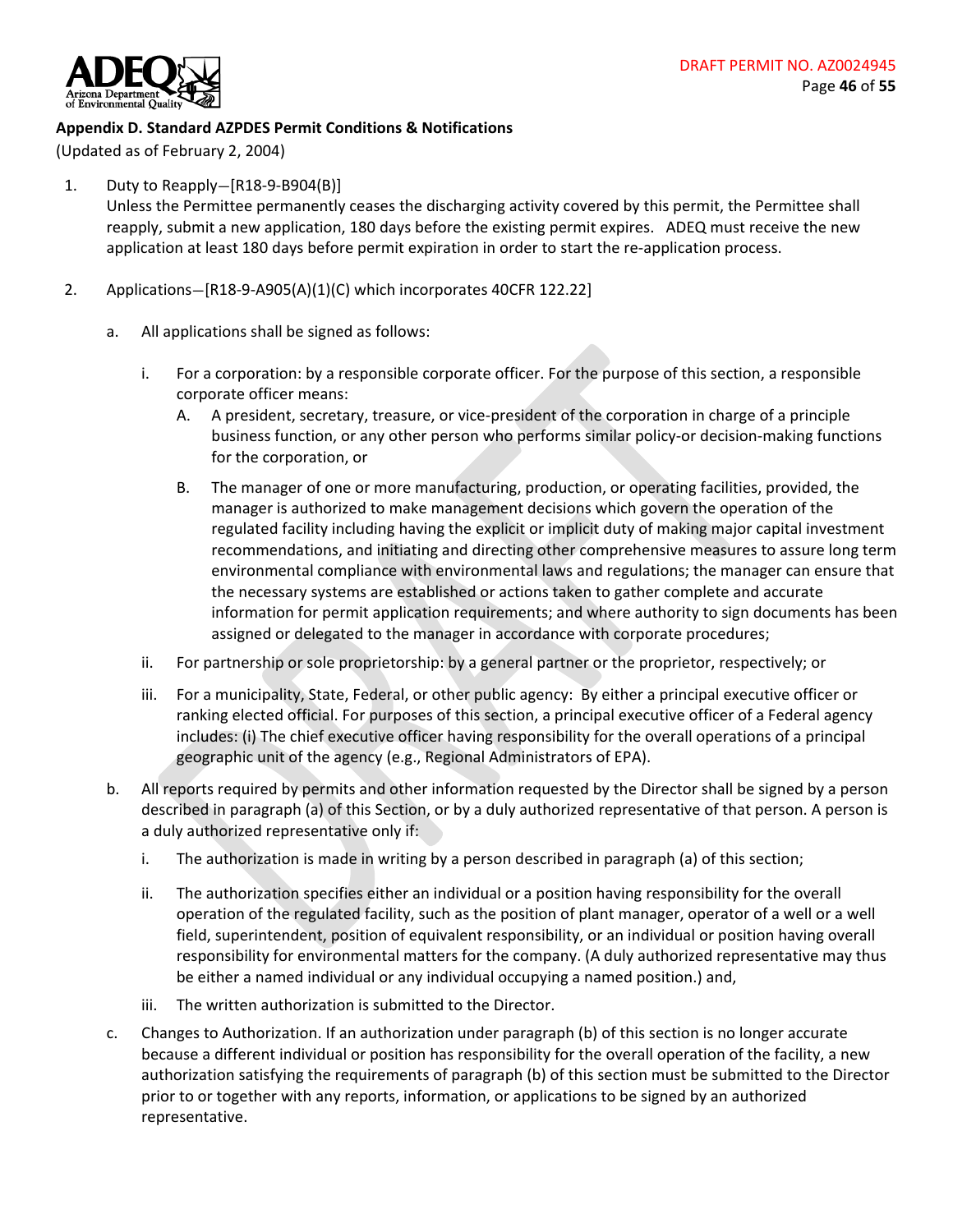

d. Certification. Any person signing a document under paragraph (a) or (b) of this section shall make the following certification:

*I certify under penalty of law, that this document and all attachments were prepared under my direction or supervision in accordance with a system designed to assure that qualified personnel properly gathered and evaluated the information submitted. Based on my inquiry of the person or persons who manage the system, or those persons directly responsible for gathering information, the information submitted is, to the best of my knowledge and belief, true, accurate, and complete. I am aware that there are significant penalties for submitting false information, including the possibility of fine and imprisonment for knowing violations*.

- 3. Duty to Comply [R18-9-A905(A)(3)(a) which incorporates 40 CFR 122.41(a)(i) and A.R.S. §49- 262, 263.01, and 263.02.]
	- a.

The Permittee shall comply with all conditions of this permit and any standard and prohibition required under A.R.S. Title 49, Chapter 2, Article 3.1 and A.A.C. Title 18, Chapter 9, Articles 9 and 10. For discharges to a WOTUS, any permit noncompliance constitutes a violation of the Clean Water Act; A.R.S. Title 49, Chapter 2, Article 3.1; and A.A.C. Title 18, Chapter 9, Articles 9 and 10, and is grounds for enforcement action, permit termination, revocation and reissuance, or modification, or denial of a permit renewal application.

- b. The issuance of this permit does not waive any federal, state, county, or local regulations or permit requirements with which a person discharging under this permit is required to comply.
- c. The Permittee shall comply with the effluent standards or prohibitions established under section 307(a) of the Clean Water Act for toxic pollutants and with standards for sewage sludge use or disposal established under section 405(d) of the Clean Water Act within the time provided in the regulation that establish these standards or prohibitions, even if the permit has not yet been modified to incorporate the requirement.
- d. Civil Penalties. A.R.S. § 49-262(C) provides that any person who violates any provision of A.R.S. Title 49, Chapter 2, Article 3.1 or a rule, permit, discharge limitation or order issued or adopted under A.R.S. Title 49, Chapter 2, Article 3.1 is subject to a civil penalty not to exceed \$25,000 per day per violation.
- e. Criminal Penalties. Any a person who violates a condition of this permit, or violates a provision under A.R.S. Title 49, Chapter 2, Article 3.1, or A.A.C. Title 18, Chapter 9, Articles 9 and 10 is subject to the enforcement actions established under A.R.S. Title 49, Chapter 2, Article 4, which may include the possibility of fines and/or imprisonment.
- 4. Need to Halt or Reduce Activity Not a Defense—[R18-9-A905(A)(3)(a) which incorporates 40 CFR 122.41(c)]

It shall not be a defense for a Permittee in an enforcement action that it would have been necessary to halt or reduce the permitted activity in order to maintain compliance with the conditions of this permit.

5. Duty to Mitigate - [R18-9-A905(A)(3)(a) which incorporates 40 CFR 122.41(d)]

The Permittee shall take all reasonable steps to minimize or prevent any discharge or sludge use or disposal in violation of this permit which has a reasonable likelihood of adversely affecting human health or the environment.

6. Proper Operation and Maintenance - [R18-9-A905(A)(3)(a) which incorporates 40 CFR 122.41(e)]

The Permittee shall at all times properly operate and maintain all facilities and systems of treatment and control (and related appurtenances) which are installed or used by the Permittee to achieve compliance with the conditions of this permit. Proper operation and maintenance also includes adequate laboratory controls and appropriate quality assurance procedures. This provision requires the operation of back-up or auxiliary facilities or similar systems which are installed by a Permittee only when the operation is necessary to achieve compliance with the conditions of the permit.

7. Permit Actions - [R18-9-A905(A)(3)(a) which incorporates 40 CFR 122.41(f)]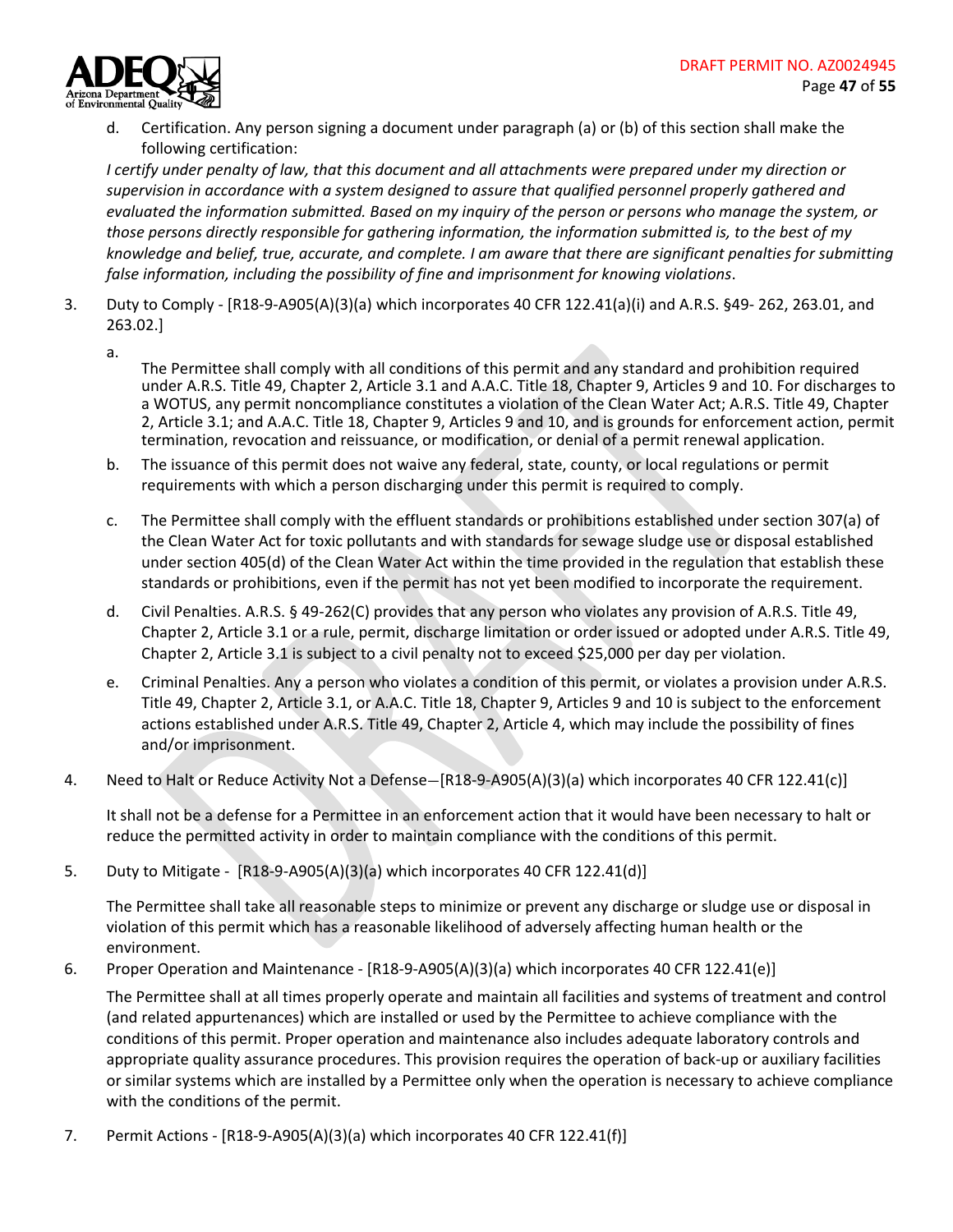

This permit may be modified, revoked and reissued, or terminated for cause. The filing of a request by the Permittee for a permit modification, revocation and reissuance, or termination, or a notification of planned changes or anticipated noncompliance does not stay any permit condition.

8. Property Rights - [R18-9-A905(A)(3)(a) which incorporates 40 CFR 122.41(g)]

This permit does not convey any property rights of any sort, or any exclusive privilege.

9. Duty to Provide Information - [R18-9-A905(A)(3)(a) which incorporates 40 CFR 122.41(h)]

The Permittee shall furnish to the Director, within a reasonable time, any information which the Director may request to determine whether cause exists for modifying, revoking and reissuing, or terminating this permit or to determine compliance with this permit. The Permittee shall also furnish to the Director upon request, copies of records required to be kept by this permit.

10. Inspection and Entry [R18-9-A905(A)(3)(a) which incorporates 40 CFR 122.41(i)]

The Permittee shall allow the Director, or an authorized representative, upon the presentation of credentials and such other documents as may be required by law, to:

- a. Enter upon the Permittee's premises where a regulated facility or activity is located or conducted, or where records must be kept under the conditions of this permit;
- b. Have access to and copy, at reasonable times, any records that must be kept under the terms of the permit;
- c. Inspect at reasonable times any facilities, equipment (including monitoring equipment or control equipment), practices or operations regulated or required under this permit; and
- d. Sample or monitor at reasonable times, for the purposes of assuring permit compliance or as otherwise authorized by A.R.S. Title 49, Chapter 2, Article 3.1, and A.A.C. Title 18, Chapter 9, Articles 9 and 10, any substances or parameters at any location
- 11. Monitoring and Records [R18-9-A905(A)(3)(a) which incorporates 40 CFR 122.41(j)]
	- a. Samples and measurements taken for the purpose of monitoring shall be representative of the monitored activity.
	- b. The Permittee shall retain records of all monitoring information, including all calibration and maintenance records and all original strip chart recordings for continuous monitoring instrumentation, copies of all reports required by this permit, and records of all data used to complete the application for this permit, for a period of at least 3 years from the date of the sample, measurement, report or application, except for records of monitoring information required by this permit related to the Permittee's sewage sludge use and disposal activities, which shall be retained for a period of at least five years (or longer as required by 40 CFR Part 503). This period may be extended by request of the Director at any time.
	- c. Records of monitoring information shall include:
		- i. The date, exact place and time of sampling or measurements;
		- ii. The individual(s) who performed the sampling or measurements;
		- iii. The date(s) the analyses were performed;
		- iv. The individual(s) who performed the analyses;
		- v. The analytical techniques or methods used; and
		- vi. The results of such analyses.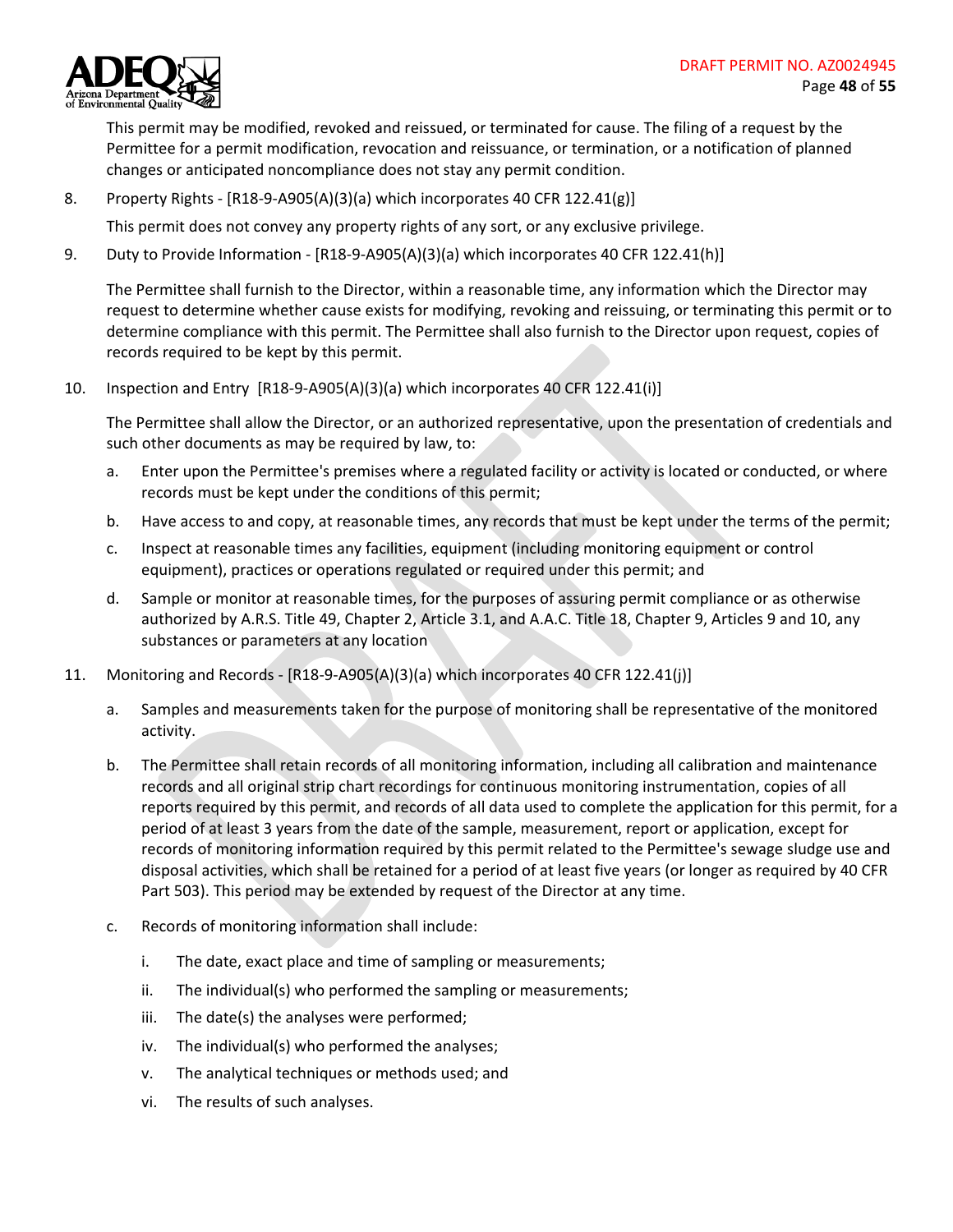

- d. Monitoring must be conducted according to test procedures specified in this permit. If a test procedure is not specified in the permit, then monitoring must be conducted according to test procedures approved under A.A.C. R18-9-A905(B) including those under 40 CFR Part 136 unless otherwise specified in 40 CFR Part 503 (for sludge).
- e. The Clean Water Act provides that any person who falsifies, tampers with, or knowingly renders inaccurate any monitoring device or method required to be maintained in this permit shall, upon conviction, be punished by a fine of not more than \$10,000 per violation, or by imprisonment for not more than two years per violation, or by both for first conviction. For a second conviction, such a person is subject to a fine of not more than \$20,000 per day of violation, or imprisonment for not more than four years, or both.

Any person who falsifies, tampers with, or knowingly renders inaccurate any monitoring device or method required to be maintained in this permit is subject to the enforcement actions established under A.R.S. Title 49, Chapter 2, Article 4, which includes the possibility of fines and/or imprisonment.

- 12. Signatory Requirement [R18-9-A905(A)(3)(a) which incorporates 40 CFR 122.41(k)]
	- a. All applications, reports, or information submitted to the Director shall be signed and certified. (See 40 CFR 122.22 incorporated at R18-9-A905(A)(1)(c))
	- b. The CLEAN WATER ACT provides that any person who knowingly makes any false statement, representation, or certification in any record or other document submitted or required to be maintained under this permit, including monitoring reports or reports of compliance or non-compliance shall, upon conviction, be punished by a fine of not more than \$10,000 per violation, or by imprisonment for not more than two years per violation, or by both for a first conviction. For a second conviction, such a person is subject to a fine of not more than \$20,000 per day of violation, or imprisonment of not more than four years, or both.
- 13. Reporting Requirements [R18-9-A905(A)(3)(a) which incorporates 40 CFR 122.41(l)]
	- a. Planned changes. The Permittee shall give notice to the Director as soon as possible of any planned physical alterations of additions to the permitted facility. Notice is required only when:
		- i. The alteration or addition to a permitted facility that dischargers to a WOTUS, may meet one of the criteria for determining whether a facility is a new source in 40 CFR 122.29(b) (incorporated by reference at R18-9-A905(A)(1)(e)); or
		- ii. The alteration or addition could significantly change the nature or increase the quantity of pollutants discharged. This notification applies to pollutants which are subject neither to effluent limitations in the permit, nor to notification requirements under 40 CFR 122.42(a)(1) (incorporated by reference at R18- 9-A905(A)(3)(b)).
		- iii. The alteration or addition results in a significant change in the Permittee's sludge use or disposal practices, and such alteration, addition, or change may justify the application of permit conditions that are different from or absent in the existing permit including notification of additional use or disposal sites not reported during the permit application process or not reported pursuant to an approved land application plan.
	- b. Anticipated noncompliance. The Permittee shall give advance notice to the Director of any planned changes in the permitted facility or activity which may result in noncompliance with permit requirements.
	- c. Transfers. (R18-9-B905) This permit is not transferable to any person except after notice to the Director. The Director may require modification or revocation and reissuance of the permit to change the name of the Permittee and incorporate such other requirements as may be necessary under Arizona Revised Statutes and the Clean Water Act.
	- d. Monitoring reports. Monitoring results shall be reported at the intervals specified elsewhere in this permit.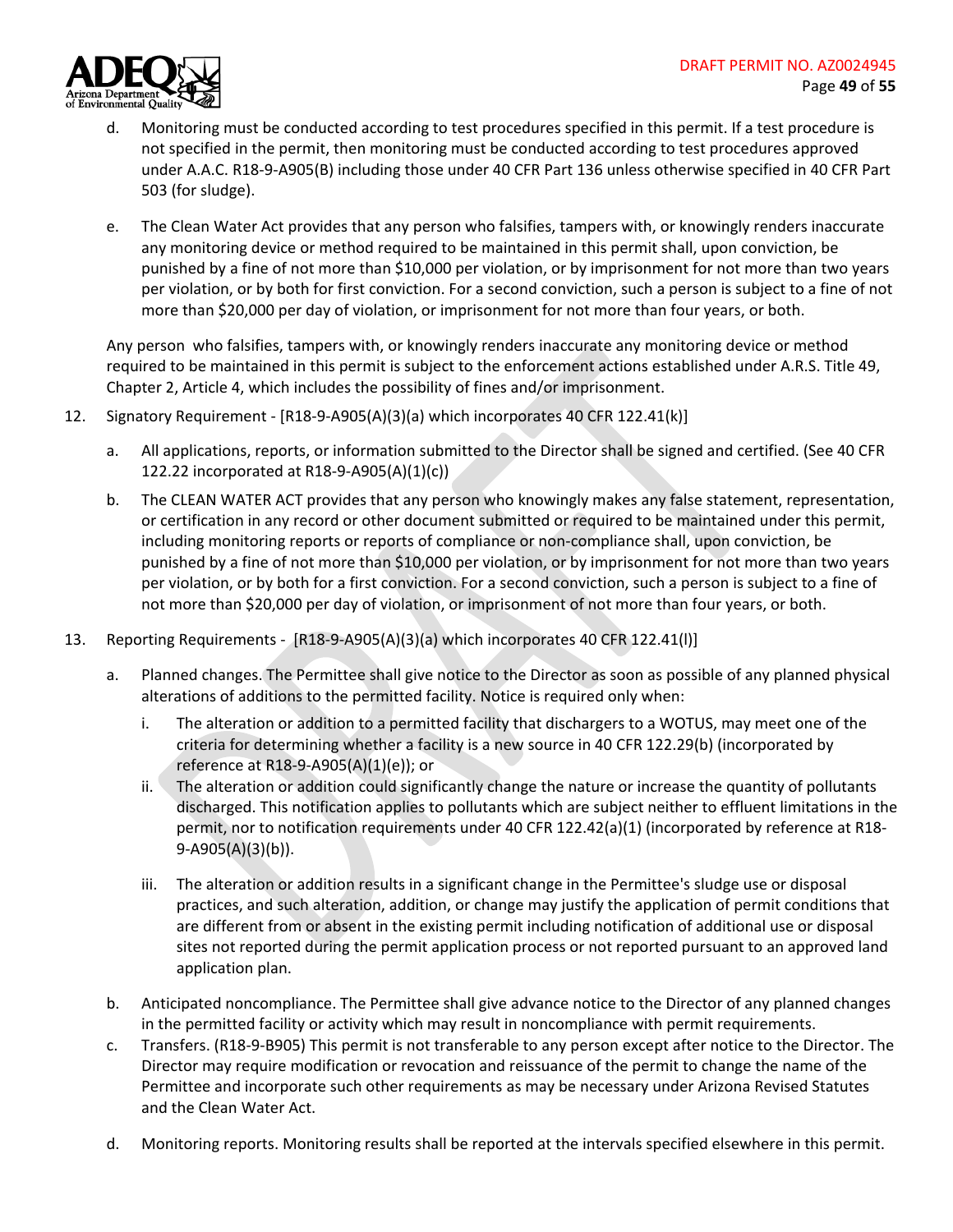

- i. Monitoring results must be reported on a Discharge Monitoring Report (DMR) or forms provided or specified by the Director for reporting results of monitoring of sludge use or disposal practices.
- ii. If the Permittee monitors any pollutant more frequently than required by the permit, then the results of this monitoring shall be included in the calculation and reporting of the data submitted in the DMR, or sludge reporting form specified by the Director.
- iii. Calculations for all limitations which require averaging of measurements shall utilize an arithmetic mean unless otherwise specified by the Director in the permit.
- e. Compliance schedules. Reports of compliance or noncompliance with, or any progress reports on, interim and final requirements contained in any compliance schedule of this permit shall be submitted no later than 14 days following each schedule date.
- f. Twenty-four hour reporting.
	- i. The Permittee shall report any noncompliance which may endanger human health or the environment. Any information shall be provided orally within 24 hours from the time the Permittee becomes aware of the circumstances. A written submission shall also be provided within five days of the time the Permittee becomes aware of the circumstances. The written submission shall contain a description of the noncompliance and its cause; the period of noncompliance, including exact dates and times, and if the noncompliance has not been corrected, the anticipated time it is expected to continue; and steps taken or planned to reduce, eliminate, and prevent recurrence of the noncompliance.
	- ii. The following shall be included as information which must be reported within 24 hours under this paragraph.
		- A. Any unanticipated bypass which exceeds any effluent limitation in the permit. (See 40 CFR 122.41(g) which is incorporated by reference at R18-9-A905(A)(3)(a)).
		- B. Any upset which exceeds any effluent limitation in the permit.
		- C. Violation of a maximum daily discharge limitation for any of the pollutants listed by the Director in the permit to be reported within 24 hours. (See 40 CFR 122.44(g) which is incorporated by reference at R18-9-A905(A)(3)(d)).
- g. Other noncompliance. The Permittee shall report all instances of noncompliance not reported under paragraphs (d), (e), and (f) of this section, at the time monitoring reports are submitted. The reports shall contain the information listed in paragraph (f) of this section.
- h. Other information. Where the Permittee becomes aware that it failed to submit any relevant facts in a permit application, or submitted incorrect information in a permit application or in any report to the Director, it shall promptly submit such facts or information.
- 14. Bypass [R18-9-A905(A)(3)(a) which incorporates 40 CFR 122.41(m)]
	- a. Definitions
		- i. "Bypass" means the intentional diversion of waste streams from any portion of a treatment facility.
		- ii. "Severe property damage" means substantial physical damage to property, damage to the treatment facilities which causes them to become inoperable, or substantial and permanent loss of natural resources which can reasonably be expected to occur in the absence of a bypass. Severe property damage does not mean economic loss caused by delays in production.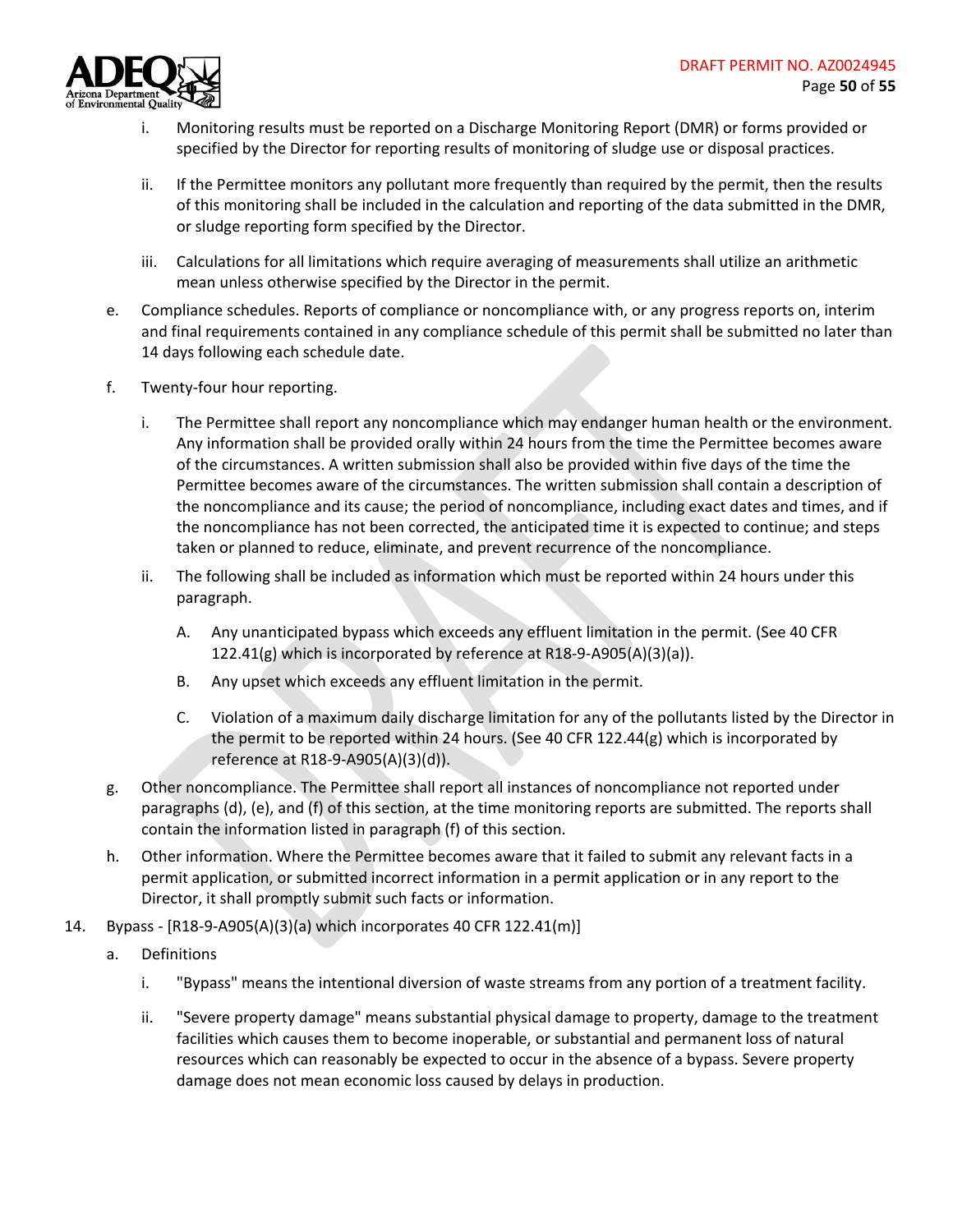- b. Bypass not exceeding limitations. The Permittee may allow any bypass to occur which does not cause effluent limitations to be exceeded, but only if it also is for essential maintenance to assure efficient operation. These bypasses are not subject to the provision of paragraphs (c) and (d) of this section.
- c. Notice.
	- i. Anticipated bypass. If the Permittee knows in advance of the need for a bypass, it shall submit prior notice, if possible at least ten days before the date of bypass.
	- ii. Unanticipated bypass. The Permittee shall submit notice of an unanticipated bypass as required in paragraph (f)(2) of section 13 (24-hour notice).
- d. Prohibition of bypass.
	- i. Bypass is prohibited, and the Director may take enforcement action against a Permittee for bypass, unless:
		- A. Bypass was unavoidable to prevent loss of life, personal injury, or severe property damage;
		- B. There were no feasible alternatives to the bypass, such as the use of auxiliary treatment facilities, retention of untreated wastes, or maintenance during normal periods of equipment down time. This condition is not satisfied if adequate back-up equipment should have been installed in the exercise of reasonable engineering judgement to prevent a bypass which occurred during normal periods of equipment downtime or preventive maintenance; and
		- C. The Permittee submitted notices as required under paragraph (c) of this section.
	- ii. The Director may approve an anticipated bypass, after considering its adverse effects, if the Director determines that it will meet the three conditions listed above in paragraph (d)(1) of this section.
- 15. Upset [A.R.S.§§49-255(8) and 255.01(E), R18-9-A905(A)(3)(a) which incorporates 40 CFR 122.41(n)]
	- a. Definition. "Upset" means an exceptional incident in which there is unintentional and temporary noncompliance with technology-based permit effluent limitations because of factors beyond the reasonable control of the Permittee. An upset does not include noncompliance to the extent caused by operational error, improperly designed treatment facilities, inadequate treatment facilities, lack of preventative maintenance, or careless or improper operation.
	- b. Effect of an upset. An upset constitutes an affirmative defense to an action brought for noncompliance with such technology-based permit effluent limitations if the requirements of paragraph (c) of this section are met. No determination made during administrative review of claims that noncompliance was caused by upset, and before an action for noncompliance, is final administrative action subject to judicial review.
	- c. Conditions necessary for a demonstration of upset. A Permittee who wishes to establish the affirmative defenses of upset shall demonstrate, through properly signed, contemporaneous operating logs, or other relevant evidence that:
		- i. An upset occurred and that the Permittee can identify the cause(s) of the upset;
		- ii. The permitted facility was at the time being properly operated; and
		- iii. The Permittee submitted notice of the upset as required in paragraph (f)(2) of Section 13 (24-hour notice).
		- iv. The Permittee has taken appropriate measure including all reasonable steps to minimize or prevent any discharge or sewage sludge use or disposal that is in violation of the permit and that has a reasonable likelihood of adversely affecting human health or the environment per A.R.S. § 49-255.01(E)(1)(d).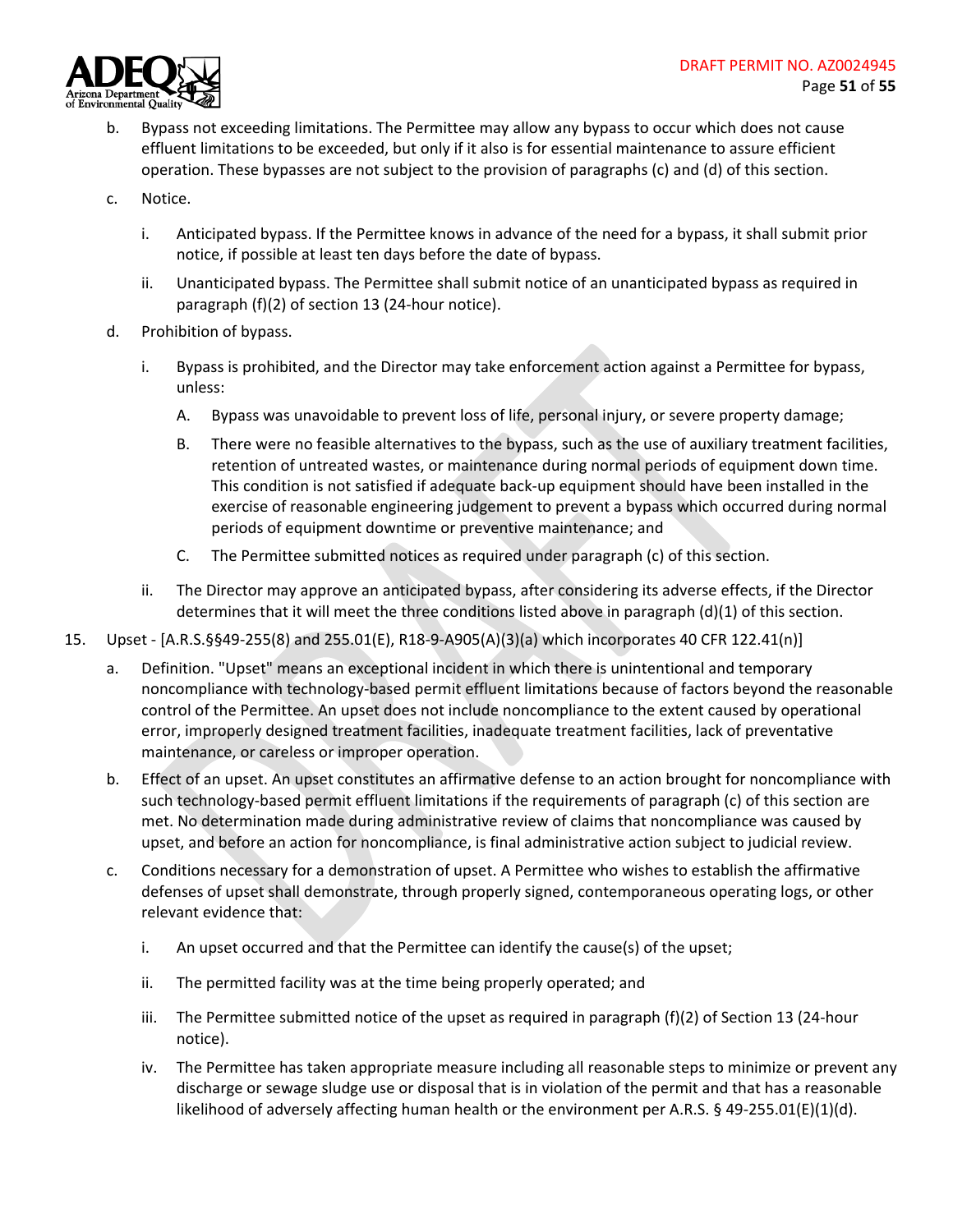

- d. Burden of proof. In any enforcement proceeding the Permittee seeking to establish the occurrence of an upset has the burden of proof.
- 16. Existing Manufacturing, Commercial, Mining, and Silvicultural Dischargers [R18-9-A905(A)(3)(b) which incorporates 40 CFR 122.42(a)]

In addition to the reporting requirements under 40 CFR 122.41(l) (which is incorporated at R18-9-A905(A)(3)(a)), all existing manufacturing, commercial, mining, and silvicultural dischargers must notify the Director as soon as they know or have reason to believe:

- a. That any activity has occurred or will occur which would result in the discharge, on a routine or frequent basis, of any toxic pollutant which is not limited in the permit, if that discharge will exceed the highest of the following "notification levels":
	- i. One hundred micrograms per liter (100 μg/l);
	- ii. hundred micrograms per liter (200 μg/l) for acrolein and acrylonitrile; five hundred micrograms per liter (500 μg/l) for 2,4-dinitrophenol and for 2-methyl-4,6-dinitrophenol; and one milligram per liter (1 mg/l) for antimony;
	- iii. Five times the maximum concentration value reported for that pollutant in the permit application in accordance with 40 CFR 122.21(g)(7) (which is incorporated at R18-9-A905(A)(1)(b)); or
	- iv. The level established by the Director in accordance with 40 CFR 122.44(f) (which is incorporated at R18- 9-A905(A)(3)(d)).
- b. That any activity has occurred or will occur which would result in any discharge, on a nonroutine or infrequent basis, of a toxic pollutant which is not limited in the permit, if that discharge will exceed the highest of the following "notification levels":
	- i. Five hundred micrograms per liter (500  $\mu$ g/l);
	- ii. One milligram per liter (1 mg/l) for antimony;
	- iii. Ten (10) times the maximum concentration value reported for that pollutant in the permit application in accordance with 40 CFR 122.21(g)(7)(which is incorporated at R18-9-A905(A)(1)(b));
	- iv. The level established by the Director in accordance with 40 CFR 122.44(f) (which is incorporated at R18-  $9 - A\overline{9}05(A)(3)(d)$ .
- 17. Publicly Owned Treatment Works [R18-9-A905(A)(3)(b) which incorporates 40 CFR 122.42(b)]

This section applies only to publicly owned treatment works as defined at ARS § 49-255(5).

- a. All POTW's must provide adequate notice to the Director of the following:
	- i. Any new introduction of pollutants into the POTW from an indirect discharger which would be subject to section 301 or 306 of the CLEAN WATER ACT if it were directly discharging those pollutants; and
	- ii. Any substantial change in the volume or character of pollutants being introduced into that POTW by a source introducing pollutants into the POTW at the time of issuance of the permit.
	- iii. For the purposes of this paragraph, adequate notice shall include information on (i) the quality and quantity of effluent introduced into the POTW, and (ii) any anticipated impact of the change on the quantity or quality of effluent to be discharge from the POTW.

Publicly owned treatment works may not receive hazardous waste by truck, rail, or dedicated pipe except as provided under 40 CFR 270. Hazardous wastes are defined at 40 CFR 261 and include any mixture containing any waste listed under 40 CFR 261.31 - 261.33. The Domestic Sewage Exclusion (40 CFR 261.4) applies only to wastes mixed with domestic sewage in a sewer leading to a publicly owned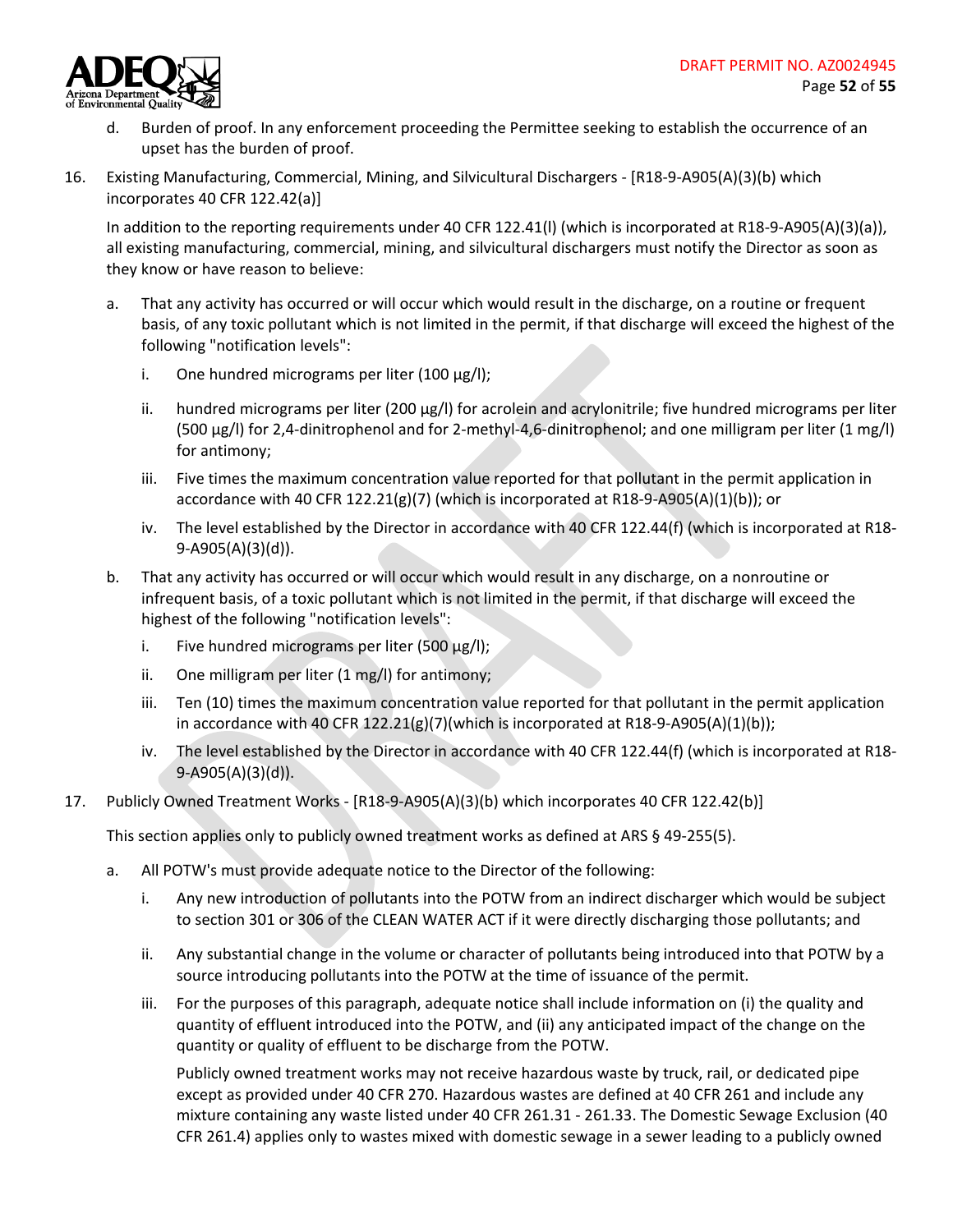

treatment works and not to mixtures of hazardous wastes and sewage or septage delivered to the treatment plant by truck.

18. Reopener Clause - [R18-9-A905(A)(3)(d) which incorporates 40 CFR 122.44(c)] This permit shall be modified or revoked and reissued to incorporate any applicable effluent standard or limitation or standard for sewage sludge use or disposal under sections 301(b)(2)(C), and (D), 304(b)(2), 307(a)(2) and 405(d) which is promulgated or approved after the permit is issued if that effluent or sludge standard or limitation is more stringent than any effluent limitation in the permit, or controls a pollutant or sludge use or disposal practice not limited in the permit.

19. Privately Owned Treatment Works - [R18-9-A905(A)(3)(d) which incorporates 40 CFR 122.44]

This section applies only to privately owned treatment works as defined at 40 CFR 122.2.

- a. Materials authorized to be disposed of into the privately owned treatment works and collection system are typical domestic sewage. Unauthorized material are hazardous waste (as defined at 40 CFR Part 261), motor oil, gasoline, paints, varnishes, solvents, pesticides, fertilizers, industrial wastes, or other materials not generally associated with toilet flushing or personal hygiene, laundry, or food preparation, unless specifically listed under "Authorized Non-domestic Sewer Dischargers" elsewhere in this permit.
- b. It is the Permittee's responsibility to inform users of the privately owned treatment works and collection system of the prohibition against unauthorized materials and to ensure compliance with the prohibition. The Permittee must have the authority and capability to sample all discharges to the collection system, including any from septic haulers or other unsewered dischargers, and shall take and analyze such samples for conventional, toxic, or hazardous pollutants when instructed by the permitting authority. The Permittee must provide adequate security to prevent unauthorized discharges to the collection system.
- c. Should a user of the privately owned treatment works desire authorization to discharge non-domestic wastes, the Permittee shall submit a request for permit modification and an application, pursuant to 40 CFR 122.44(m), describing the proposed discharge. The application shall, to the extent possible, be submitted using ADEQ Forms 1 and 2C, unless another format is requested by the permitting authority. If the privately owned treatment works or collection system user is different from the Permittee, and the Permittee agrees to allow the non-domestic discharge, the user shall submit the application and the Permittee shall submit the permit modification request. The application and request for modification shall be submitted at least 6 months before authorization to discharge non-domestic wastes to the privately owned treatment works or collection system is desired.
- 20. Transfers by Modification [R18-9-B905]

Except as provided in section 21, a permit may be transferred by the Permittee to a new owner or operator only if the permit has been modified or revoked and reissued, or a minor modification made under R18-9-B906, to identify the new Permittee and incorporate such other requirements as may be necessary.

21. Automatic Transfers [R18-9-B905]

An alternative to transfers under section 20, any AZPDES permit may be automatically transferred to a new Permittee if:

- a. The current Permittee notifies the Director at least 30 days in advance of the proposed transfer date;
- b. The notice includes a written agreement between the existing and new Permittee containing a specific date for transfer of permit responsibility, coverage, and liability between them; and
- c. The Director does not notify the existing Permittee and the proposed new Permittee of his or her intent to modify or revoke and reissue the permit. A modification under this subparagraph may also be a minor modification under R18-9-B906(B).
- 22. Minor Modification of Permits [R18-9-B906(B)]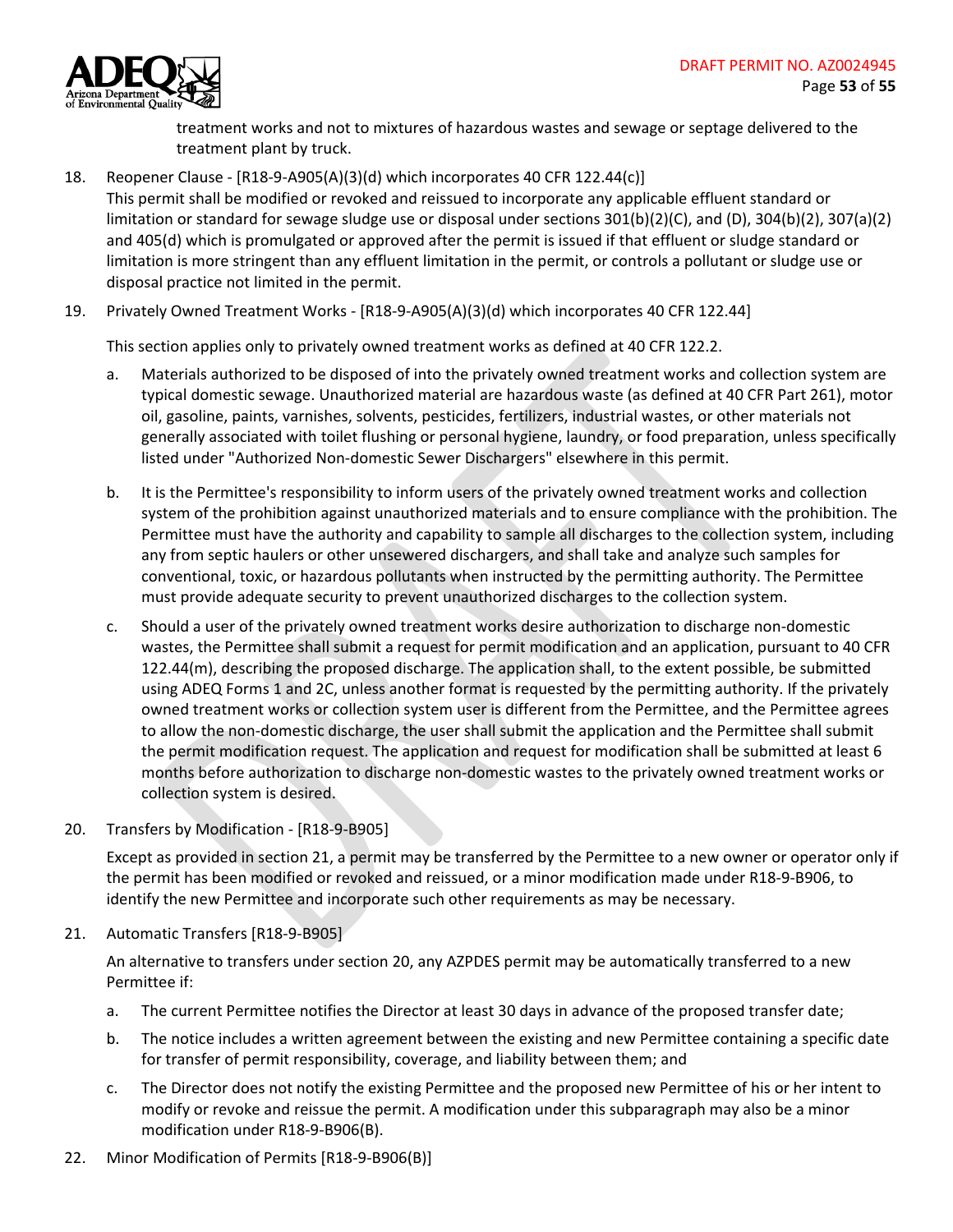

Upon the consent of the Permittee, the Director may modify a permit to make the corrections or allowances for changes in the permitted activity listed in this section, without following public notice procedures under R18-9- A907 or A908. Minor modifications may only:

- a. Correct typographical errors;
- b. Update a permit condition that changed as a result of updating an Arizona water quality standard;
- c. Require more frequent monitoring or reporting by the Permittee;
- d. Change an interim compliance date in a schedule of compliance, provided the new date is not more than 120 days after the date specified in the existing permit and does not interfere with attainment of the final compliance date requirement;
- e. Allow for a change in ownership or operational control of a facility where the Director determines that no other change in their permit is necessary, provided that a written agreement containing a specific date for transfer of permit responsibility, coverage, and liability between the current and new Permittee has been submitted to the Director.
- f. Change the construction schedule for a discharger that dischargers to a WOTUS which is a new source. No such change shall affect a discharger's obligation prior to discharge under 40 CFR 122.29 (which is incorporated by reference in R18-9-A905(A)(1)(e)).
- g. Delete a point source outfall when the discharge from that outfall is terminated and does not result in discharge of pollutants from other outfalls except in accordance with the permit limits.
- h. Incorporate conditions of a POTW pretreatment program that has been approved in accordance with the procedures in 40 CFR 403.11 and 403.18 as enforceable conditions of the POTW's permit.
- i. Annex an area by a municipality.
- 23. Termination of Permits [R-9-B906(C)]

The following are causes for terminating a permit during its term, or for denying a permit renewal application:

- a. Noncompliance by the Permittee with any condition of the permit;
- b. The Permittee's failure in the application or during the permit issuance process to disclose fully all relevant facts, or the Permittee's misrepresentation of any relevant facts at any time;
- c. A determination that the permitted activity endangers human health or the environment and can only by regulated to acceptable levels by permit modification or termination; or
- d. A change in any condition that requires either a temporary or a permanent reduction or elimination of any discharge controlled by the permit (for example, a plant closure or termination of discharge by connection to a POTW).
- 24. Availability of Reports [Pursuant to A.R.S § 49-205]

Except for data determined to be confidential under A.R.S § 49-205(A), all reports prepared in accordance with the terms of this permit shall be available for public inspection at ADEQ offices. As required by A.R.S. § 49-205(B) and (C), permit applications, permits, and effluent data shall not be considered confidential.

25. Removed Substances - [Pursuant to Clean Water Act Section 301]

Solids, sludges, filter backwash, or other pollutants removed in the course of treatment or control of wastewaters shall be disposed of in a manner such as to prevent any pollutant from such materials from entering navigable waters.

26. Severability - [Pursuant to A.R.S § 49-324(E)]